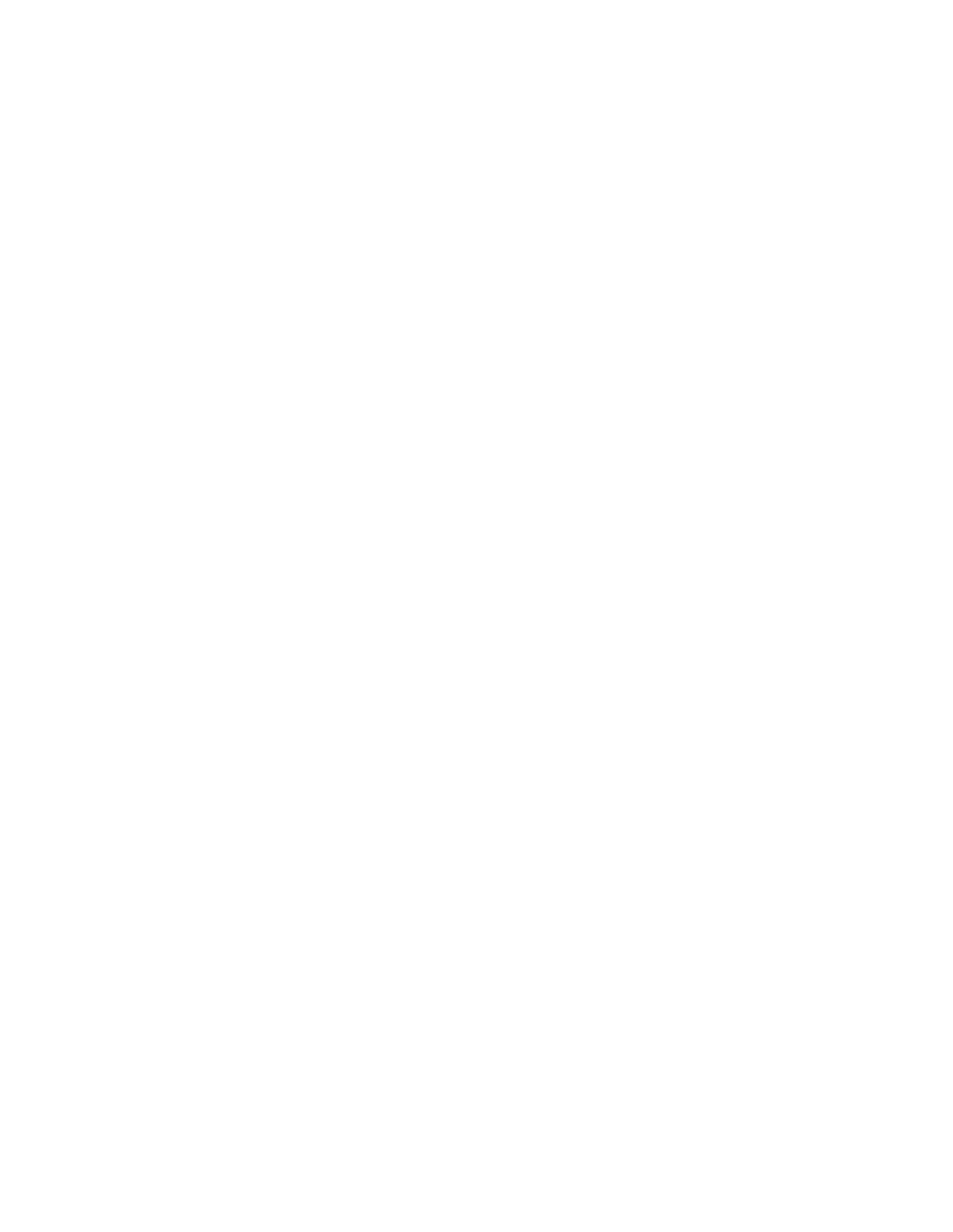# LCTE Exam 401 Study Guide: Networking and Telecommunications Fundamentals

Lucent Certified Technical Expert (LCTE ) Program 55 Fairbanks Blvd, Marlboro, MA 01752 Attn: LCTE Lab www.lucent.com/certification email: lcte@lucent.com Lab exam registration and information: +1 877-777-1646 or +1 508-486-2614 Computer-based exam registration (Prometric): +1 877-858-6870 Register on the web: www.2test.com

**Special thanks to:**  Lucent Worldwide Services Rosanne Chasteen Heidi Eaton Jim Monkman

Copyright © 2001 Lucent Technologies. All Rights Reserved.

This manual contains information that is the property of Lucent Technologies. This document may not e copied, reproduced, reduced to any electronic medium or machinereadable form, or otherwise duplicated, except with the prior written consent of Lucent Technologies.

Trademarks: Lucent Technologies and LCTE logo are registered trademarks and all Lucent Technologies' product names are trademarks of Lucent Technologies. Other brand and product names are trademarks of their respective holders.

#### **LCTE Disclaimer:**

The completion of Lucent Learning training courses or CBT's, or the studying of this, or any study guide, does not necessarily guarantee certification success. Although we offer resources to assist you in preparing for the exams, the Lucent Certified Technical Expert Program (LCTE) is designed to test candidates' practical knowledge. Therefore, at least 6 months of hands-on Lucent Technologies equipment experience is recommended prior to beginning the certification process.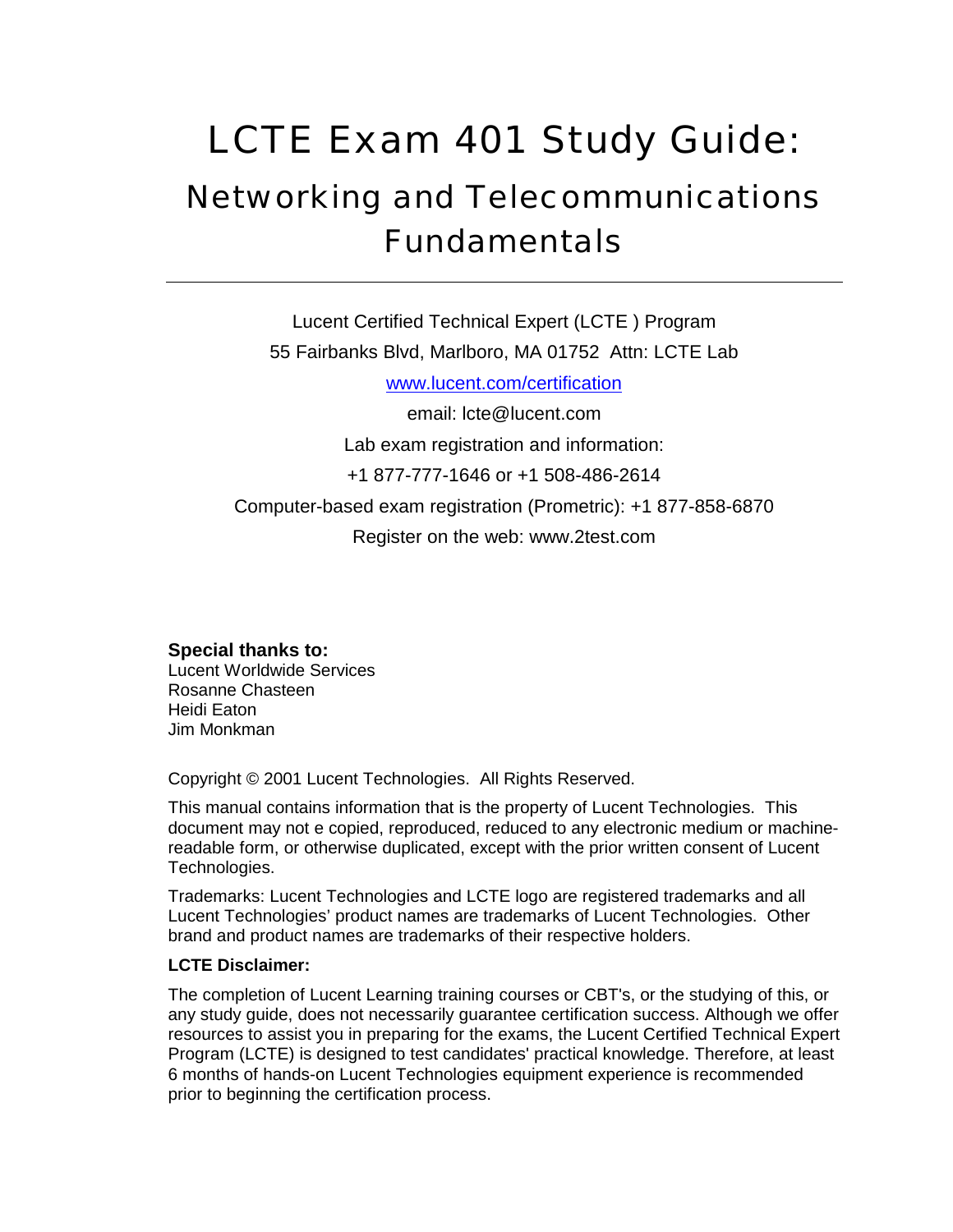# Guide Introduction

#### *Information and resources for the 1M0-401 exam:*

LCTE Certification Information – Available from the LCTE Program website http://www.lucent.com/certification/candidate.html

References to web resources and books are listed in the LCTE Candidate Resource Guide are provided in Appendix B at the end of this guide.

#### *How to use this Guide*

This study guide will help you prepare for the LCTE Exam 1M0-401- *DSL Theory, Protocols and Standards*. This guide is intended to provide a review of summary information on DSL systems, standards and troubleshooting for professionals already working in the data communications and telecommunications industries. This guide is **NOT** intended to replace any formal training, experience and reference materials. In addition, 6 months experience on communications equipment is highly recommended prior to attempting any Lucent Certified Technical Expert exam series. Suggested Lucent Learning coursework available to help prepare for exams is listed below.

Lucent Certified Technical Expert exams follow a rigorous development and review process. Subject Matter Experts (SME) create the scope of the exam, objectives, content and definition of the minimally qualified candidate via Job Task Analysis and Item Development Workshop processes. The LCTE development team requires a third party review of examination objectives, development, and delivery methods, along with extensive psychometric and statistical analysis of exam content prior to final release.

This guide is organized in sections to represent primary objectives used by SMEs in the development of exam content. At the end of each section, questions are posed for topic review as *Additional Considerations*. Additional considerations are questions encountered in various "real world" scenarios for applied knowledge and answers may reach beyond the scope of the study guide text or exam content. The questions are asked to provide self-evaluation in topic understanding, and answers are found within either the *Additional Resources* listed at the end of each section or in Appendix B.

Written feedback on this study guide is welcome. Please submit comments and contributions in writing to the Lucent Certifications Program team at: lcte@lucent.com.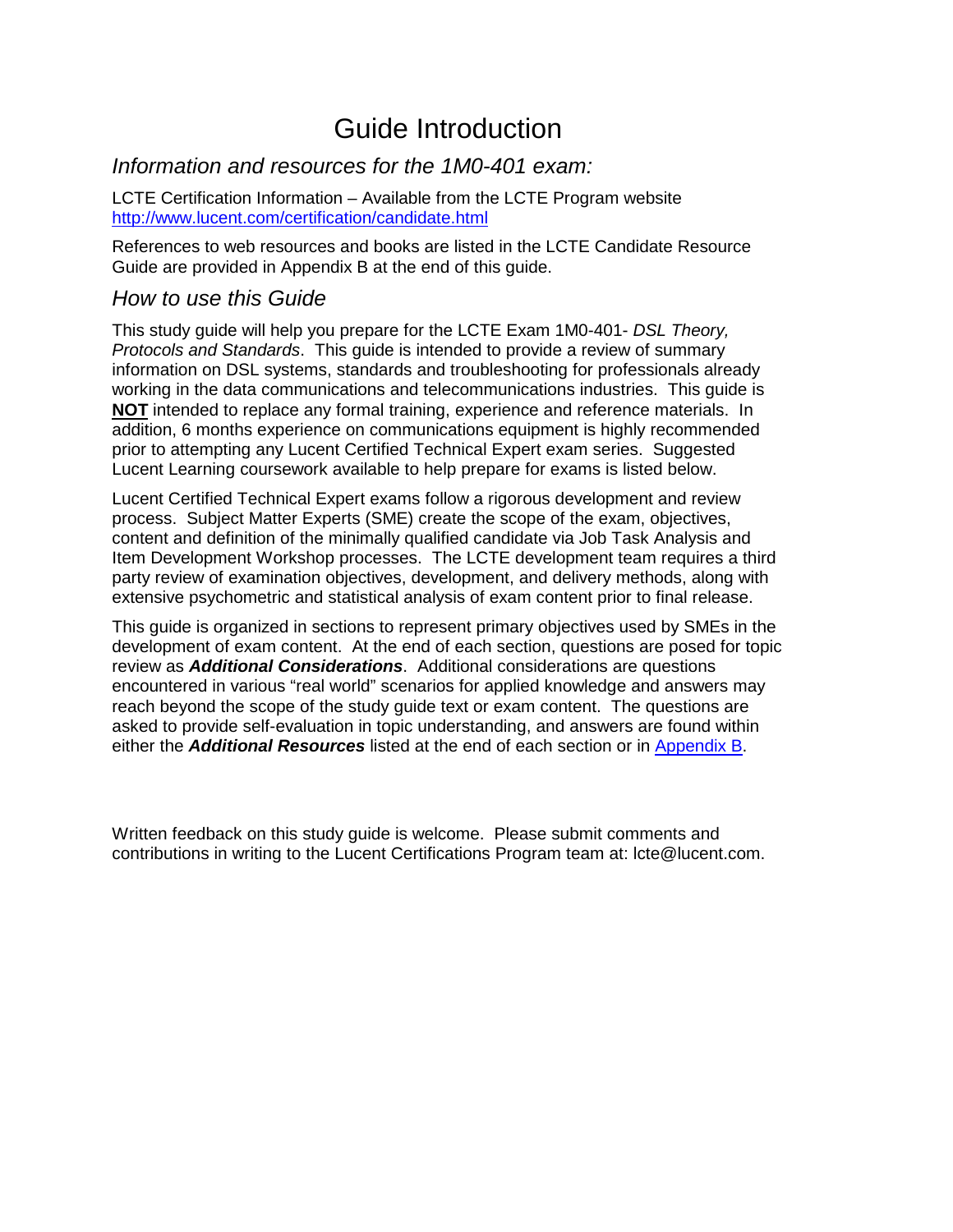#### *Lucent Learning Resources*

**Lucent Learning:** *http://www.lucent.com/training/* **E-Learning – Data Products**  Introduction to DSL ATM Technology Overview 1: Switching Basics ATM Technology Overview 2: Interfaces and Protocols ATM Technology Overview 3: Management

#### *http://www.lucent-product-training.com*

InterNetworking Systems: ATM Overview ATM Broadband Networks

*http://www.lucent.com/knowledge/resourcelib/0,,,00.html*

Lucent Technologies Public Resource Library White Papers, Case Studies, Course Material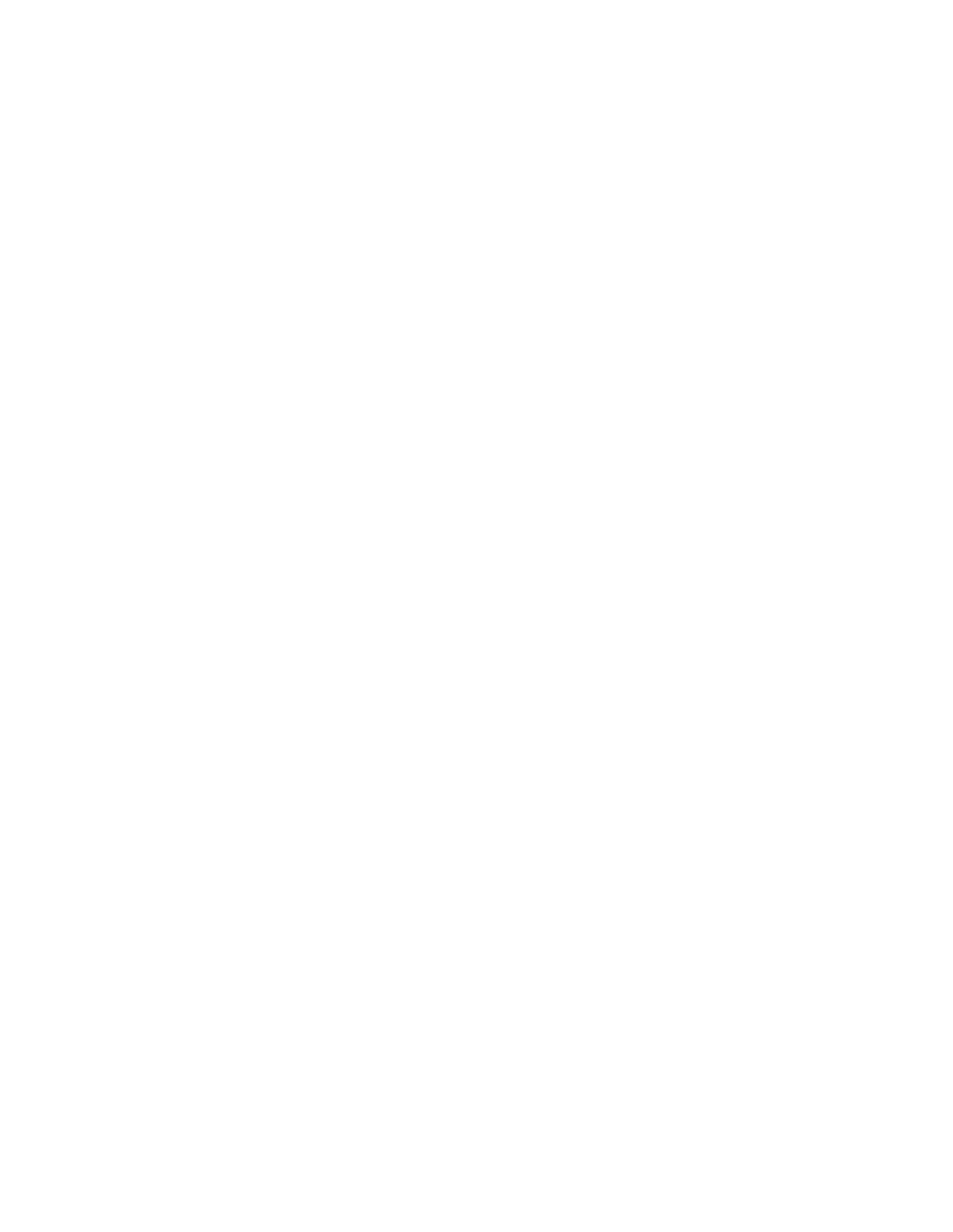# Table of Contents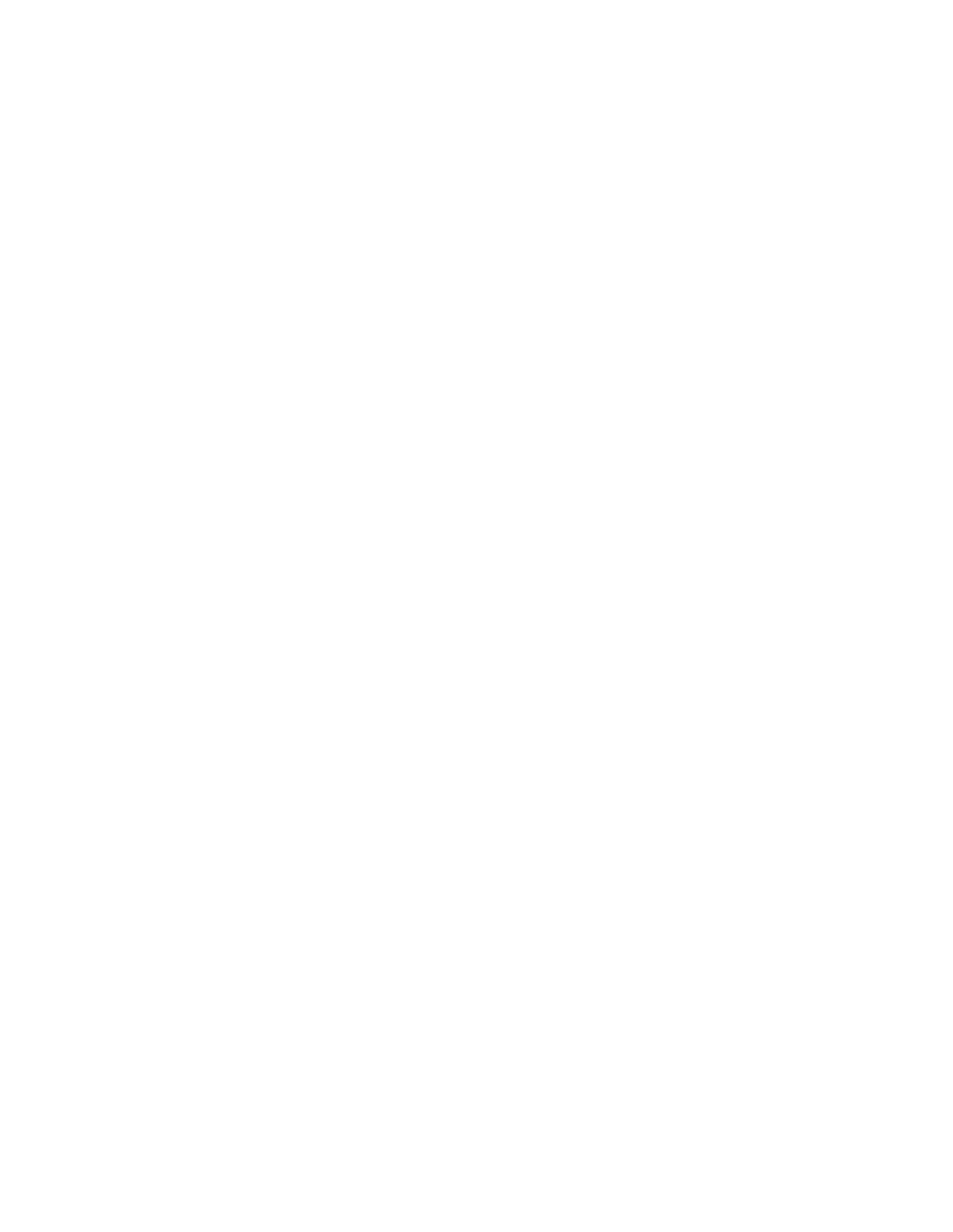# Section

# <span id="page-8-0"></span>**Understand DSL Technology**

*Understand the components of DSL technology.* 

#### **Describe the purpose, features, and functions of these DSL components (CPE, COE, CO, MDF, DLC, etc.):**

Customer Premise Equipment (CPE) provides the termination of the DSL network at the user's location. CPE is also called xDSL Terminating Unit-Remote (XTU-R) or a DSL modem, router or bridge. When the CPE provides voice as well as data services, the CPE is called an Integrated Access Device (IAD).

Central Office Equipment (COE) includes the large Telco switching equipment and DSL Access Multiplexor (DSLAM). The DSLAM aggregates traffic from multiple CPEs and switches it to the bearer network, either for voice or for data. The DSLAM is also called an xDSL Terminating Unit-Central (XTU-C).

A Central Office (CO) is the Telecom facility that houses the COE and the MDF.

Main Distribution Frame (MDF) refers to the termination racks for all the all copper pair and physical plant coming into the CO. The MDF also provides several cross-connects that enable various equipment in the CO to provide local services.

Digital Loop Carrier (DLC) systems are voice-grade mulitplexors that improves efficiency in TDM traffic streams that carry voice services to a customer's location through extending fiber to the local copper distribution plant. A traditional voice DLC prevents most DSL services from working as the transmission frequencies are blocked, however the upgrade for most DLC equipment to allow ADSL is available. IDSL is not impeded by the DLC as the signaling is serviced through traditional ISDN voice streams.

Remote Terminal (RT) equipment are DSLAM concentrators deployed on the fringe of the service provider's copper plant to provide service to sites that are outside of DSL coverage area serviceable from the CO.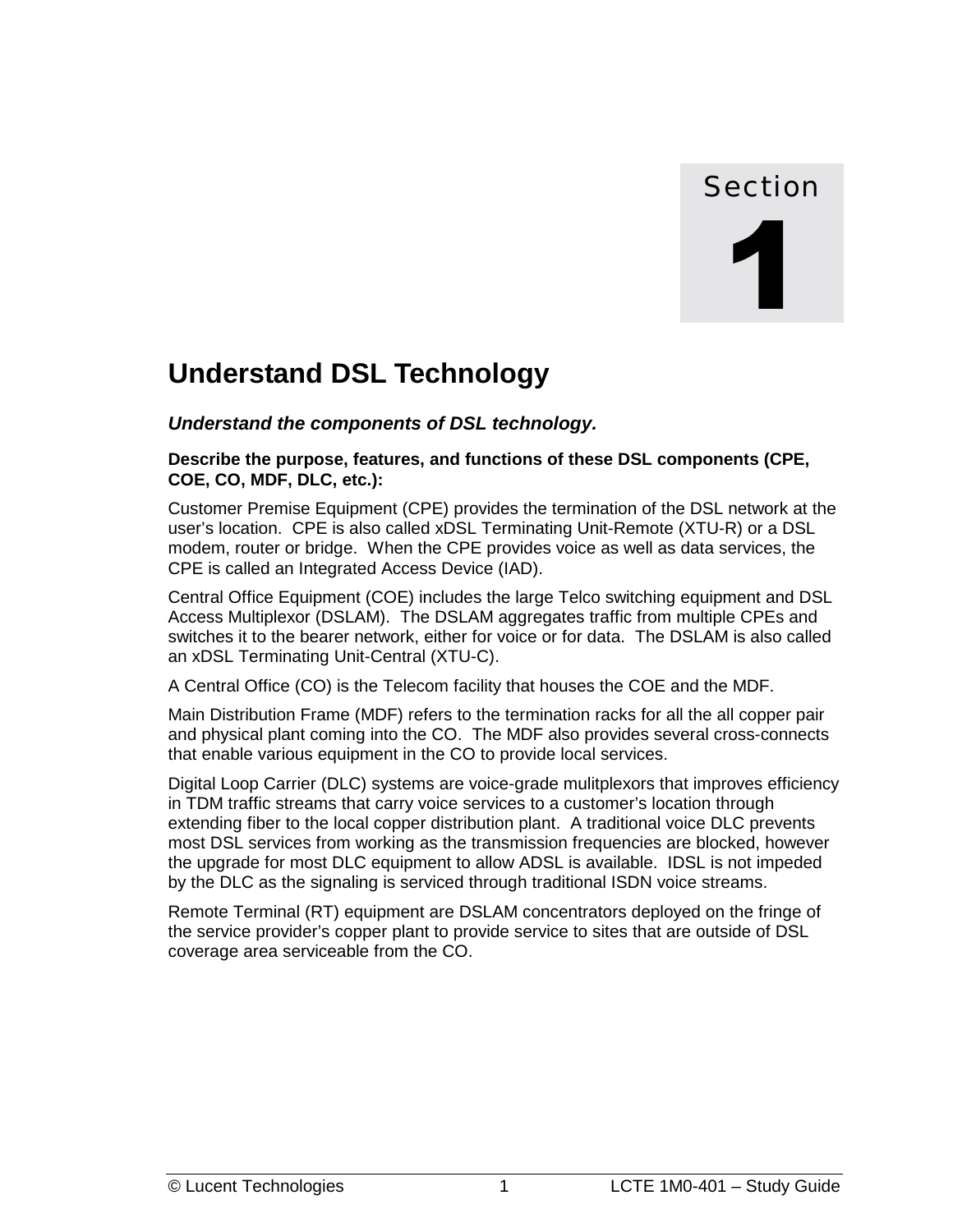#### **Specify differences between local exchange carrier (LEC), incumbent local exchange carrier (ILEC), and competitive local exchange carrier (CLEC):**

Local Exchange Carriers (LEC) provide telephone services to end users in their home calling area and are also referred to as the last mile provider. Services are primarily local telephone service, but can include the final segment of data services, such as Switched 56 data service, ISDN, ATM, Frame Relay, leased data lines and Digital Subscriber Line (DSL).

Incumbent Local Exchange Carriers (ILEC) are monopolistic utilities that own the physical copper plant to the customer's premises, and are also known as regulated local carriers. The incumbent carrier provides direct services to the customer and is required to lease the lines to CLECs at the request of the customer.

Competitive Local Exchange Carrier (CLEC) – Reseller of local exchange services allowed by US telecommunications deregulation.

Network Access Providers (NAP) provide data internetworking services to individuals, small businesses and corporations. The services may be Internet access or intranet service between locations using virtual private networks. A local Internet Service Provider (ISP) is a type of NAP that may purchase wholesale network port access over a large geographic area, and resell the service to end-users.

Network Service Providers (NSP) are data companies that own the physical plant and/or backbone services to access providers. Most NSPs have several large interconnects to the public Internet, providing direct access to large accounts, port wholesaling services and physical access to copper plant access lines.

NAPs are at a disadvantage for providing DSL service, unless they also perform as the local telephone company, as existing copper infrastructure to homes and businesses are often owned by the ILEC. In many countries, third party services were not able to provide DSL until recently, when Tarriff's and legal efforts prevailed to require access to competitive carriers. Although the NAP has the ability to use the existing copper plant, costs for leasing the service or lines are often passed on to the end-customer through monthly billing rates.

#### **Explain how customer premise devices (modems, routers, IADs) integrate in a DSL solution:**

The equipment required at the customer premise location is determined by the type of service provided by the DSLAM and the desired functionality at the customer location.

A DSL modem is usually able to provide the a single physical and logical connection, appropriate for the small office / home office (SOHO) environment. Small networks are added to the network through the use of a small router providing the NAT and/or routerto-network PPPoE services to mask the additional users.

DSL routers and IADs incorporate the DSL modem functions with the OSI layer 2/3 demands of the networked environment. Router and IAD units are associated with small business functionality and office environments slightly larger than the SOHO market.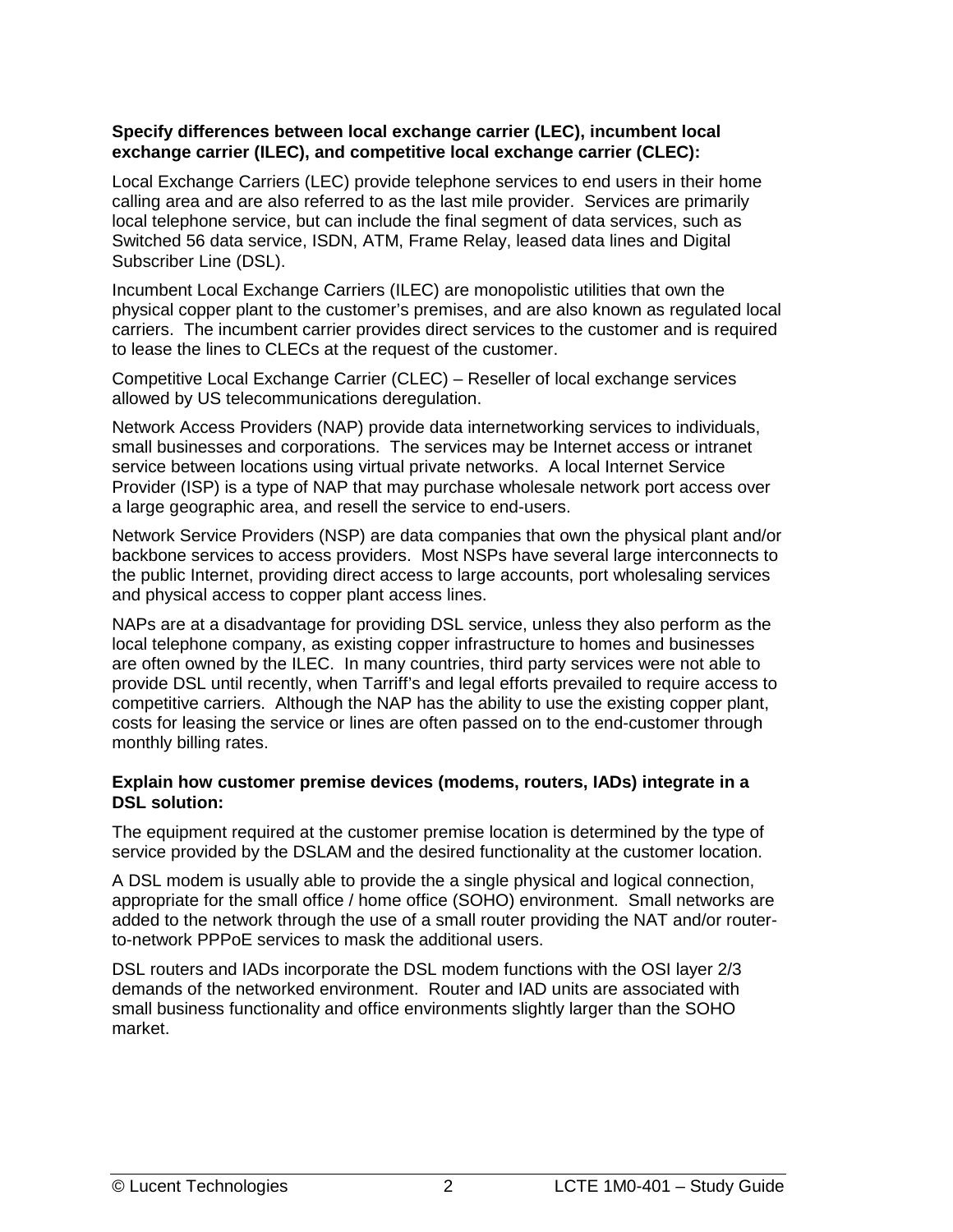#### **Compare and contrast DSL modems (bridges), routers, and IADs:**

DSL Modems – Modems provide encoding and decoding from the digital signal of a PC to the digital over analog waveform of DSL signals. Digital modems are likely communicating with the PC via Ethernet connectivity, quite unlike the analog modem with the serial interface between devices.

DSL Bridges provide data transport with no routing, and are often configured for single data network interface between Ethernet and ATM protocols.

DSL Routers may provide OSI communication between the Ethernet connectivity to the workstations (network) at the customer premise and the ATM or Frame Relay functionality of the DSL network. A router may also use an existing DSL modem to terminate layer 3, and provide the simple bridging functions, routers include the OSI layer three routing functions, often including NAT, and PPPoE termination.

Integrated Access Devices (IADs) provide interfaces for both data and voice over DSL on the link. Typically the IADs do voice compression in addition to voice encoding/decoding.

#### **Explain the wire, modulation, and distance issues involved when using xDSL technology, including attenuation, encoding/decoding, and electromagnetic interfaces:**

The maximum data transfer rate will depend on:

- 1. The frequencies used by the DSL technology applied, as higher frequency bandwidth has a higher attenuation rate, and therefore shorter distance.
- 2. The length of the wire or local loop distance, as the signal cannot be regenerated (IDSL is the exception).
- 3. The quality of the wire, as the rate of the full length of the circuit will only be to the lowest common factor in the gauge. Copper of a greater diameter provides higher bandwidth than wire of a smaller diameter, thus 24 AWG copper pair used in the DSL local loop will provide higher throughput than a 26 AWG copper pair.
- 4. The modulation technology, such as CAP, 2B1Q etc.

Cable bundles known as "Binder Groups" of 24 pair plus a spare pair of copper wires are used in the physical plant of the Telecommunications provider. Interference within a cable group may occur due to resonation of electrical signals over a variety of pairs within a closed environment, creating crosstalk. Conflicting circuits are a phenomenon referred to in the telecommunications industry as "disturbers".

Troubleshooting techniques for DSL problems includes checking to see what circuits are in the same wire bundle as the problem DSL copper loop. Interference is commonly found in situations including:

- 1. ADSL in the same binder group as SDSL
- 2. T1 or ISDN lines in the same binder group as either ADSL or SDSL

Standards are being developed by the ANSI T1 committee to provide a maximum number of ADSL lines per binder group and maximum SDSL lines in a binder group to prevent interference from degrading service.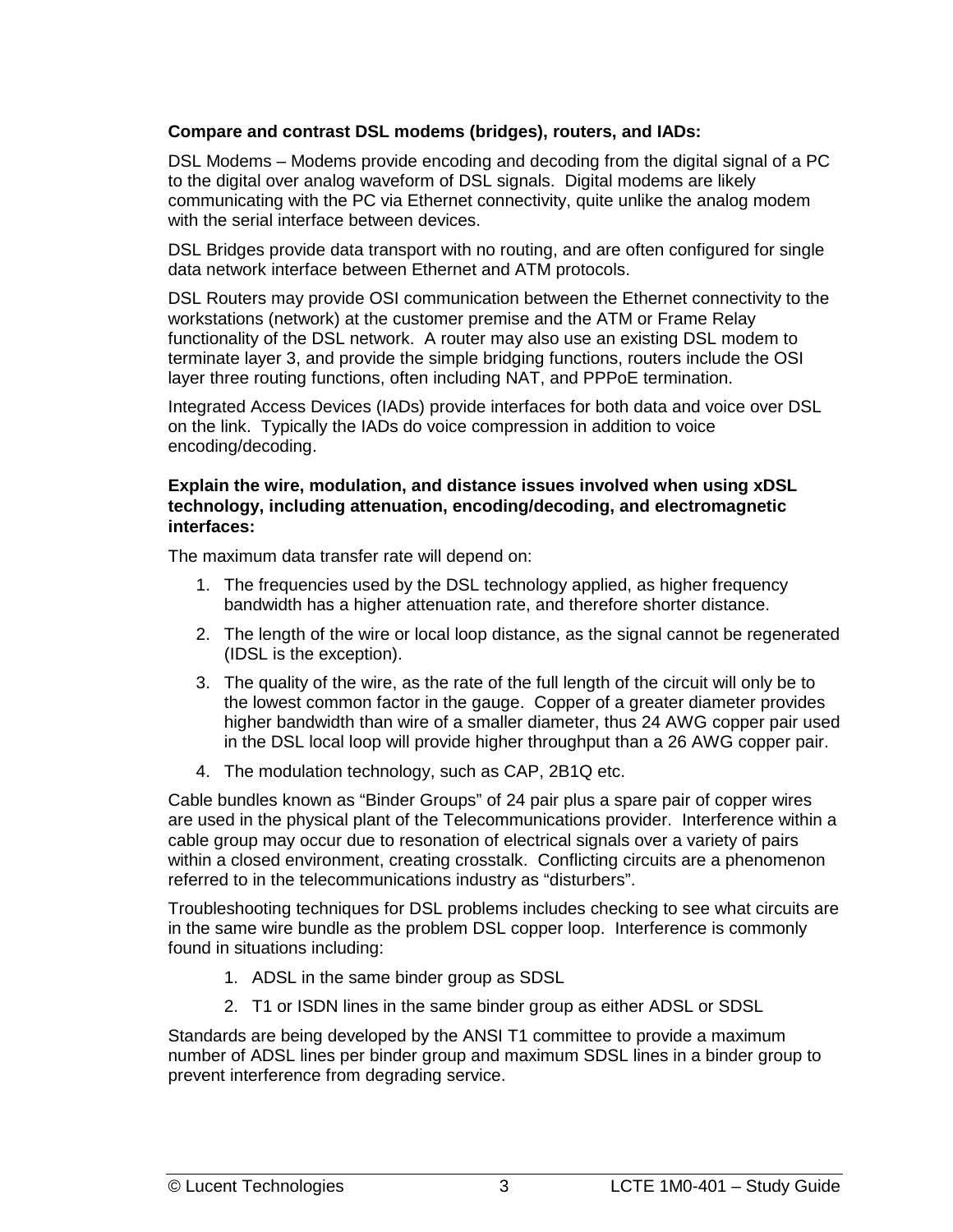#### <span id="page-11-0"></span>*Compare and contrast DSL technologies and standards.*

Describe the similarities and differences in data rate, mode, definition, range of frequency, and distance limitations among various DSL technologies and standards such as ADSL, HDSL, IDSL, SDSL, etc.:

#### *ADSL*

Asynchronous Digital Subscriber Line (ADSL) is highly dependant on distance, providing up to 8Mbps bandwidth in LAB simulation testing. ADSL is often used for Internet/Web access, and multimedia video reception due to the broadband transmission rates. The ADSL services are not designed for enterprise installations that will be hosting services, due to the significantly slower upstream transmission speed. ADSL is able to provide analog phone service by using splitters to separate data vs. voice frequencies. ADSL service uses either Carrier-less Amplitude/Phase (CAP) modulation or Discrete Multi-Tone (DMT) line coding method. Both encoding methods have strong support by competing product manufacturers, and the confusion between the two provides for incompatibility issues on ordering equipment.

G.lite or ADSL.lite is a industry standard recognition of ITU-T Recommendation G.992.2 supporting up to 512K upstream transmissions and 1.5Mbps downstream. The deployment of G.lite allows a splitterless service to incorporate simultaneous voice and data through the use of a low-pass filter imbedded in the DSL modem provided as the CPE device.

#### *HDSL*

High-bit-rate Digital Subscriber Line (HDSL) was derived between AT&T Bell Laboratories and Bellcore in 1986, appearing in service by incumbent Telco providers in early 1992. HDSL provides two copper-loop 784Kbps service circuits for 1.544Mbps DSL circuits, able to endure bridged taps and HDSL repeaters, but no loading coils.

This technology is often used for expansion of U.S. domestic T1 emulated service where expanding current infrastructure is prohibitive. Symmetric HDSL service is a point-to-point circuit without traditional switching, limiting the circuit to data stream only. Voice is provided from the customer's VoIP or VoFR implementations.

#### *IDSL*

ISDN Digital Subscriber Line (ISDL) is a 2 Binary Data, 1 Quaternary (2B1Q) algorithm, the nailed-up cousin to the switched ISDN service. ISDL can be configured in two configurations: Two 64K data channels, for a total of 128K usable bandwidth with 16K reserved, or the ISDL may be configured for 144 Kbps available bandwidth. ISDL is deployed in a campus environment using a host device and traditional ISDN terminal equipment/routers, as well as across Digital Loop Carriers (DLCs) that would otherwise be prohibitive to DSL services.

#### *RADSL*

Rate-adaptive Digital Subscriber Line (RADSL) is another term that refers to ADSL service that is able to determine the ultimate transport capacity of the local loop and optimize to provide the highest rate possible, similar to the rate adaption used by analog modems. RADSL provides voice service through splitters.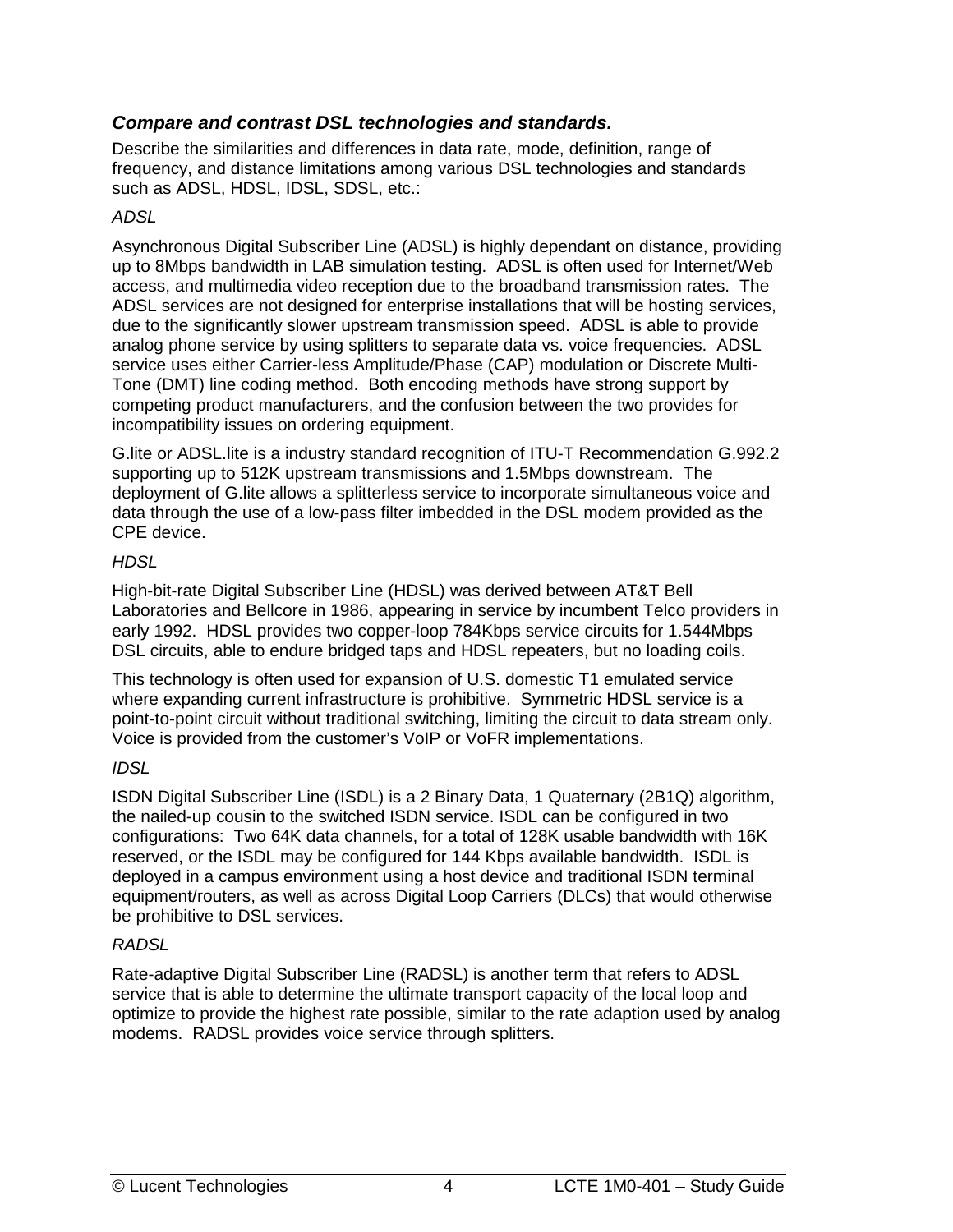#### *SDSL*

Synchronous Digital Subscriber Line (SDSL) is able to deliver transmission speeds up to 2.3Mbps, with rate throttling mechanisms available to the provider, enabling regulated service packages. Actual speed is highly dependent on the copper facility of the local loop (the last mile) as well as the distance from the DSLAM, with a maximum distance of 3000 meters (22,770 ft). Voice Services are restricted to VoIP or VoDSL as voice frequencies are not concurrently available.

G.SHDSL is the ITU-T standard to address synchronous data services on a global basis, fully optimizing the 2.3Mbps and extending the deployment distance to double that of the American SDSL implementations. Synchronous services are recommended for business applications due to the fixed rate for upload and download speeds, enabling hosting of business information to remote business partners and customers.

#### *VDSL*

Very-high-data-rate Digital Subscriber Line (VDSL) is either symmetric or asymmetric technology and is in early stages to deploy transmission downstream rates above 50Mbps. Applications for VDSL include the deployment of fiber plus copper to business or residential developments for HDTV and multimedia programming over the public network. Cable distance rates cited vary, and ITU-T standards are not fully developed to enable universal deployment.

|                                   | 2 or 4-wire<br>Symmetry           | Share<br>copper pair<br>with POTS | Line Code or<br>Modulation  | Bit-rate vs. Distance                                           | Applications                                                 |
|-----------------------------------|-----------------------------------|-----------------------------------|-----------------------------|-----------------------------------------------------------------|--------------------------------------------------------------|
| <b>IDSL</b>                       | 2-wire<br>Symmetric               | <b>No</b>                         | 2B1Q                        | 160 Kbps<br>(2B+d+overhead)<br>18kft / 5.5km                    | Data or non-<br>switched voice                               |
| <b>HDSL</b>                       | 4-wire<br>Symmetric               | <b>No</b>                         | 2B1Q or CAP                 | 1.544 Mbps<br>12kft/3.6km<br>24 guage wire                      | DS1 transport; FR<br><b>Repeaterless T1</b>                  |
| <b>SDSL</b>                       | 2-wire<br>Symmetric               | <b>No</b>                         | 2B1Q or CAP                 | 64Kbps - 2.3Mbps<br>18kft / 5.5km<br>24 guage wire              | <b>Business Access</b><br>(inbound traffic<br>requirements)  |
| <b>ADSL</b><br>(RADSL,<br>G.Lite) | 2-wire<br>Asymmetric              | Yes                               | DMT (as well<br>as CAP/QAM) | 64Kbps/1.5Mbps<br>18kft / 5.5km<br>640Kbps/6Mbps<br>12kft/3.6km | Consumer-oriented<br>data service, data<br>service plus POTS |
| HDSL2                             | 2-wire<br>Symmetric               | <b>No</b>                         | <b>TC PAM</b><br>(OPTIS)    | 1.544 Mbps<br>12kft/3.6km<br>24 guage wire                      | DS1 transport; FR<br>Repeaterless T1                         |
| <b>G.SHDSL</b>                    | 2-wire<br>Symmetric               | <b>No</b>                         | <b>TC PAM</b>               | 2.320 Mbps<br>24 guage wire                                     | ATM / FR<br>Nx64kbps<br><b>VF Pairgain</b>                   |
| <b>VDSL</b>                       | 2-wire<br>Symmetric<br>Asymmetric | Yes                               | QAM or DMT                  | $1.5 - 52Mbps$ up to<br>1000kft/305km                           | Digital video/data<br>Requires<br>FTTN or FTTC               |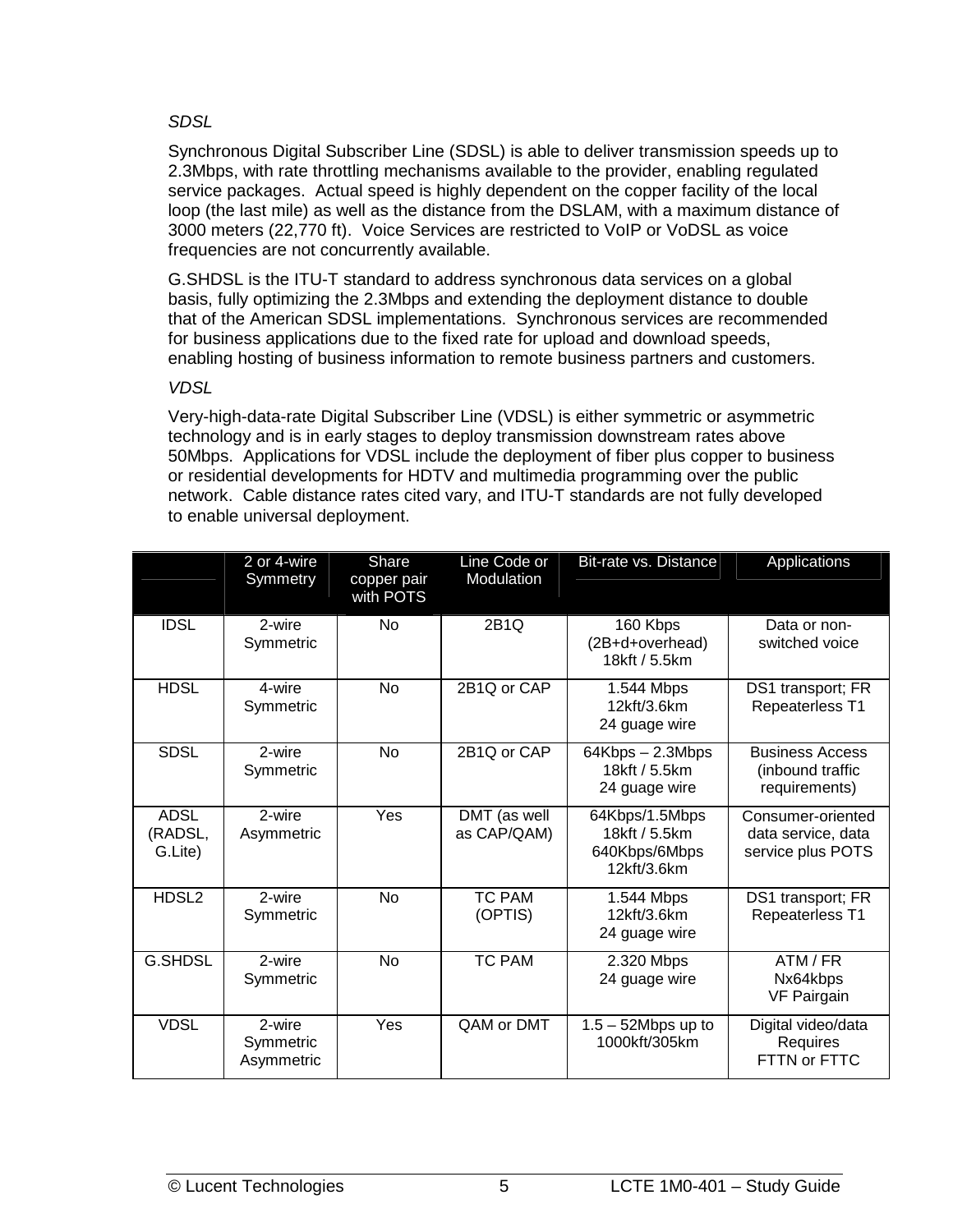#### **Specify differences between asymmetric and symmetric xDSL standards:**

Symmetric xDSL standards include SDSL, HDSL-2, and IDSL, and all use 2B1Q encoding or TC PAM encoding. SDSL is delivered primarily for business customers as office data flows tend to be more symmetric than home data flows due to inbound requests for FTP and web services. HDSL-2 may be used as a replacement for T1 services using a single pair instead of two pair. IDSL is essentially ISDN terminating at a DSLAM instead of a Public Switched Telephone Network (PSTN) node. IDSL is used when 56K modem is not fast enough and the local loop is too long for ADSL.

The end user must be geographically within a certain distance from the central telephone office, otherwise the noise and attenuation is too great. Attenuation limits either distance at a given rate or speed at a given distance with DMT traditionally able to carry further than 2B1Q.

Many existing lines have loading coils and bridge taps to extend phone service but these do not support most xDSL technologies, except for IDSL. IDSL uses 2B1Q signaling as a modification of the ISDN technology for up to 144Kbps transmission, and is more tolerant of interruptions to the circuit.

#### **Describe the function and applications of POTS splitters and filters:**

Filters, sometimes called micro-filters, are used to filter data frequencies out of the signal on the line to protect phone devices in the customer premises when G.Lite is being implemented. Micro-filters are low pass filters that allow 0 to 4KHz to pass to and from the phone, fax, or analog modem, but block frequencies above 20KHz to protect the POTS devices from the data signal on an ADSL G.Lite line. Micro-filters go in the home between the POTS device and the demarcation point (Demarc) and any bridge tap to the DSL modem.

A POTS Splitter is a passive device that divides a signal from the regular telephone line into two signals for data and voice, allowing them to function simultaneously on the copper pair by using different frequency ranges. The splitters are required on both ends of the local loop to provide frequency separation. At the telephone company's Central Office or Remote Terminal, the POTS splitter enables low-frequency voice signals to be sent on to the voice telephone network (PSTN - Public Switched Telephone Network) and the high-frequency data to a Digital Subscriber Line Access Multiplexer for transmission to the Internet. At the subscriber site, the POTS Splitter divides the incoming signal into low frequencies and allows to be sent to voice devices (i.e. telephone, fax) and high frequencies for data to the computer through the DSL modem.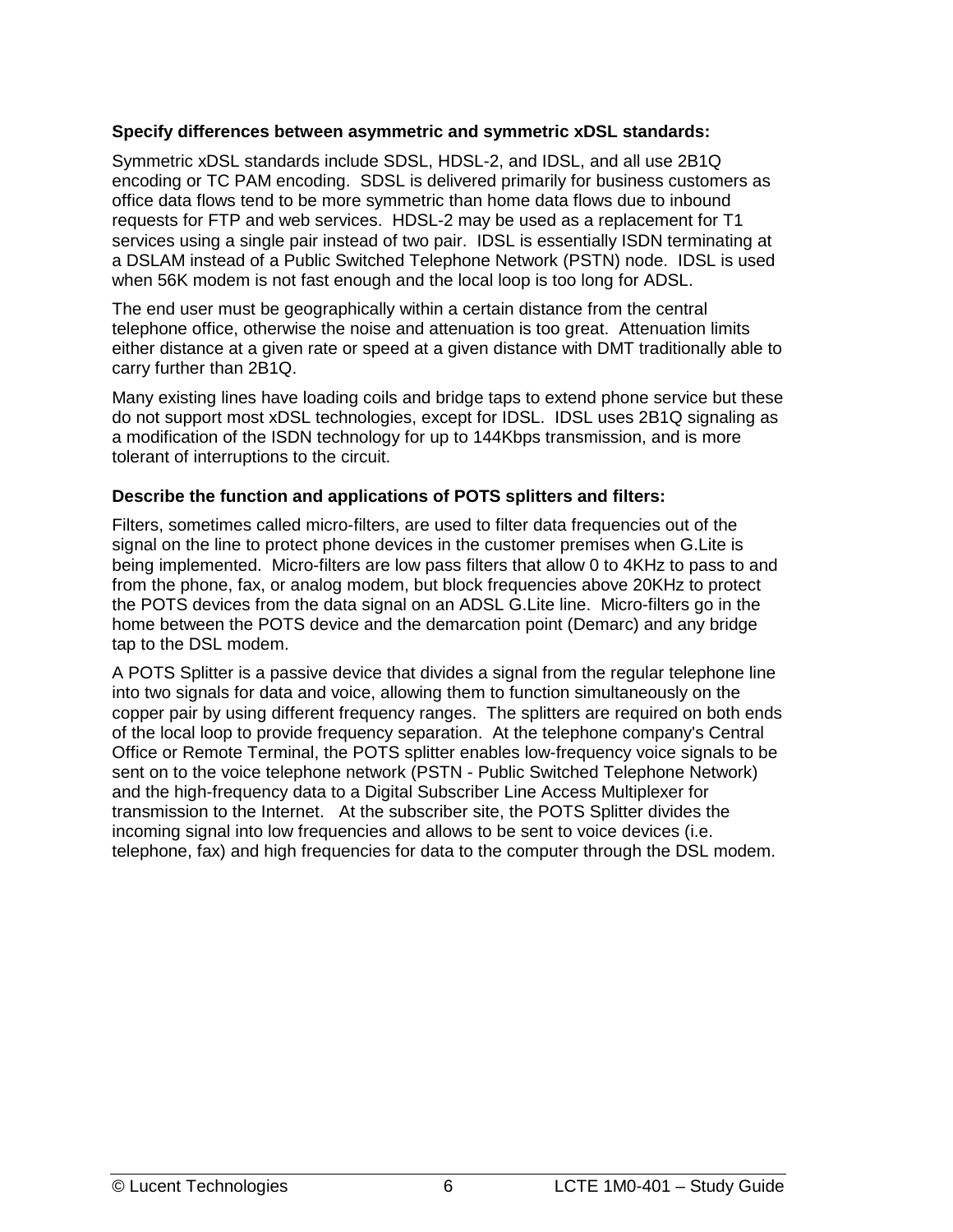<span id="page-14-0"></span>

#### *Compare and contrast DSL vs. alternatives including bandwidth or data rate considerations.*

#### **Compare and contrast bandwidth and data rate considerations when using DSL vs. alternatives (Cable, Fixed Wireless Access, PSTN and leased line services):**

Under prime conditions, DSL is more than 20 times faster than 2Mb satellite and fixed wireless connections, 60 times faster than uncompressed ISDN services, and 250 times faster than 33.6 Kbps analog modems.

#### *DSL vs. Public Service Telephone Network (PSTN)*

Analog PSTN services have dial up speeds are 56 Kbps and lower. The Plain Old Telephone Service (POTS) is flexible, and distance to the CO is not an issue, but technology such as digital padding applied to the line can dampen data rates. Tariffs may be levied on usage, and distance charges for multiple carriers may exist, or service may be provided as a fixed fee. Analog service is widely available, used for both voice and data transmission, which makes it a highly used service by travelers.

#### *DSL vs. T1/E1*

Primarily cost is the factor when providing DSL, as existing 2-wire copper plant can be used to provide the physical connection. T1 data services are available from competitive exchange carriers and incumbent Telco wishing to extend service beyond existing switch capacity by using HDSL-2 circuits. DSL provides bandwidth up 8Mb in the best circumstances, more than 4 times the speed of a T1 with 1.55Mb port speed.

T1/E1 circuits can be provisioned to accommodate traditional toll quality voice, and point-to-point or frame relay services, as well as switched POTS for remote access services simultaneously.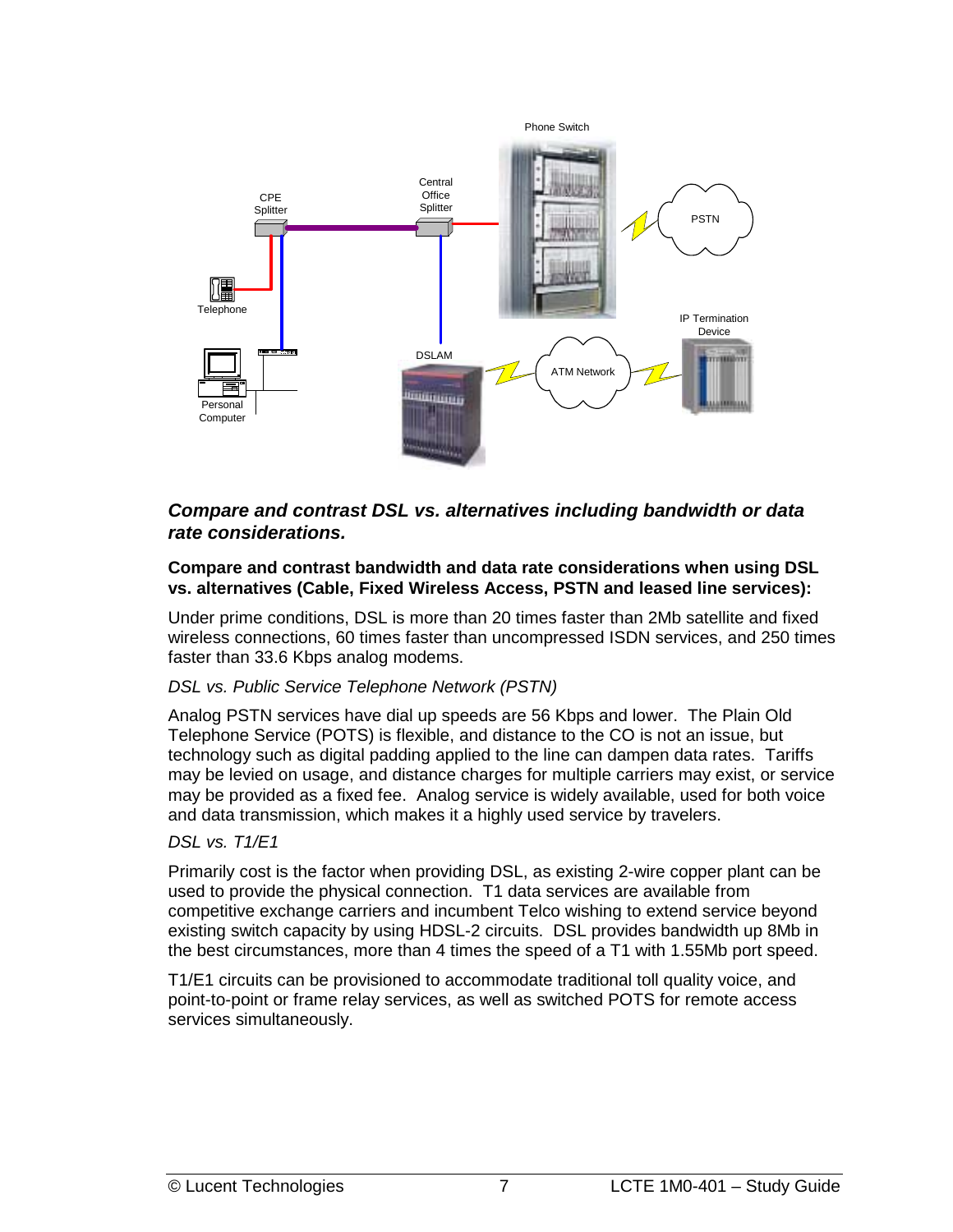#### <span id="page-15-0"></span>*DSL vs. Cable Modem*

Cable modem technology delivers shared bandwidth within the local neighborhood over a coax medium for analog radio frequency transmission. Cable modems use a 64/256 QAM RF receiver for delivery on one 6-MHz cable channel with total bandwidth up to 40Mbps for video, music and data, with data rates regulated at the CPE by the modem. Hybrid fiber/coax systems are required for full duplex communication of voice.

DSL delivers dedicated local bandwidth, and can split off voice into separate frequency transmission, or incorporate voice into a separate data stream such as VoIP and VoATM using the same copper as the dedicated ATM/IP data streams.

#### *DSL vs. Fixed Wireless*

Similar to cable modem technology, fixed wireless delivers shared bandwidth within the local neighborhood over an analog radio frequency transmission path. The 802.11 networks designed for the enterprise are configured in campus environments, whereas LMDS and MMDS circuits are designed with tower placement for greater range of service. Both services are limited by several factors with the most apparent being limited distance, requirement to be in "line of sight" for service, frequency re-use, and the environmental impacts such as weather.

#### *Differentiate between encapsulation protocols related to xDSL.*

#### **Differentiate among various encapsulation protocols as they relate to xDSL (ATM vs. Frame vs. PPP; PPPoA vs. PPPoE; non-PPP/Multiprotocol over ATM— RFC1483):**

DSL vendors initially used Frame Relay to provide a simple, well-known encapsulation for DSL traffic. In point-to-point configurations, one of the DSL routers was configured as a COE unit, maintaining a single default DLCI and Link Management Information (LMI) to monitor the line. ATM has a greater installation base due to the greater scalability and standardized QoS implementation within the DSLAM.

Campus environments often use PPP between DSL routers, or as a remote access server to modem for ease of configuration and management of an ISDL configuration. PPP is also used over the ATM (PPPoA) or Ethernet (PPPoE) standard for client to termination device communications.

PPPoE enables access and accounting (AAA) services without changes to the existing Remote Access services provided by Internet Service Providers (ISPs) and Network Service Providers (NSPs). PPPoE requires application software to reside on the workstation, or a small router may perform the PPPoE termination in a SOHO environment. DSL circuits provisioned for use with PPPoE are in a bridged configuration, and the DSLAM functions as a layer 2 switch.

PPPoA is similar to PPPoE with the difference that implementation is at the edge of the ATM cloud between the DSLAM and the workstation hosting an ATM adapter. It allows separate Switched Virtual Circuits (SVCs) for each PPP session for a broadband service-on-demand configuration.

Multiprotocol over ATM (MPoA) was designed to allow routing of various protocols and virtual LANs over the ATM switching fabric. MPoA adds QoS to LAN protocols such as IP and IPX, and Virtual LAN functionality as well as direct path connectivity between devices lacking in LAN Emulation (LANE) ATM networks. MPoA enables inexpensive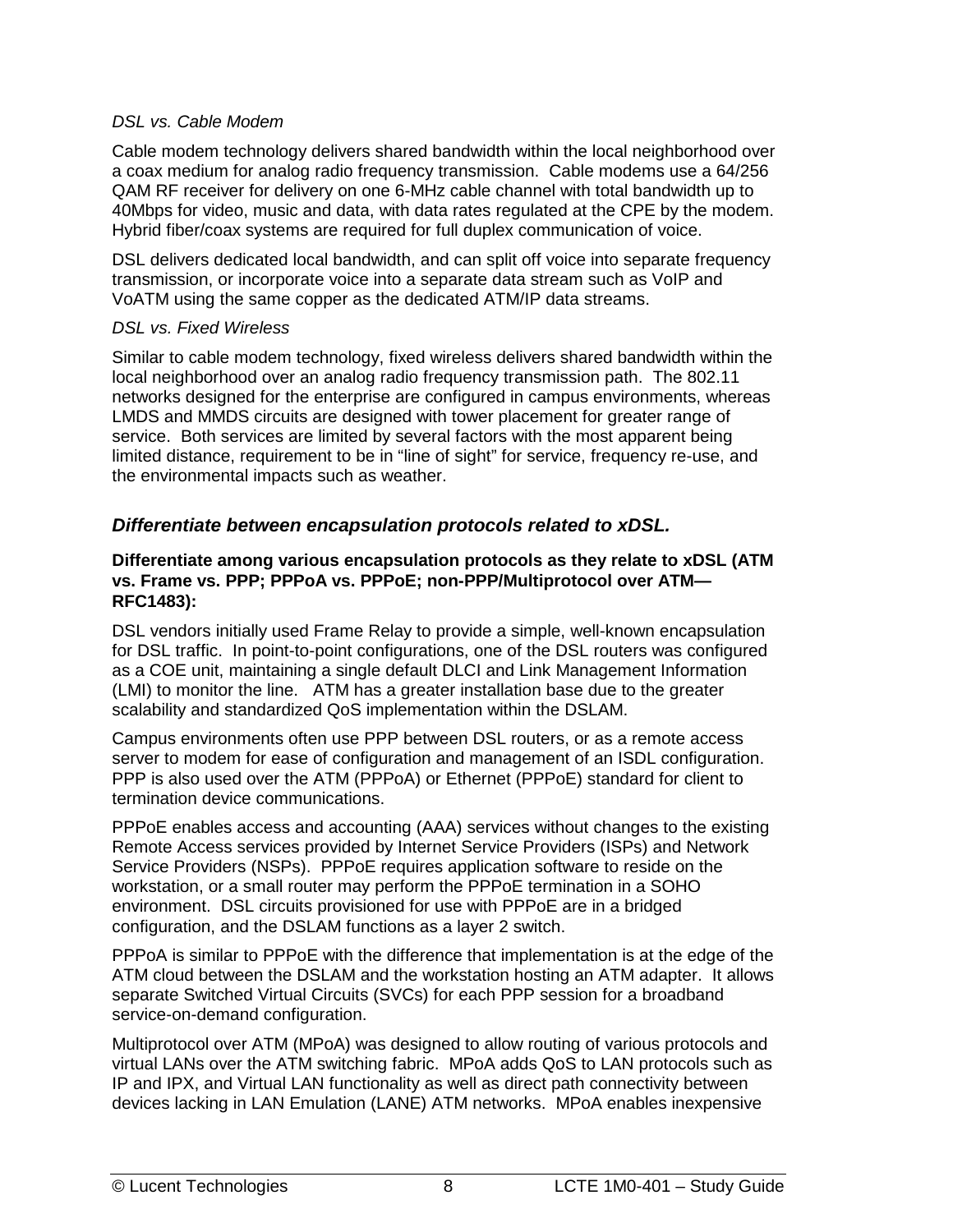<span id="page-16-0"></span>switched access for multiple LANs residing at the edge of the ATM network, but does not support the AAA features of PPPoE and PPPoA.

#### *Describe DSL and industry services.*

#### **Describe the applicability and impact of these industry services as they pertain to DSL bandwidth and QoS management (H.320 (Video), Frame Relay, IP, H.323 (VoIP)):**

The ITU-T H series of recommendations are focused on audiovisual and multimedia systems for streaming media. Recommendation H.320 provided videoconferencing over ISDN and other circuit-switched networks and services. H.323 incorporates the recommendation over packet-switched networks, such as corporate intranets and the public Internet. The H.323 protocol includes several components of the ITU-T G series and H series recommendations.

H.320 requires low delay and tolerates minimal loss. As a result, high throughput is required for smooth video transmission direction, lower transmission rates result in a staggered, or jerky video display. The DSLAM implements QoS methods to accommodate these requirements.

As the number of H.323 VoIP sessions increase, the portion of the DSL bandwidth required for toll-free quality increases. A movement within the IETF has been to simplify VoIP transmission by replacing the complex H.323 suite with Session Initialization Protocol (SIP) for peer-to-peer sessions. The SIP protocol defines a variety of server types, including redirect, registration and feature servers, integrating with existing voice/data standards for a smooth transition.

Frame Relay encapsulation is a simple, early implementation for layer 2 on DSL modems and DSLAMs. QoS is not implemented in Frame Relay, as the protocol relies on the Forward Explicit Congestion Notification (FECN) and Backward Explicit Congestion Notification (BECN) for routers on the network to slow the rate of data submitted to the network when there is insufficient bandwidth available. Failure of the routers to adjust accordingly results in packet loss, and higher retransmission rates.

IP data streams may use DIFFSERV or RSVP, with advance reservation of bandwidth on the network. This structure is highly inefficient for backbone networks; therefore, QoS in IP tends to be best effort.

#### **Define the ATM Abstraction Layers (AAL) and specify their applicability to xDSL networks:**

#### *AAL1*

Supports connection-oriented services that require constant bit rates and have specific timing and delay requirements. An example is interactive audio in the DSL network.

#### *AAL2*

This adaptation is a method for carrying voice over ATM. It consists of variable size packets with a maximum of 64 bytes encapsulated within the ATM payload. This was previously known as Composite ATM or AAL-CU. The ITU specification is ITU-T I.363.2 and is referred to as compressed voice, however, silence suppression, demodulated fax and bandwidth-on-demand are additional functions applied in the DSL network.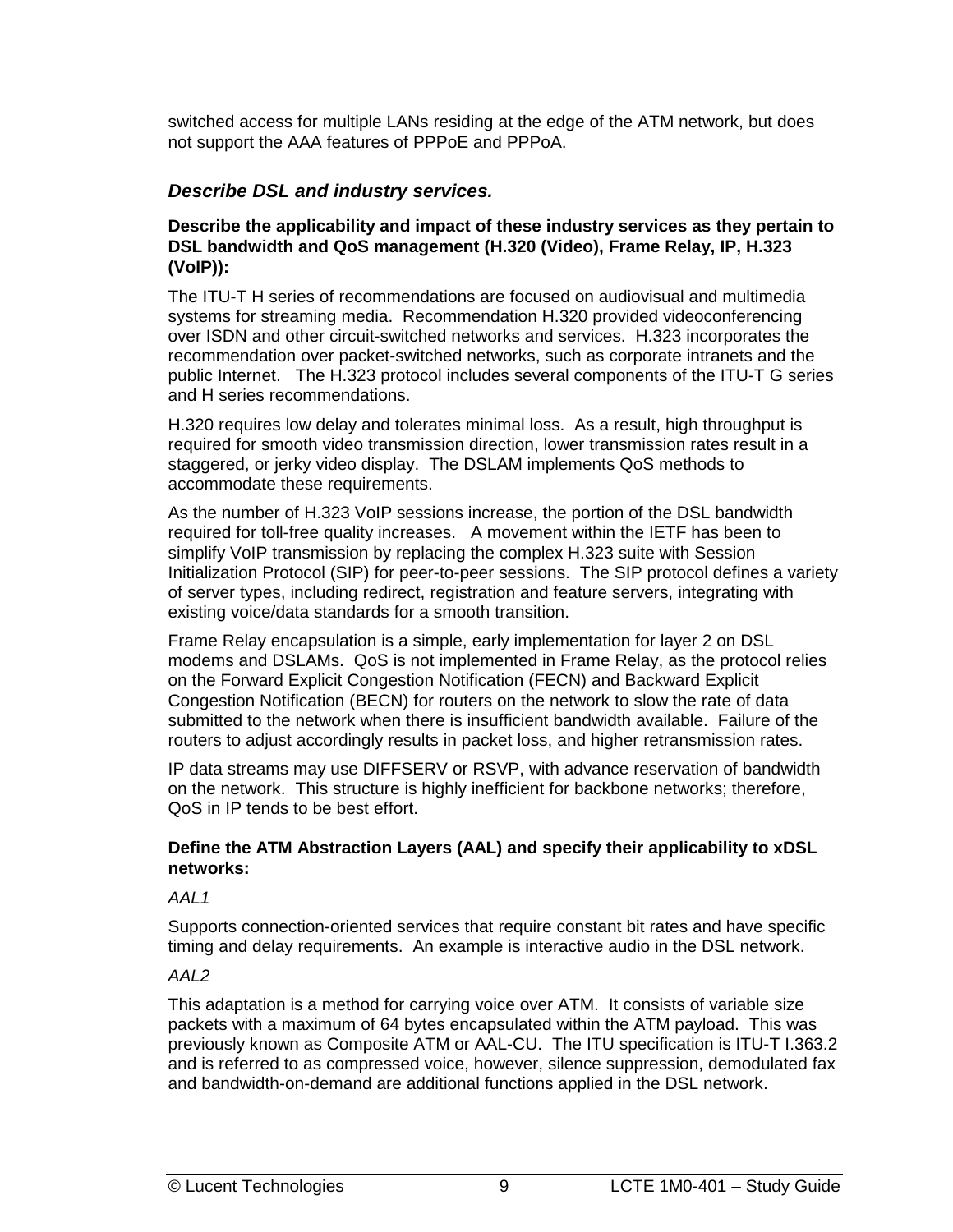#### *AAL3/4*

This AAL is intended for both connectionless and connection oriented variable bit rate services. Originally two distinct adaptation layers AAL3 and 4 have been merged into a single AAL which is AAL3/4 for historical reasons. It has the highest overhead and is therefore not used in DSL networks.

#### *AAL5*

This AAL is also referred to as Simple Efficient Adaptation Layer (SEAL) as it supports connection oriented variable bit rate data services, including MPoA and PPPoA. It is a substantially lean AAL compared with AAL3/4 at the expense of error recovery and builtin retransmission. This tradeoff provides a smaller bandwidth overhead, simpler processing requirements, and reduced implementation complexity.

#### **Describe the ATM signaling standards (PVC, SVC, SPVC, UNI, VP/VC switching, PNNI) as they pertain to xDSL networks:**

Permanent Virtual Circuits (PVC) are used to create a persistent path between the CPE where data is encapsulated into ATM to the termination point where data is extracted.

Switched Virtual Circuits (SVC) are set up and torn down on demand using signaling initiated by the CPE. When resources for the circuit are released at the end of the call, they are available for other circuit's use, reserving bandwidth and IP addresses. Similar to PVCs, the SVC is often provided between the CPE where data is encapsulated in ATM cells to the termination point where data is extracted.

Soft PVCs (SPVC) are created by the switches at the edge of a network on behalf of the CPE. The SPVC is usually persistent, and will rebuild on failure in the circuit path, so the circuit performs as a PVC from the perspective of the CPE and a SVC from the perspective of the network.

User Network Interface (UNI) functions as the connection interface between a CPE and the DSLAM, as well as the DSLAM and the bearer network when PNNI is not used. UNI provides status and management information to the user device.

Virtual Circuit (VC) switching is a point-to-point virtual connection for individual data streams. End points are identified by both the Virtual Path Identifier (VPI) and Virtual Channel Identifier (VCI) pair when VCIs within the same virtual path terminate on different ports.

Virtual Path (VP) switching is a point-to-point virtual connection for data streams having the same VPI and but the virtual channels terminate at the same points. VP switching can improve switching speed, depending on the design of the switch as only the first part of the address is read when making routing decisions.

VP switching simplifies configuration as a single Virtual Path Connection (VPC) can provide switching for up to 65,535 Virtual Channel Connections (VCC) on the same VCI. This configuration is typically used trunk-to-trunk between subtending DSLAMs and from the DSLAM trunk across the bearer network to the VC termination equipment.

Private Network to Network Interface (PNNI) provides dynamic routing for SVCs and SPVCs. PNNI or Interim Inter-Switch Signaling Protocol (IISP) is required for standardized routing of ATM SVCs and SPVCs.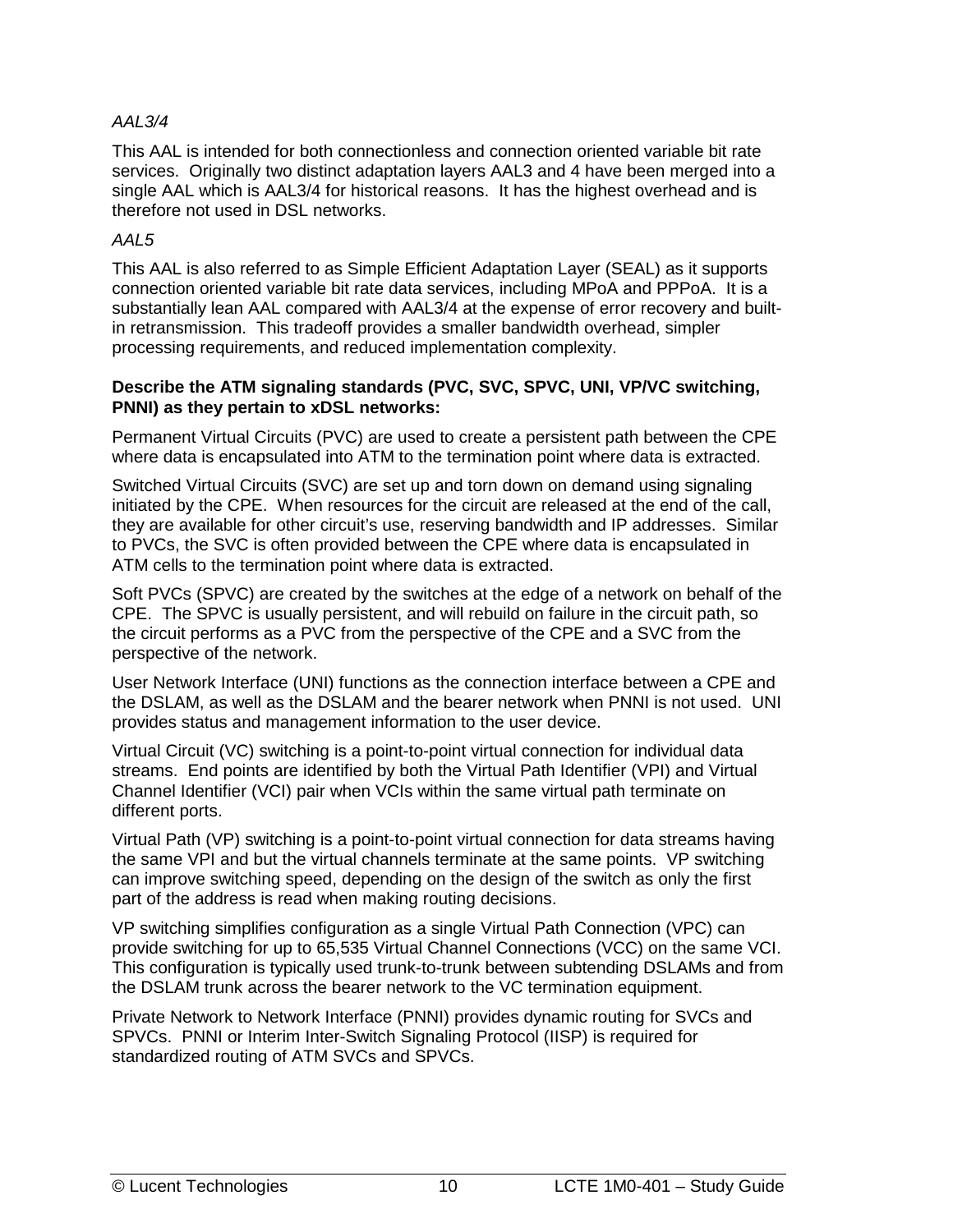#### *Additional Considerations:*

- 1. Define the following: AFI, AREA, EFI, DCC, DSP, ESI, ICD, LANE and RD
- 2. How is QoS applied to ATM networks?
- 3. How does ATM address ARP requests? What are primary layer 2 technologies used with DSL?
- 4. Who are the primary manufacturers of DSL gear, both DSLAM and CPE?
- 5. When is an IAD used instead of a splitter?
- 6. What are bridge tap and loading coils used for? Why is DSL service not provided with lines that contain these items?



#### *Additional Resources:*

"Digital Subscirber Line Access Multiplexer (DSLAM)" DSL World Forum sponsor; International Engineering Consortium http://www.iec.org/online/tutorials/dslam/ (7 Nov 2001)

Finneran, Michael. "G.SHDSL – Going Both Ways". Business Communications Review. July, 2001 pp24-26

Ploskina, Brian. "Global DSL Standard Improves Business Services". Interactive Week, February 13, 2001. [http://www.zdnet.com/zdnn/stories/news/0,4586,2685087,00.html.](http://www.zdnet.com/zdnn/stories/news/0,4586,2685087,00.html) (13 Nov 2001)

"Providing Local Broadband Services - a Review of Five Last-Mile Technologies". Lucent Technologies. Whitepaper. 2000.

"SS7 Tutorial" Performance Technologies Inc. 22 Aug. 2001 http://www.pt.com/tutorials/ss7\_tutorial\_05\_07\_01.pdf (19 Oct. 2001)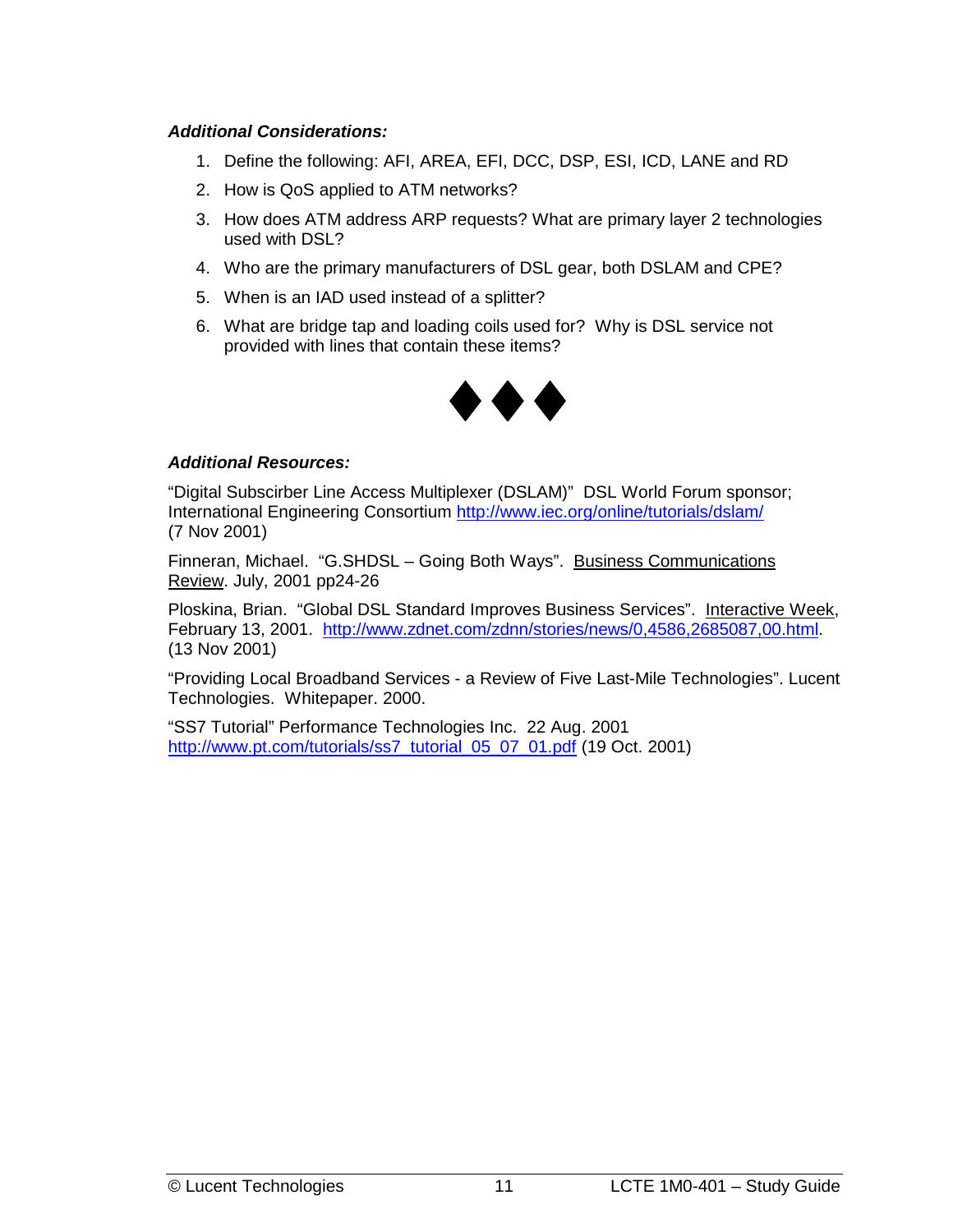

# <span id="page-19-0"></span>**Qualify the Environment**

*Qualify a local loop for an xDSL connection.* 

**Identify the steps to qualify a local loop for an xDSL connection (test the lines, CLT and LoopCare, meets physical criteria):** 

Provisioning a DSL circuit relies on verifying the copper pair(s) are able to meet quality standards and are free of impeding devices. Verifying the local loop is very similar to testing a circuit prior to ISDN provisioning.

Metallic loop test equipment reports on various data, including the electrical signaling (AC and DC), loop length, loop resistance, insertion loss, signal to noise, and wideband noise. Time-domain reflectometry (TDR) tests locate bridgetaps, load coils, watersaturated cable sections, short circuits, and cable faults while tone and signaling tests measure send and receive tones and detect signals and voice.

A single-ended test uses an external test head or integrated CO equipment, such as a copper loop test module from the COE. These tests provide over 90% accuracy and provide the majority of required prequalifications. Double-ended tests require testing equipment at both ends of the loop, so a technician must arrange to be onsite and test the local loop to equipment at the CO or DLC.

Due to time and expense of equipment, copper loop testing may be performed on request by customer for service provisioning, through batch pre-qualification processing, or on a regular maintenance schedule.

In the US market, regulations require access to the copper plant owned by ILEC companies to competitive carriers. The ILEC will provide a batch pre-conditioning test to certify all copper circuits to be leased out. The competitive carrier usually will verify the results prior to determining the strategic DSL options that will be made available to customers of a geographical area, and estimated service rates can be identified.

It is important to note that testing may be accomplished from the CO if a DLC is present on the circuit only after DLC equipment is configured to accommodate DSL & testing pass-through.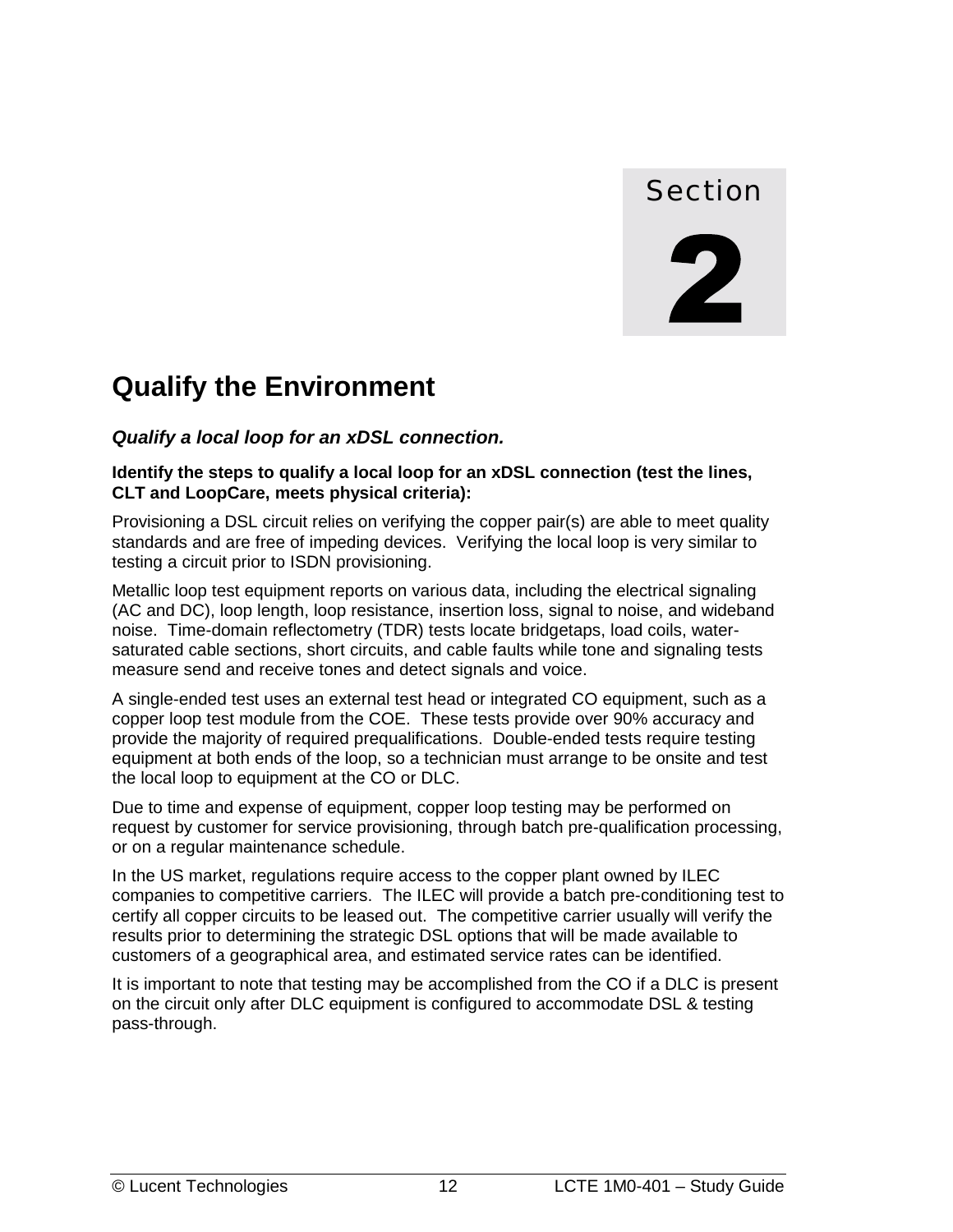#### <span id="page-20-0"></span>**Identify appropriate applications for splitters and filters when qualifying a local loop for an xDSL connection:**

Traditionally, splitters and filters must be removed for qualification testing. Splitters are installed to provide analog voice service after testing for full rate ADSL service and filters are installed after testing for G.Lite voice applications. Synchronous DSL technologies use alternate methods, such as VoIP or VoDSL to provide voice services.

In a line-sharing environment, the incumbent carrier places a splitter at the CO to control the copper loop to the switch, and test access must be available on each interface or traditional DSL loop testing will be affected. Testing apparatus that use narrowband test frequencies already used by carrier systems are not affected by the CO splitter.

#### *Qualify the trunks.*

#### **Explain when and how to test the trunk in an xDSL installation:**

Trunk circuits are used in several configurations, primarily between the DSLAM and the voice gateway, and between the DSLAM and the IP network. Testing of the trunk circuits normally occurs as part of the DSLAM installation process, adding additional circuits, and as problems are reported on the network.

Testing includes the Telco standard TDM testing, review of hardware port statistics and status messages, ATM Operations and Management (OAM) tests or Frame Relay LMI statuses and messages, as well as circuit continuity testing.

#### *Verify Central Office (CO) requirements.*

#### **Given sample Central Office (CO) requirements, describe the procedure to verify the power source, ventilation, MDF, cabling, and NEBS compliance:**

The Network Equipment Building System (NEBS) was developed by Bell Labs in the 1970s to assist manufacturers in reducing product development, installation and maintenance costs by providing telecommunications environment standards. The NEBS has migrated to a system of several levels, allowing manufacturers and telecom providers increased requirements flexibility.

NEBS compliance documents include the GR-63-Core for physical requirements and the GR-1089-Core for electrical safety and electromagnetic compatibility, with three levels of criteria compliance defined in the SR-3850 special report. The intent of the standards is to address several concerns:

- 1. Ensure safety of personnel
- 2. Reduce complexities in CO design & installation
- 3. Prevent interference and maintain signaling integrity
- 4. Minimize risk of fires to facilities and equipment
- 5. Provide earthquake survivability
- 6. Ensure compatibility in equipment electrical requirements
- 7. Ensure environmental standards including air quality, humidity, temperature, and vibration to maintain maximum uptime of equipment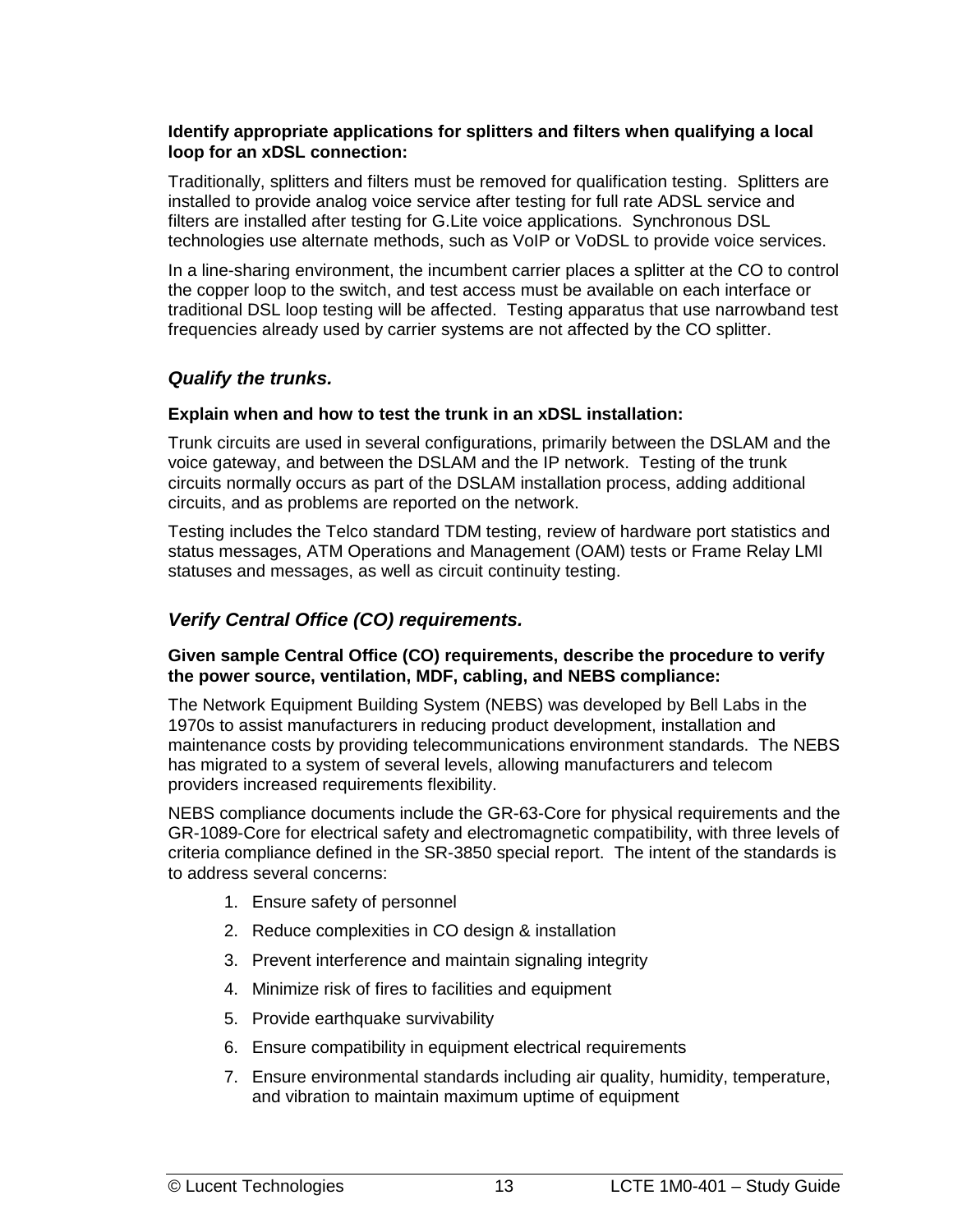Manufacturer NEBS compliance certification is provided by a National Recognized Testing Laboratories approved by the US Occupational Health and Safety Administration, and include the Underwriters Laboratory and Intertek Testing Services. Incumbent telecommunication providers in the US are required to provide a documented level of compliance for communication facilities in collocation structures.

The ILEC and/or NSP may require a NEBS compliance and equipment checklist for facilities and equipment to be completed during DSLAM installation and implementation. Specifications may include (among others) grounding, equipment footprint, load and heat release, acoustic noise, emissions, and fire resistance.

#### **List the Central Office resources needed to support an xDSL installation (adequate power source, ventilation, MDF, cabling, NEBS compliance):**

Several fundamental elements must be in place prior to DSLAM or RT installation in the DSL service installation. Facilities must ensure there is adequate lighting, power and space, including access equipment for installation and maintenance procedures. Integrated card slots are frequently accessed during troubleshooting procedures, which require adequate access for card removal and insertion while equipment chassis is installed.

In addition to temperature regulation, there must be adequate airflow and ventilation without risk of air contamination; such as installing an air intake in such a way that equipment airflow is not provided from another unit's exhaust.

Cabling providing connectivity from the copper plant to the DSLAM should meet noninterfering levels of disturbers in the same binder group.

#### *Additional Considerations:*

- 1. Are NEBS compliance requirements used internationally?
- 2. What are a few examples of equipment used for metallic testing?



#### *Additional Resources:*

"Copper Loop Management in a Digital Environment: Migration from an Analog to a Digital Local-Loop Network". Turnstone, sponsor; International Engineering Consortium http://www.iec.org/online/tutorials/copper/ (7 Nov 2001)

"Digital Subscirber Line (DSL) Testing". Cornet Technology sponsor; International Engineering Consortium. http://www.iec.org/online/tutorials/dsl\_test/ (7 Nov 2001)

"Managing the Copper Loop in the 21<sup>st</sup> Century". Simpler Networks sponsor; International Engineering Consortium. http://www.iec.org/online/tutorials/man\_copper/ (7 Nov 2001)

"Shared Loops: How Incumbent Local Exchange Carriers (ILECs) and Competitive Local Exchange Carriers (CLECs) Can Deliver Competitive Digital Subscriber Line Access Multiplexer (DSLAM) Appications". Nortel Networks sponsor; International Engineering Consortium. http://www.iec.org/online/tutorials/lec\_dslam/ (7 Nov 2001)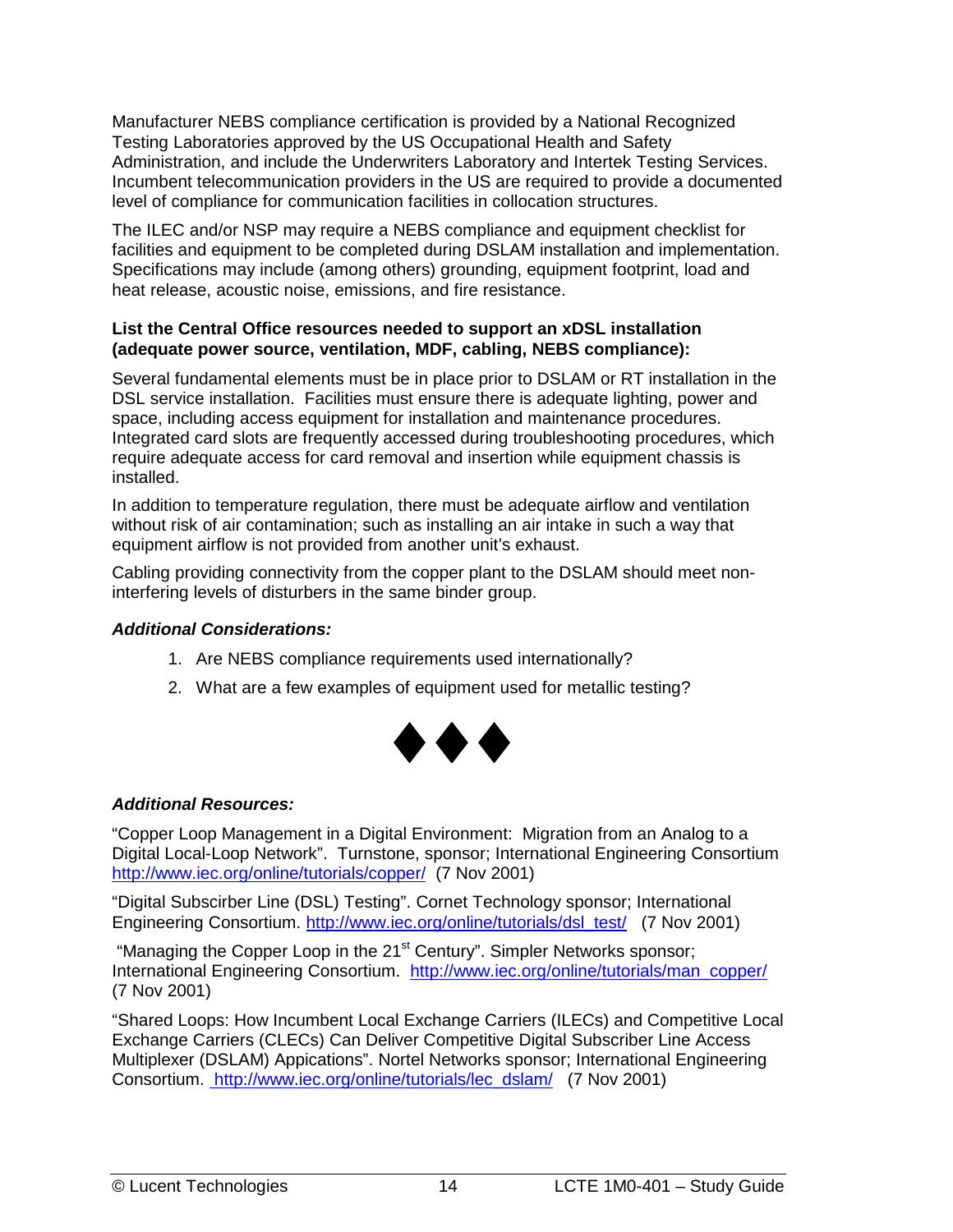### Section

# <span id="page-22-0"></span>**Design the Network**

#### *Analyze customer needs.*

#### **Explain the bandwidth management issues that must be considered when designing an xDSL network (real time services, over-subscription issues, IP networks):**

In the design of a DSL network, the analysis of customer needs and quality expectations for high-bandwidth services including video and voice must be clearly stated. The typical DSL network is over-subscribed on the trunk side of the DSLAM to meet business profitability ratios. High-speed and high-bandwidth customers are aggregated to a comparatively small trunk, such as a DS3 or OC3c.

If the DSL provider is providing primarily residential services, end-user requirements are traditionally email, gaming and web services which require a high downstream and lower upstream rate. ADSL and G.Lite are best suited to this environment allowing for oversubscription via downstream traffic throttled back to 1.544Mbps or less, DHCP and SVC services. Allocation of bandwidth on the back-end is managed, along with authentication, IP address assignment, IP termination and billing services.

Providers of business DSL services have significantly different requirements and higher management standards, especially when quality of service and uptime guarantees are provided to enterprise customers. Enterprise customers are more likely to use synchronous data services, integrated voice and data equipment (VoDSL and VoIP), webcast, and video-on-demand services. The IP services industry is expanding rapidly to include virtual routing, Virtual Private Network (VPN), IP termination and data collocation for DSL and other private-to-public networks.

#### **Compare and contrast the design implication differences in a public (for consumer market) versus a private (hospitality, multi-tenant units/multi-dwelling units, campus) xDSL network environment:**

Traditional Internet access service has been provided through competitive bids for service and rates directly to consumers on the open market. Dialup services to bulletin boards and email has transitioned into a higher demand for broadband access due to the delivery of webcast, interactive web pages, gaming, music and streaming video.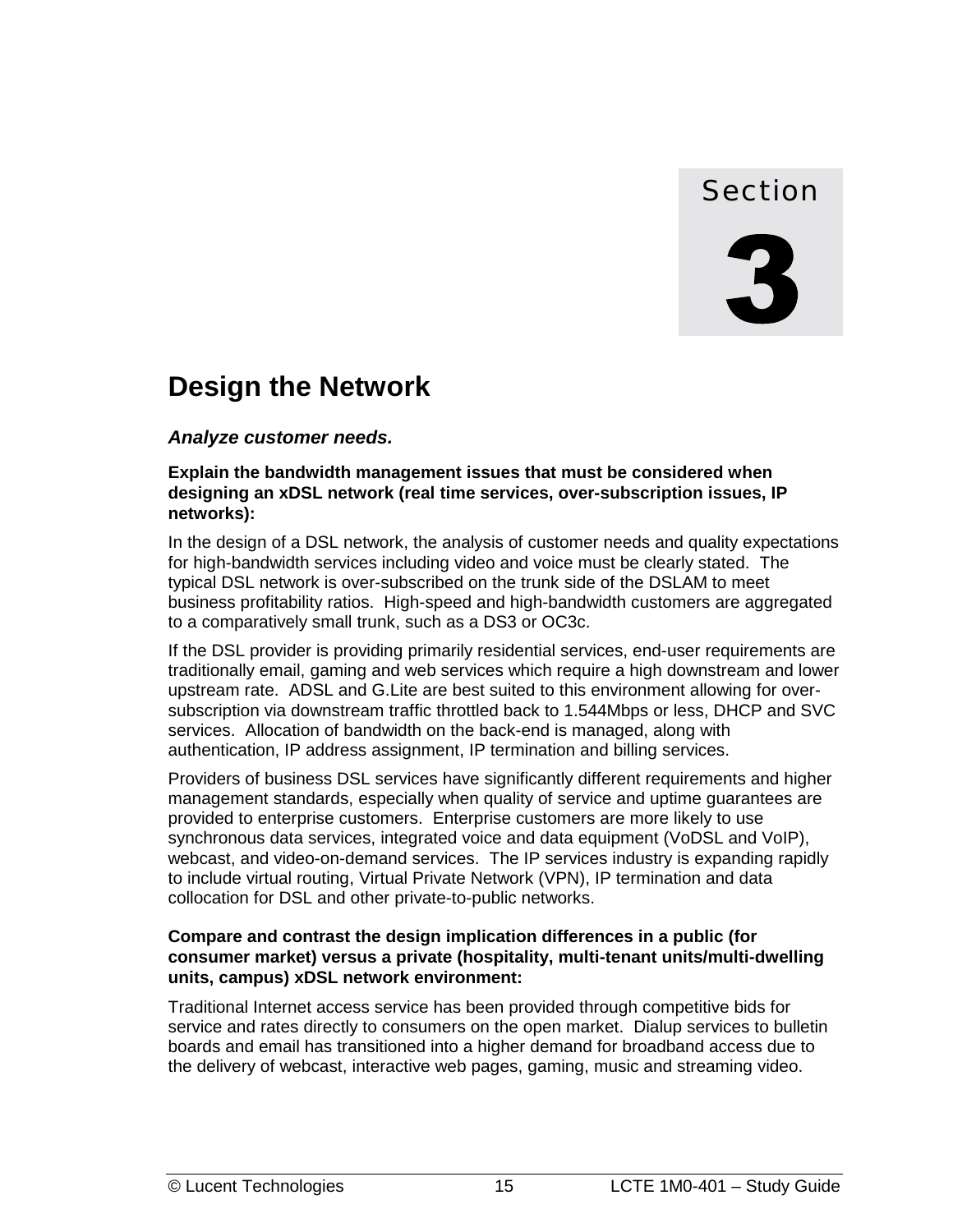The evolution of DSL has moved from a point-to-point service across a campus to widespread access of voice, data and video over the copper pair, creating new business opportunities for building owners of multi-tenant and multi-dwelling units.

Multiple tenant unit (MTU) DSL environments include:

- 1. Enterprise business campus
- 2. Multi-tenant business building
- 3. Educational campus deployment
- 4. Integrated services in hotel environment
- 5. Multi-dwelling apartment and condominiums

Design considerations between a DSL provider with the DSLAM at the CO and having a remote terminal installed in a MTU are fundamentally identical. The largest differences are in the selection of the DSLAM, connectivity to the CO MDF, and location of termination equipment for PPPoE and PPPoA services.

#### **Describe the advantages and disadvantages of utilizing NAT, local pool, RADIUS, etc. in a DSL environment to meet a customer's/network IP needs:**

There are several options in designing distributed DSL services, including the following general configurations:

- 1. Connect-on-demand and always-on broadband services for DSL modems as a bridge with DHCP allocation of a single IP address to a PPPoA or PPPoE client. Functionality is designed for single user services and a small DSL router is normally able to provide NAT and PPPoE/PPPoA connectivity
- 2. Connect-on-demand and always-on services for DSL modems and small router with a fixed IP address assignment - SOHO and remote office networks are able to use NAT for shared Internet access, and incoming access such as web, FTP, server access and remote-control applications.
- 3. Always-on fixed IP allocation of subnets for enterprise users, with smaller subnets or single IP address assignment for remote offices. Configuration similar to traditional leased-line Internet services.

Although more difficult to configure initially, using RADIUS provides the ability to apply default configuration parameters, as well as use AAA functionality for the ISP/NSP account management, authentication, IP address assignment, VPN data, and additional user-specific data for enhanced features.

NAT is used at the CPE end of the virtual circuit, providing Internet access to small networks without committing a registered subnet of IP addresses. Not all applications work effectively through NAT due to IP packet header changes or inbound dynamic port requests, and perceived performance problems with the circuit may result.

#### **Describe how permanent virtual circuit (PVC) and IP address scalability considerations impact network numbering in a DSL environment:**

Scalability is important in management of resources, as the ability to allocate bandwidth and services during peak periods is crucial to maintain quality of service and availability levels. Network ATM PVC requirements and IP address allocation is best considered as part of the scalability assessment in network equipment design. Re-allocation of IP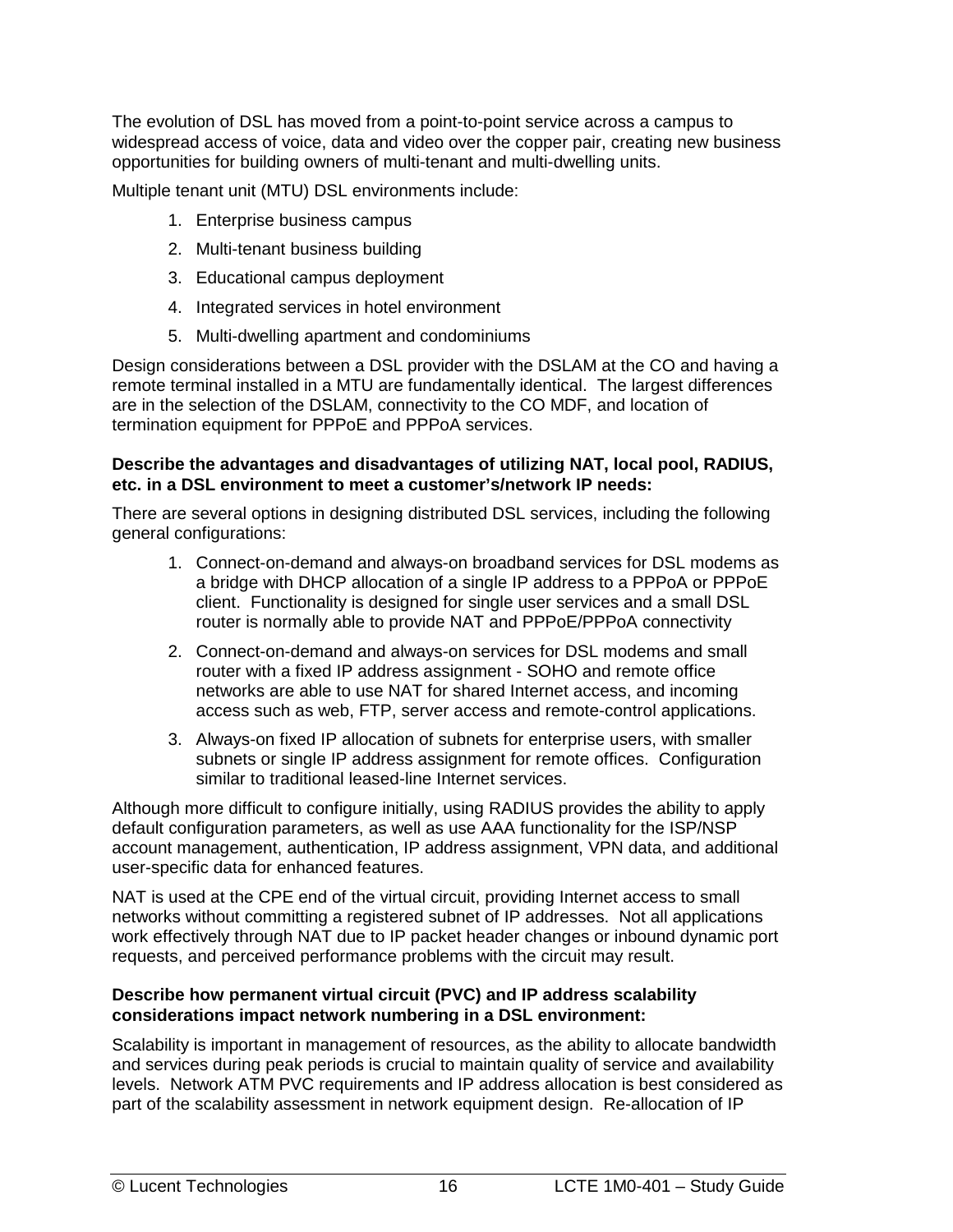<span id="page-24-0"></span>addresses after-the fact may substantially impact business customers, and a poorly designed PVC structure increases long-term management costs.

#### **Describe how scalability will affect hardware requirements in an xDSL network:**

The ILEC CO and cable plants are sized to support the customers they serve in a geographic area, and original estimates are based on business density, existing infrastructure and expected economic growth of the region. Scalability is required at each termination point in large networks and highly condensed business DSL deployments, which is a critical component when considering redundancy, quality of service and service level agreements (SLAs) to enterprise customers.

Network access focusing on the smaller accounts and SOHO market increases the number of termination points at the DSLAM, but reduces backbone connectivity needs. The bearer network will need to support increasing traffic from the DSLAM to VC termination devices as traffic exceeds desired over-subscription levels.

#### **Compare and contrast IP services in an xDSL environment vs. dial-up connectivity (i.e. static vs. dynamic addressing, bridge-in-routing):**

Refer to configuration options in earlier discussion of distributed DSL options.

#### *Coordinate with network/Telco providers.*

#### **Identify the methods for providing DSL to customers regardless of local loop limitations (deploying remote/hardened DSLAM solution and/or Digital Loop Cabinet):**

A limitation of DSL service due to distance has been a major drawback in broadband deployment. Three options exist for Network Access Providers with customers outside the service distance of ADSL and SDSL services:

- > Deploy a remote hardened DSLAM in a remote terminal case on the far side of the DLC if present, allowing DSL between the CPE and remote DSLAM and use TDM services back to the bearer network interface.
- > Investigate existing remote terminals in the Telco network, and determine if interface cards to extend DSL services are available as an upgrade to existing DLC equipment.
- > Deploy IDSL services at 128Kbps or 144Kbps for synchronous connectivity to customers at the edge of ADSL/SLDSL service area.

#### *Analyze network objectives.*

#### **Explain the usage of IP termination services in an xDSL network design:**

The DSL data link is either Frame Relay or ATM and both services provide access to the network with transport layer as IP. The DSLAM is a layer two device, using the ATM switching fabric to direct traffic accordingly. IP termination services are required by the access provider for IP traffic to participate in higher level Internet and private data networks.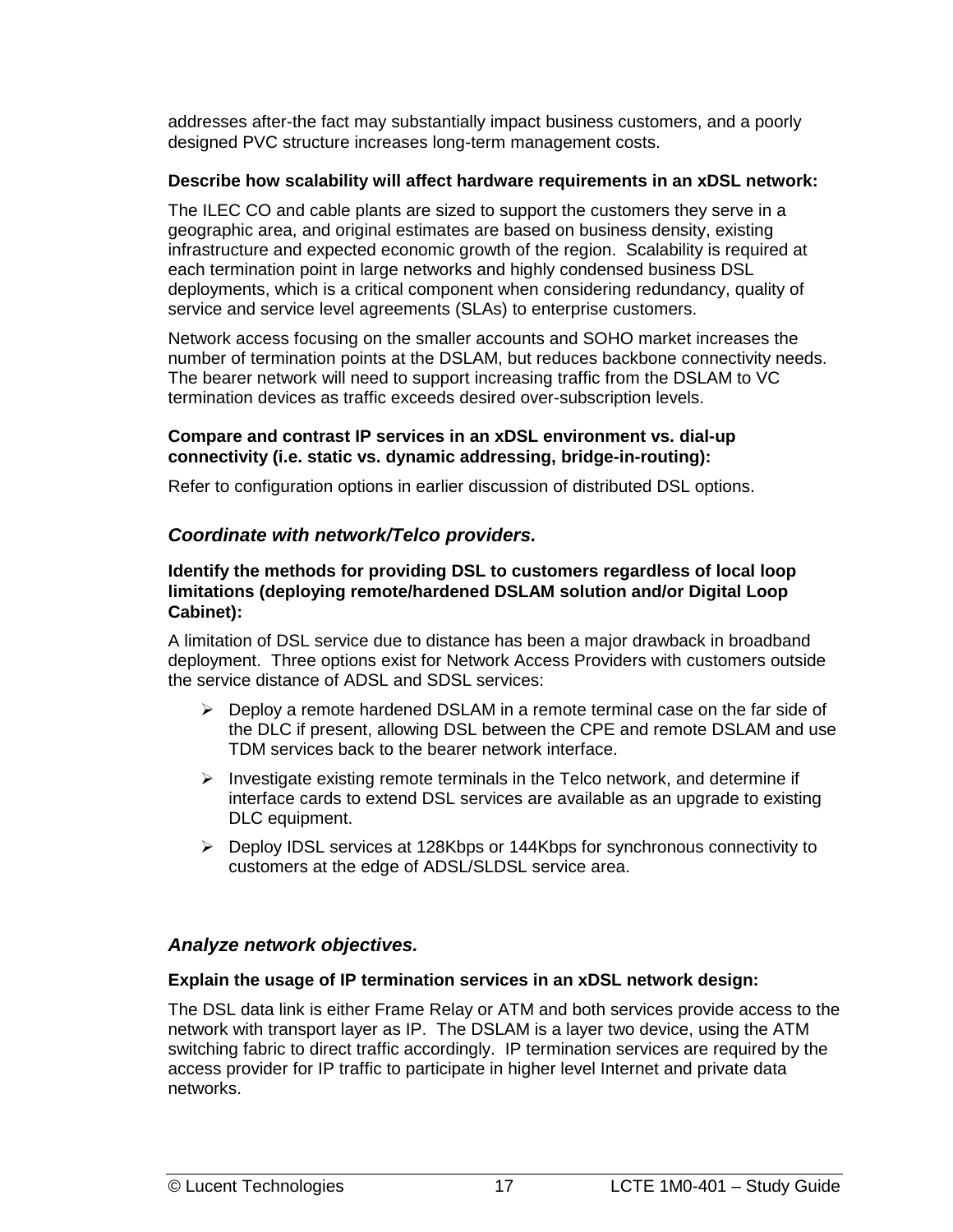The IP termination device can be collocated with the DLSAM as a remote access device, an ISP POP where local Web servers, mail servers, and file servers, in corporate or in a campus data center where connections to the corporate Intranet, Extranet(s), and the Internet.

The termination device traditionally resides behind the DSLAM on a large ATM PVC for traffic incoming from the distributed network, and connects to the external service by an outbound Ethernet or ATM connection. Integrated DSLAM modules and smaller termination devices are available for smaller localized deployments.

The termination device may perform IP termination and redirection of packets between remote networks; however, larger data streams for extended networks may be served through direct PVC configurations on the DSLAM. When central IP termination is used between PVCs on a larger network, the IP service switch is able to provide application bandwidth management through IP and ATM QoS mechanisms, as well as Multi-Protocol Label Switching (MPLS). Use of MPLS at the core of the network provides three primary services, according to the MPLS forum\*:

- > Traffic Engineering
- > Providing traffic with different qualitative Classes of Service (CoS)
- > Providing traffic with different quantitative Quality of Service (QoS)
- -Providing IP based Virtual Private Networks (VPN's)

#### **Describe VPN and security considerations in the design of an xDSL network:**

DSL services provide the opportunity for many customers to remain online at all times, which increases the vulnerability of the client PC or network. Remote offices connected through a network access provider's DSLAM have PVCs, but do not enjoy the privacy of a true point-to-point leased circuit. Competing VPN technologies provide different levels of security, and selecting the appropriate methodology is dependent on the primary function desired:

Layer Two Tunneling Protocol (L2TP) and Point-to-Point Tunneling Protocol (PPTP) from the IP service switch provides opportunities for port wholesaling of primary to secondary edge access vendors, as well as encapsulation of non-IP protocols for transport across public networks.

MPLS provides traffic shaping and virtual routing of private networks across the core IP/ATM network with quality of service guarantees.

IPSec provides encapsulation with encryption for enhanced security between networks, as well as from client to corporate enterprise.

#### **VPN access to two separate VPNs using the same DSL Internet access.**

When multiple users have access to the network with fundamental differences in access needs, security of information becomes even more of a concern. Consider, for example, an Internet café, kiosk, airport or business extended resource center; the business provides access to the Internet, often with a clientele that requires secure access to corporate resources. Another example is a SOHO DSL network, with clients that access two or more unique firms, where exchange of data could be considered a serious breach of security.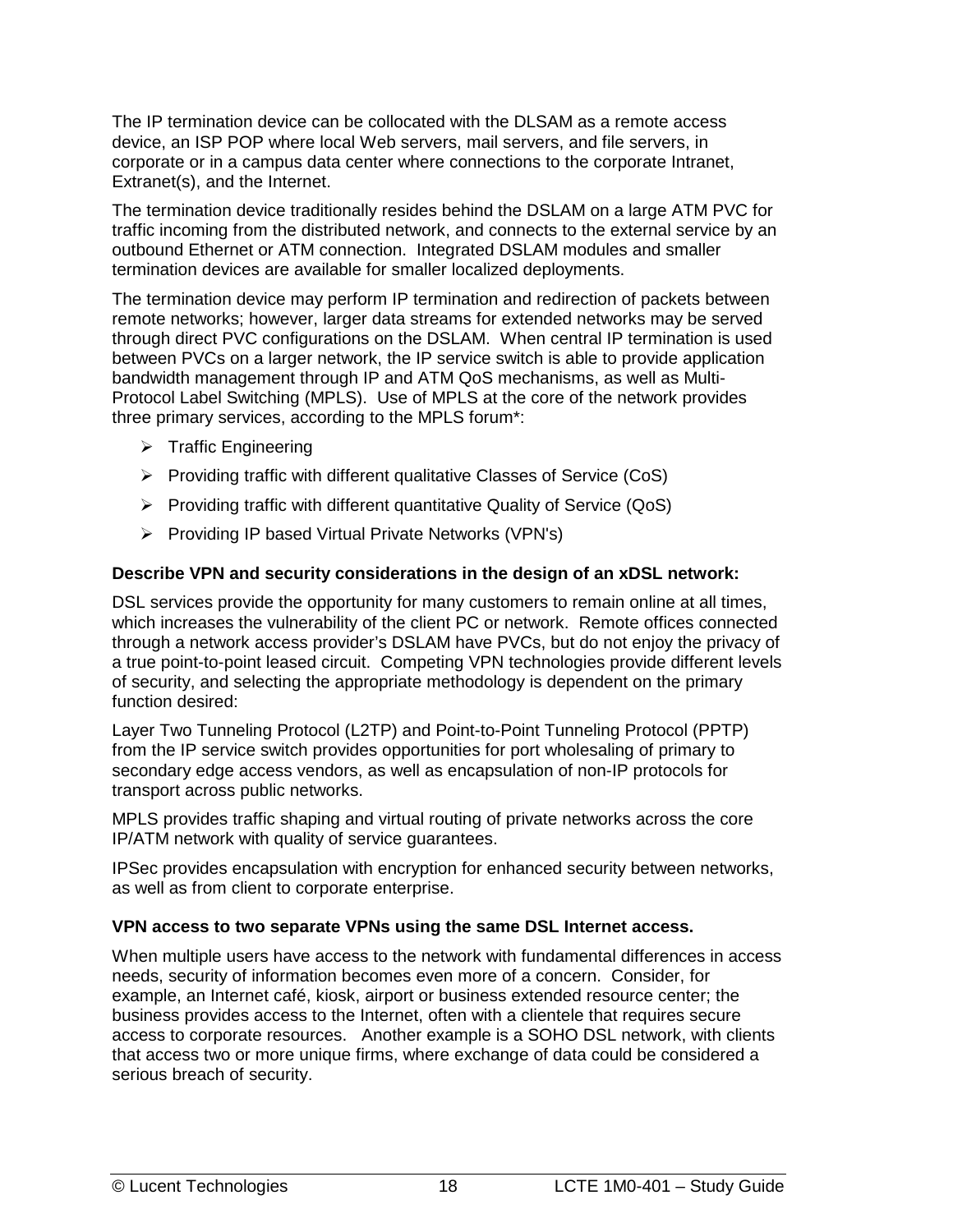<span id="page-26-0"></span>The primary concerns include to ability to keep VPNs secure to each client, and protecting the network as a whole. The use of firewall technologies and network address translation at the point of entry to the network, and UDP encapsulation for IPSec pass-through, as well as SOHO routers as tunnel termination point have been major improvements in deployment of broadband access.

Another major improvement to shared DSL access is through the use of IP service switching. A network access provider with port-wholesaling agreements can provide service to public or private access points within a large geographic regions with rapid authentication and authorization and accounting at the IP termination point. This enables a single point of entry for multiple IP services, security, quality of service and virtual routing to meet enterprise remote access requirements, all transparent to the individual clients.

#### *Create network design plan and identify devices.*

#### **Explain the impact of ATM switching in an xDSL network design:**

ATM can provide QoS assurances on the network for transmission of traffic, and as a result is the technology of choice for the typical bearer network for the DSL VCs. The use of ATM QoS provides managed use of bandwidth, limitations on performance degradation due to cell loss, decreased latency and decreased delay variation. All of these factors are essential in high-bandwidth resource applications such as video and packetized voice services.

#### **Identify DSL applications that require multiple PVCs (simultaneous Intranet and Internet access, and advanced services\*). \*For future planning and scalability only:**

DSL deployments to residential areas will typically use a single PVC to the CPE unit from the DSLAM, however, business applications may use multiple PVCs to a site to accommodate additional services. The DSL provider may select to configure additional PVCs to a site in an effort to accommodate the following:

- > Segmenting Internet traffic
- > Providing point-to-point intranet and extranet traffic
- ▶ Voice over DSL between IAD and DSLAM/GR303 Gateway
- ▶ QoS management through different levels identified to unique PVCs

#### **Given a network design plan, create a product independent layout scheme using generic DSL products and terminology (DSLAM, CPE, etc.):**

The challenge for Telco providers considering DSL as an added service to customers is providing service at reasonable prices to businesses, low-use home consumers, and high-use SOHO users, while maintaining service quality guarantees. Integrated voice and data packages are one way to recover costs by implementing multi-service gateways for voice while maintaining the existing Telco infrastructure.

The provider may recommend DSL to ATM backbone access when very high speed is required with Quality of Service assurances, such as medical imaging and teleconferencing facilities. The options for large file transfer also include MPLS for IP network traffic on a provider's data network infrastructure.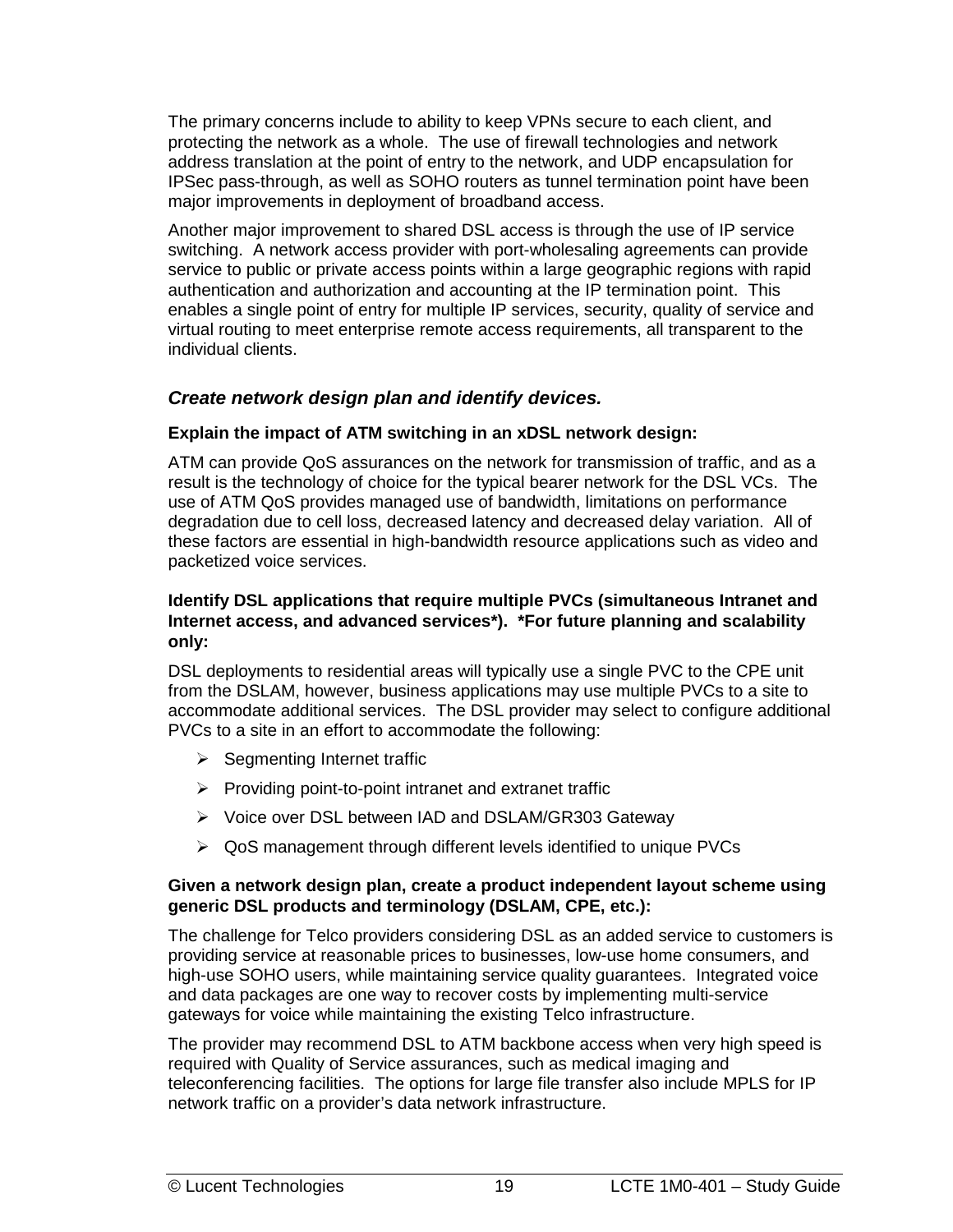Designing a network requires a full understanding of the area that will be served, the condition of the copper plant, and location of any existing RTs. A logical map of DSL with VoDSL services deployment is provided:



#### *Additional Considerations:*

- 1. Where on the network should firewalls be deployed?
- 2. What are virtual routers, and why are they important in DSL deployments?
- 3. What is the performance impact of applying NAT services to the IP service switch, and why?



#### *Additional Resources:*

Coffield, David "Once and Future DSL". Interactive Week. October 1, 2001. http://www.interactiveweek.com/article/0,3658,s%253D603%2526a%253D15500,00.asp (12 Nov 2001)

"Delivering Service Intelligent™ End-to-End IP Services Solutions". Lucent Technologies. http://www.lucent.com/livelink/174081\_Whitepaper.pdf (10 Nov 2001)

Dooley, Michael. "Next Generation Broadband Access Architectures". Lucent Technologies. http://www.lucent.com/livelink/161910\_Whitepaper.pdf (12 Nov 2001)

Hold, David. "The ATM & IP Report Guide: IP Service Switches". Broadband World. http://www.broadbandpub.com/broadbandworld/v3n2/survey2.pdf. (10 Nov 2001)

The MPLS Forum: http://www.mplsforum.org/ (10 Nov 2001)

"Quality of Service and Network Solutions". Microsoft. http://www.microsoft.com/hwdev/network/dsl/qos-dsl.htm (12 Nov 2001)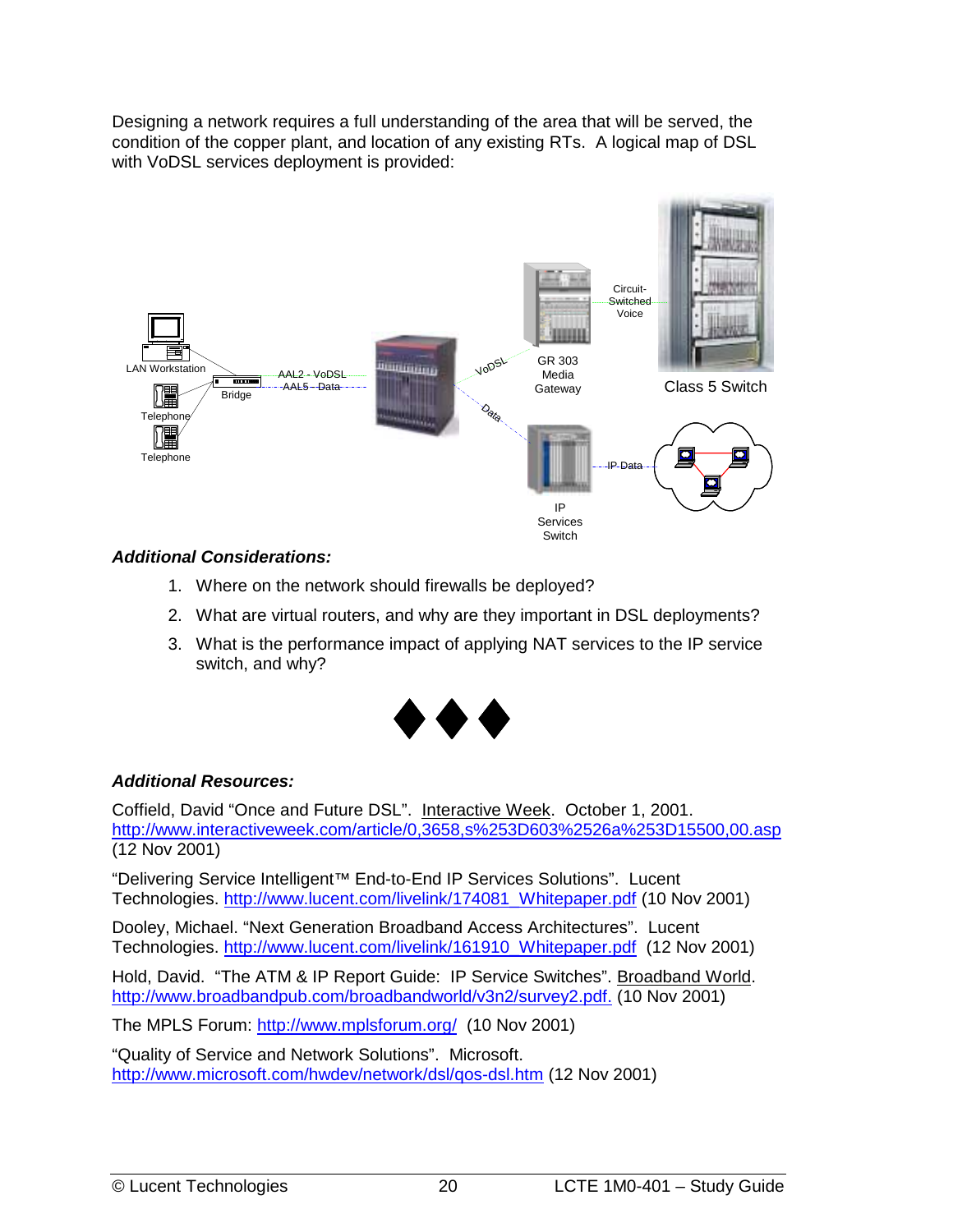# Section

# <span id="page-28-0"></span>**Implement Network Design**

#### *Install hardware and software.*

#### **Explain the functions and applications of companion software in an xDSL network (NMS, AAA, PPPoE, VPN client, etc.):**

There are several key applications required to fully deploy and manage a xDSL network to customers. Required software may include the following:

PPPoA and PPPoE client software provides the communication between an individual workstation and the network termination endpoint through PPP negotiation. Using the PPP client software enables AAA functionality within the network for auditing, billing and security purposes.

MPoA client software also provides encapsulation with termination of the virtual tunnel on an MPoA server. Encapsulation may also take place between routing devices, similar to IPSec, L2TP and PPTP VPNs. VPN software may reside on the CPE or as client software application to perform tunneling or encryption of data, or both.

The Network Management System (NMS) is the software tool used to monitor and report on the InterNetworking environment, to be used with defined procedures, systems, and operations maintenance required to maintain network efficiency. In an xDSL deployment, the NMS may manage the CPE, RT, DSLAM, bearer network, voice gateway, IP termination and/or the VC termination equipment.

#### *Coordinate with network/Telco providers.*

#### **Explain the network/Telco provider services required to implement an xDSL network (POTS, ISDN, ATM backbone):**

To fully implement the DSL solution, there are several elements of the Telco provider services used, the most obvious of which is the copper plant and access to the RT or CO. Collocation agreements are required for VoDSL and lifeline POTS in residential areas. POTS serving baseband access to the Telco network during a power failure is required in many regions. ISDL requires access to ISDL compatible circuits in areas on the edge of service, and for circuits bearing repeaters along the data path. Existing ATM facilities are used as the bearer network for traffic to the VC termination point.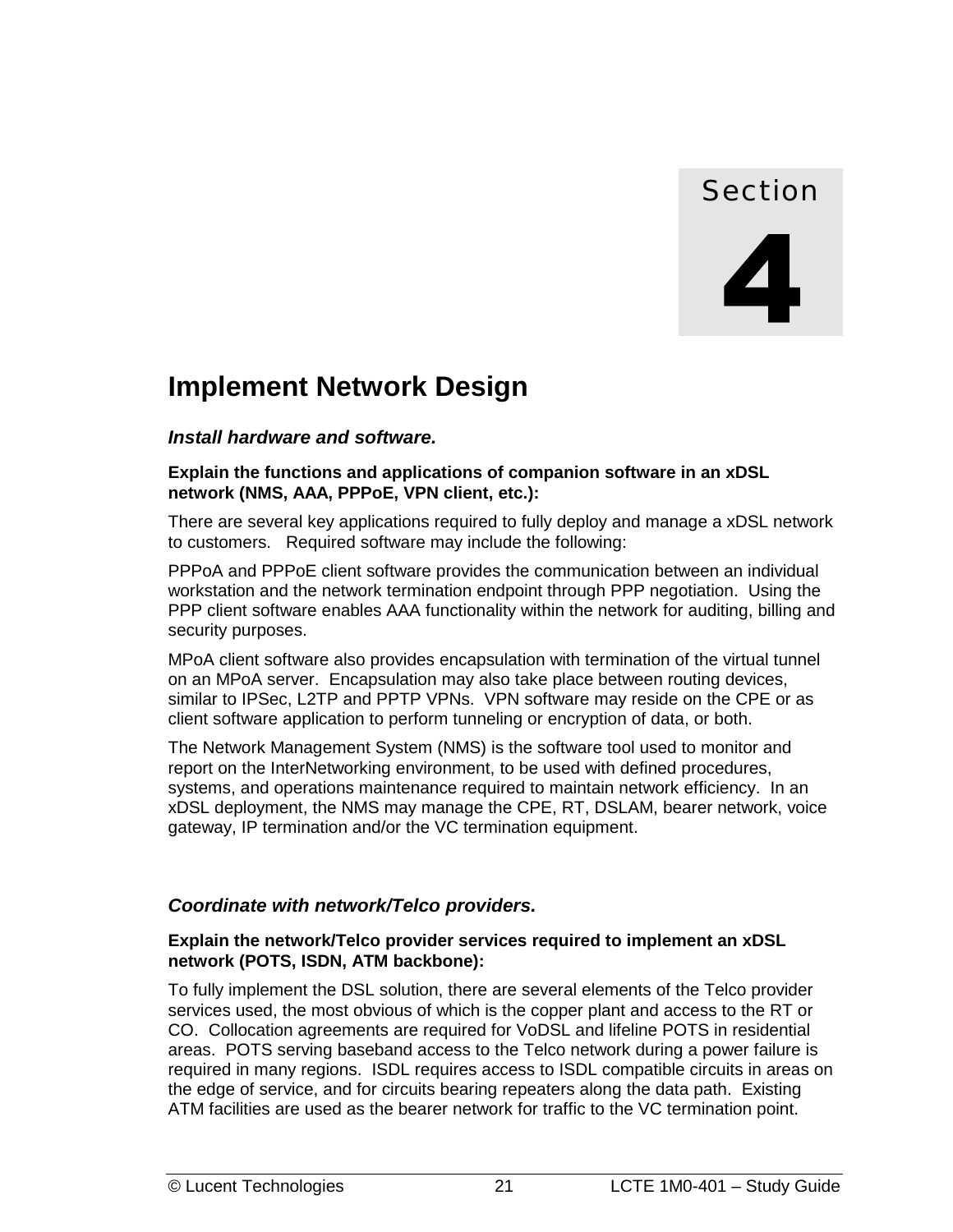#### **Explain how to integrate an xDSL network into the existing network/Telco provider's services (POTS, ISDN, ATM backbone):**

The first step for the DSL service provider to integrate the network design is to obtain necessary packet-switched and circuit-switched access to the Telco infrastructure. QoS guarantees are highly dependent on the available egress to the public network. The provider should be aware of any planned integration (if any) of the backhaul facilities and backbone infrastructure to accommodate intelligent networking of voice and data services.

Additional steps must be taken to verify the copper plant between the CO and the desired service area. This includes identifying distance limitations and any existing RTs to the functional network map. Pre-qualification testing should be employed on several existing copper pairs to determine viability of the circuits and broadband capacity prior to implementing the installation of the DSLAM with service cards.

The DSLAM installation includes the mounting on the physical rack or cabinet, connection to the MDF and power installation. Initial configuration begins with IP address and PVC or Ethernet interface to facilitate communication with the authentication, IP termination and network management systems. Further assembly may be performed on a circuit-by-circuit basis, or through scripting to automate several functions to manage standardization. Integration of the DSL equipment with the Telco network is complete when management of data traffic is successful, and data services are verified, as well as analog telephone service on ADSL, FRoDSL, VoDSL and video services are tested and working properly.

#### *Additional Considerations:*

- 1. What client PPPoA and PPPoE applications are currently available?
- 2. What are key elements of a Service Level Agreement (SLA)?



#### *Additional Resources:*

Borland, John. "Broadband Defectors on the Rise". CNET News.com, November 7, 2001. http://news.cnet.com/news/0-1004-200-7789746.html (12 Nov 2001)

 "Voice-over–Digital Subscriber Line (VoDSL) Service—New Revenue from Existing Infrastructure". DSL Forum sponsor; International Engineering Consortium. http://www.iec.org/online/tutorials/vodsl\_revenue/ (12 Nov 2001)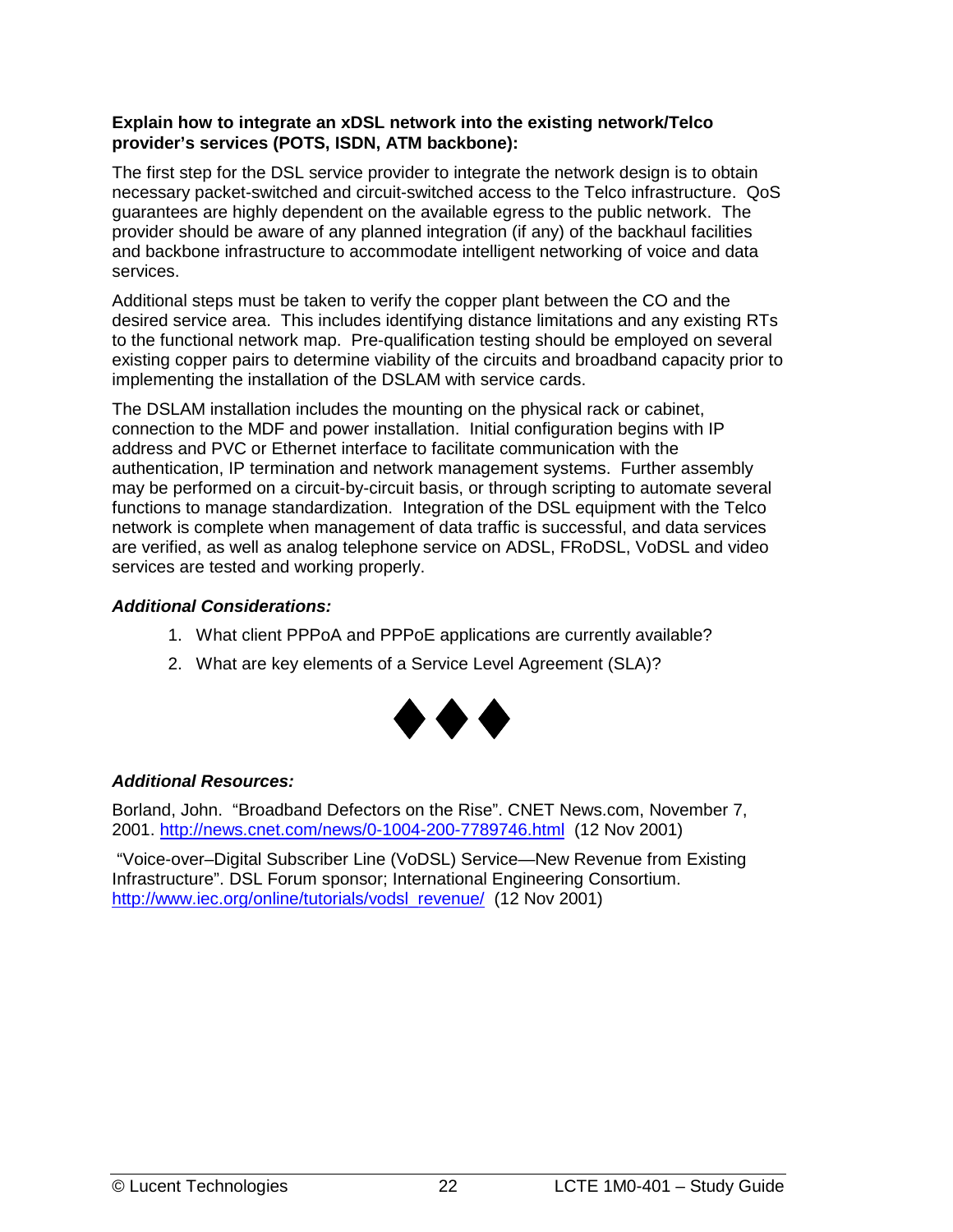## Section



# <span id="page-30-0"></span>**Test Network Design and Implementation**

#### *Validate end-to-end connectivity.*

#### **Describe the steps required to check bandwidth and QoS in an xDSL network:**

When enterprise requirements and SLAs are negotiated, the network access must understand limitations to providing the QoS standards. Base levels for traffic norms and strategies to manage available bandwidth and data paths are put in place accordingly. Steps to ensure QoS include the following:

- 1. Statistical sampling of current workstation performance and/or access
- 2. Document application specific requirements for monitoring (connect delay vs. elapsed time)
- 3. Determine procedural method for end-to-end testing of IP performance
- 4. Establish base levels for point measurement (specific device throughput and statistics)
- 5. Establish normal levels for circuit uptime and utilization statistics (via SNMP to the NMS)
- 6. Configure desired reports from NMS and Bandwidth management software

#### *Determine need for load testing.*

#### **Given an xDSL network design, select an appropriate load/stress testing strategy:**

In generating an appropriate load/stress test strategy, the first step is to define the scope and purpose of the testing. There are several elements to be considered, including the following:

- 1. Design performance of the collocation equipment with desired number of PVC/SVC for expected number of CPE units, with capacity for growth
- 2. Equipment performance of enhanced services, such as multi-casting, video, intranet access, Internet access, extranet access, VoDSL, VoIP, and lifeline baseband voice services
- 3. Quality of service testing to ensure backup and failover mechanisms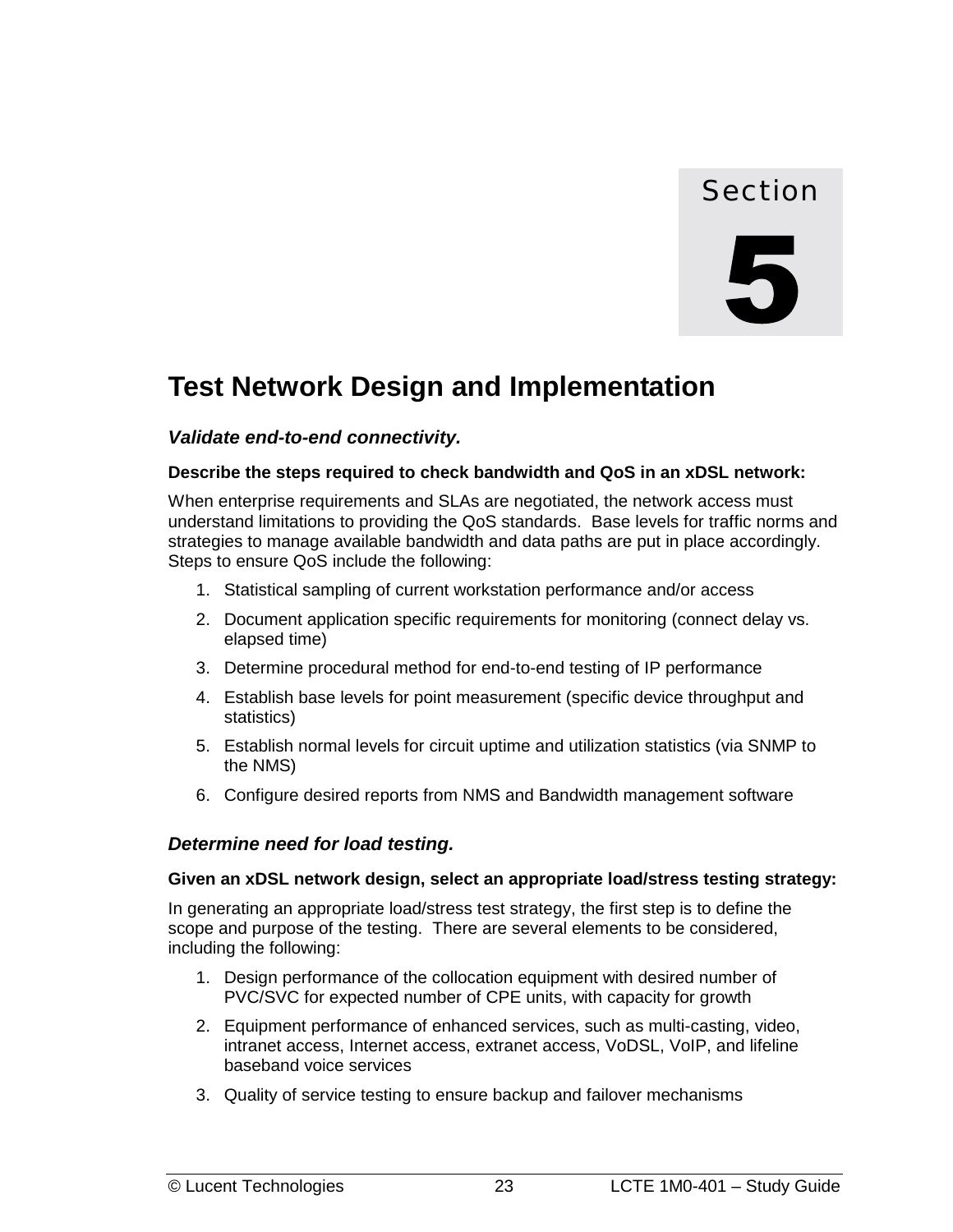- 4. Available tools, including packet generation devices, TCL scripts, and statistical analysis of reports provided by software
- 5. Application specific requirements, to ensure testing is aligned with customer expectations for user environment

As an example: A Telco that has added xDSL services as a network access provider to residential customers has a greater understanding of backbone capacity available to data services. Testing in this situation will focus primarily on ensuring copper line preconditioning, equipment availability, DNS and DHCP services, and downstream data rates. A stable, predictable network enables sending standardized equipment to the customer for self-installation. Self-installation packages avoid technician truck-rolls to the customer site, and cuts deployment expense, as well as management cost and provisioning delays.

#### *Additional Considerations:*

- 1. What are the primary differences between QoS and ToS?
- 2. Why is RSVP favored at the edge of the network instead of the core?



#### *Additional Resources:*

"Asynchronous Transfer Mode (ATM) Testing". OSS Global Summit sponsor; International Engineering Consortium. http://www.iec.org/online/tutorials/atm\_test/ (12 Nov 2001)

Pappalardo, Denise. "ISPs fail to fully follow through on QoS". Network World, 09/03/01. http://www.nwfusion.com/news/2001/0903carrier.html (12 Nov 2001)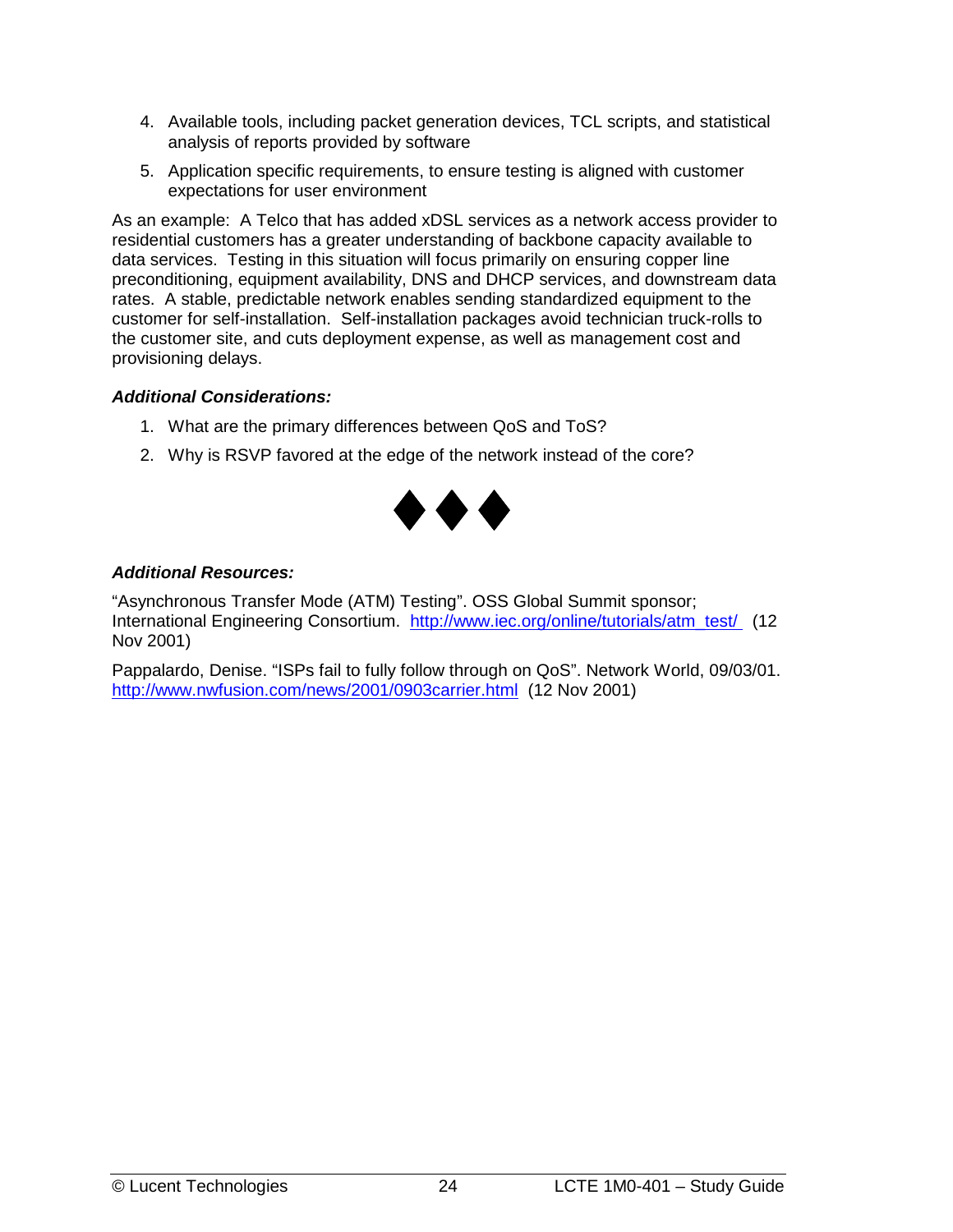### Section

# <span id="page-32-0"></span>**Maintain and Troubleshoot the Network**

*Detect and troubleshoot problem situations.* 

**Given a CPE to DSLAM connectivity problem, analyze the situation, determine the probable cause, and recommend a solution:** 

Troubleshooting an xDSL network should start in the same manner as an enterprise LAN/WAN network installation; start with the physical issues and work up the OSI model to the applications involved.

As an example, after the installation of a customer's DSL service, the network management software reports there is no signal occurring at the DSLAM. The first step is to run tests on the copper loop, looking for problems such as bridge taps that make the loop too long, a break/short/open in the loop or load coils.

Network access providers with reports of ADSL, VoIP and VoDSL service failure must verify primary physical components and data is passing properly before addressing issues requiring additional components, such as the splitter, microfilter or gateway.

If there is physical signaling, and a db rating is within service norms but there is no data connectivity, it is most likely misconfiguration on the modem, DSLAM or termination equipment. Standardizing client parameters reduce the number of DSLAM and VC configuration errors, as the service technician is able to compare client profiles.

The next logical step in troubleshooting, once the physical element is eliminated as the cause of the problem, is checking the data link layer. The encapsulation and authentication parameters must match at both ends of the physical link, and traffic must be directed properly between DSLAM interfaces. For example, a quick check on the DSLAM can be made to determine if ATM cells are being sent and received on the PVC.

PPPoE and PPPoA client applications assist in troubleshooting, as the software may report errors such as "Unable to Connect" in the event of physical or data link issues, and "Invalid Password" in the event of authentication failure.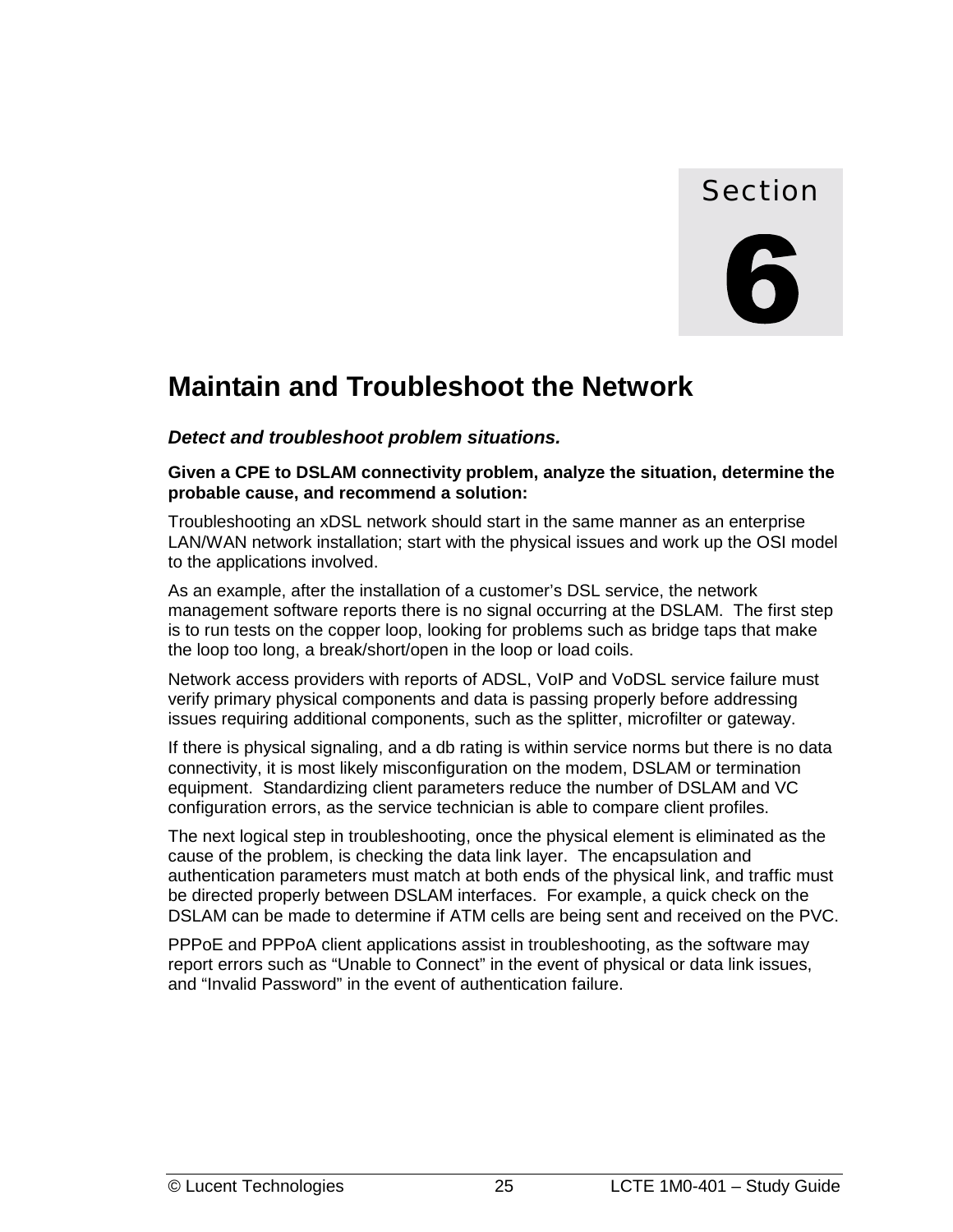#### **Given a DSLAM to backbone connectivity problem, analyze the situation, determine the probable cause, and recommend a solution:**

During the installation of the network equipment, or during periods of service failure, the communication between the DSLAM and the service network backbone must be verified. Similar to the DSLAM to CPE connectivity tests, verification of the backbone starts with the physical layer. Elements to check include:

- > Is a signal present on the interface? There could be a problem with the DSLAM interface port, a problem with the cable or fiber to the ATM or Frame Relay bearer network, or as simple as the port might not be enabled in the configuration.
- $\triangleright$  Is a loss of frame the indicated problem? If so, it could be due to incorrect framing configuration, an incorrect "ones density" rule, or a synchronization problem.
- > Is there an Alarm Indication Signal (AIS)? Normally the receiver on the far side of the link is not connected or not working to trigger this alarm.

Data link troubleshooting varies between Frame Relay and ATM topologies. Frame Relay must determine if Link Management Information (LMI) is configured properly, and if the Data Link Control Identifiers (DLCIs) must match from either side of a UNI or NNI interface.

ATM configuration checks for the virtual path include checking the VPI/VCI pairs on each device on either side of a UNI or NNI interface to verify a match. Other troubleshooting checks for ATM include:

- > Are QoS contracts being exceeded?
- ▶ Do OAM loopbacks confirm continuity?
- > Are any OAM alarms indicating a problem?
- > Is path selection through Connection Admission Control (CAC) preventing call set up?

When all performance checks are verified and traffic is passing properly, access to resources on the Internet, intranet, or extranet services backbone will not perform without proper configuration of the network layer properties. IP termination equipment and virtual routers can create extended LANs that require significant manual intervention to function properly. Fundamental questions to address at both sides of the link between the DLSAM and the backbone include:

- > Does a local IP termination device resolve the issue?
- > Are subnet masks overlapped? Has the domain been supernetted properly?
- > Are virtual routers extending the network? If so, are IP addresses and routes configured properly?
- > Are Virtual Private Networks for port wholesaling used? If so, is traffic being redirected properly? How can this be verified?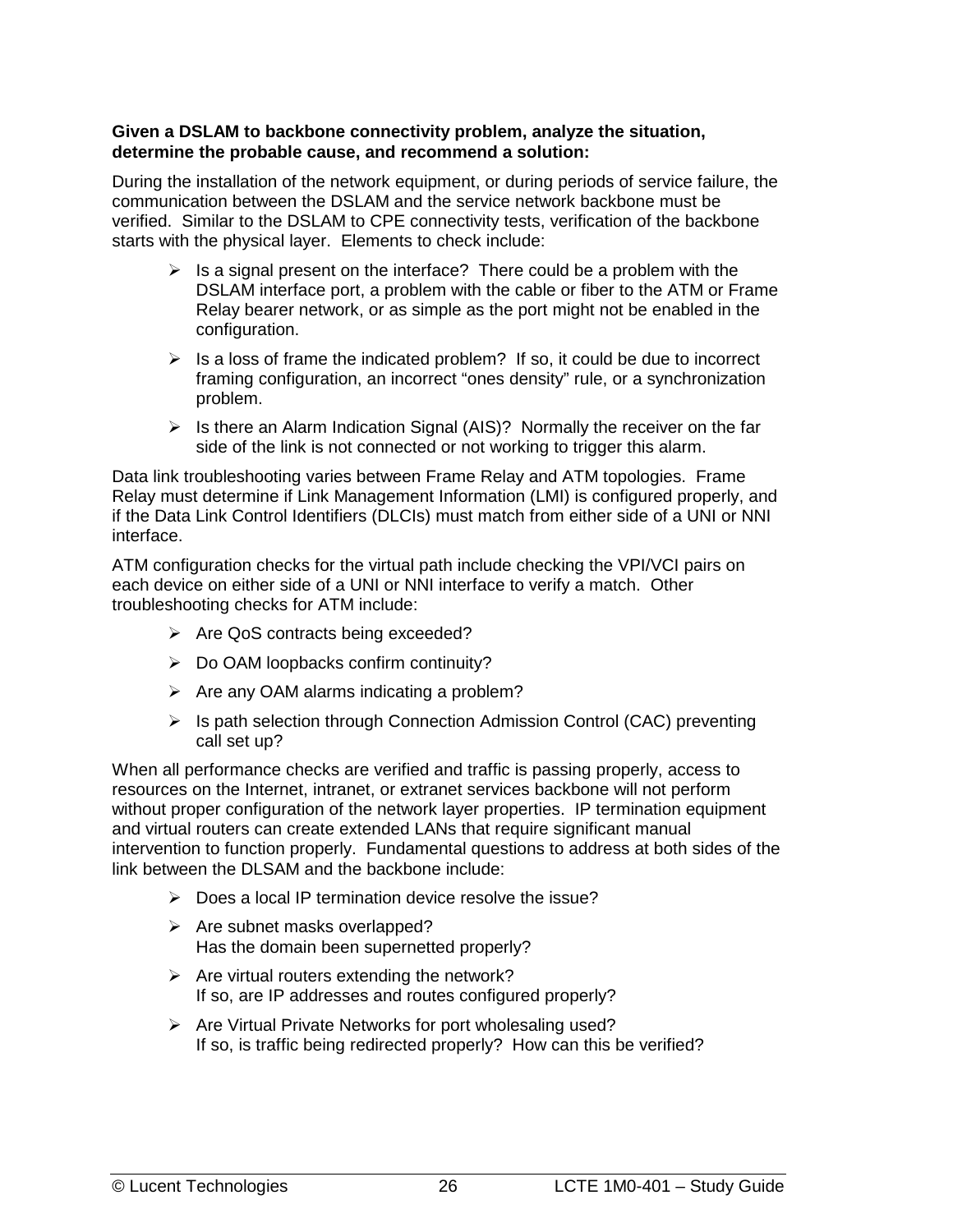#### <span id="page-34-0"></span>*Synchronize operating system with NMS.*

#### **Identify the steps required to update the NMS after upgrading software on DSL hardware:**

The installation of new software is generally done when performance issues are resolved by an engineering level patch from the manufacturer, or when a general release addresses known equipment issues and offers new features. The addition of a new version of software on the DSL equipment may introduce reporting variance to existing reports, and reporting features available through the release may be overlooked if the NMS hasn't been synchronized properly.

The first step in managing systems with new software is performance analysis, to detect any new issues that may cause a problem to network functionality. The second step is to determine if the NMS is able to provide vendor customization, or if the purpose is to provide standardized reports for a wide range of devices and non-standard equipment protocols.

If the new software is providing industry standard reporting already included in the NMS, the equipment data set may just need to be refreshed. Other NMS procedures may require additional network monitoring elements to be installed to take advantage of new software functions and features.

#### **Identify the steps required to import and recompile MIBs after upgrading software on DSL hardware:**

SNMP MIBs include objects defined by the IETF, which are based on ANSI and ITU-T definitions of measurable functions. The equipment covered in the scope includes the access provider equipment as well as subscriber equipment for remote management of terminals. Once software is upgraded on equipment, corresponding MIBs provided are compiled for use by the NMS, or are delivered in a pre-compiled format. Specific procedures for upgrading the NMS are dependent on the software, as strong vendor relationships or single-sourcing equipment and management applications will tend to reduce manual configuration requirements.

#### *Additional Considerations:*

- 1. What are common elements contained within an NMS?
- 2. What does it mean to "compile" the MIB?



#### *Additional Resources:*

Fleeman, Ashley and Antohy Foursha. "Winning via Management". Telephony. June 5, 2000.

[http://industryclick.com/magazinearticle.asp?releaseid=2813&magazinearticleid=14644](http://industryclick.com/magazinearticle.asp?releaseid=2813&magazinearticleid=14644&siteid=3&magazineid=7) [&siteid=3&magazineid=7.](http://industryclick.com/magazinearticle.asp?releaseid=2813&magazinearticleid=14644&siteid=3&magazineid=7) (13 Nov 2001)

Schmidt, Kevin. "SNMP Agent Enables Real Time Management". Supplement in America's Network. October 2000 pp18s –20s.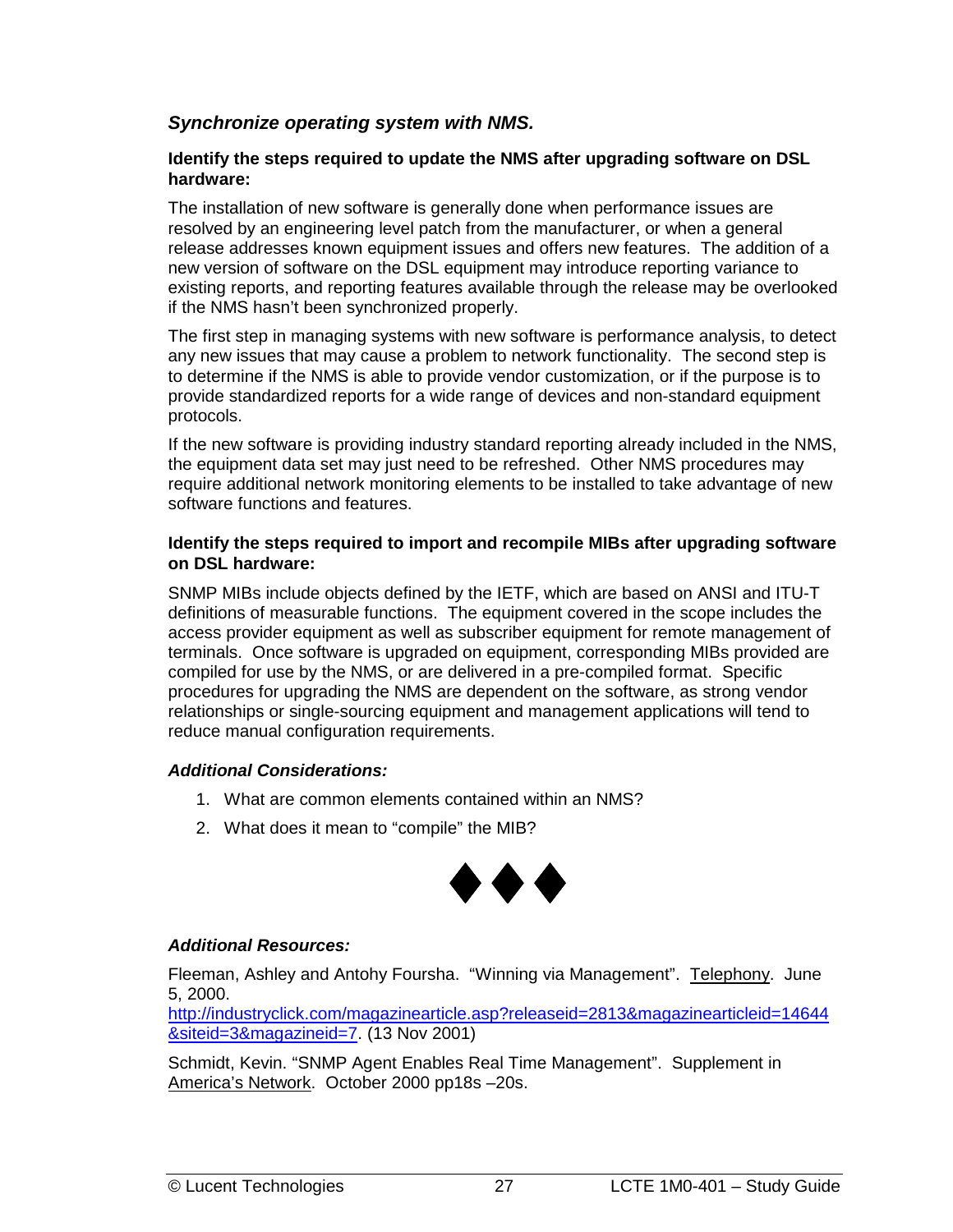# Section

# <span id="page-35-0"></span>**Monitor the Network Performance**

#### *Monitor the network using a generic NMS.*

#### **Given a generic NMS, identify the reports appropriate to monitor an xDSL network:**

Network management systems are part of an overall plan to provide continuous service coverage, giving a provider adequate notice to potential and current failure within the network infrastructure. Reports provided through the NMS or Operational systems provide management tools including:

- 1. Bandwidth utilization report for successful traffic shaping and bandwidth bursting
- 2. Reporting consistent overage of service level agreements for enforcement
- 3. Reporting effect of cost control and data rate shaping mechanisms for smoothing bursty traffic patterns
- 4. Network prioritization, enabling ToS and subnet-specific hierarchical model
- 5. Fault avoidance reporting to determine need for accelerated maintenance schedules and failover testing (intermittent issues)
- 6. Real time failure notifications on managed equipment and associated circuits

#### *Additional Considerations:*

a) What fundamental functions are critical in selecting an NMS?



#### *Additional Resources:*

 "The Path from Chaos to Control". Telephony Online. InFocus, Oct 31 2001 [http://industryclick.com/newsarticle.asp?Newsarticleid=247961&SiteID=3&magazineid=7](http://industryclick.com/newsarticle.asp?Newsarticleid=247961&SiteID=3&magazineid=7&mode=print) [&mode=print](http://industryclick.com/newsarticle.asp?Newsarticleid=247961&SiteID=3&magazineid=7&mode=print) (13 Nov 2001)

Sridhar, Manickam. "Optimizing Network Performance Without Additional Bandwidth". Computer Technolgoy Review. August 2001.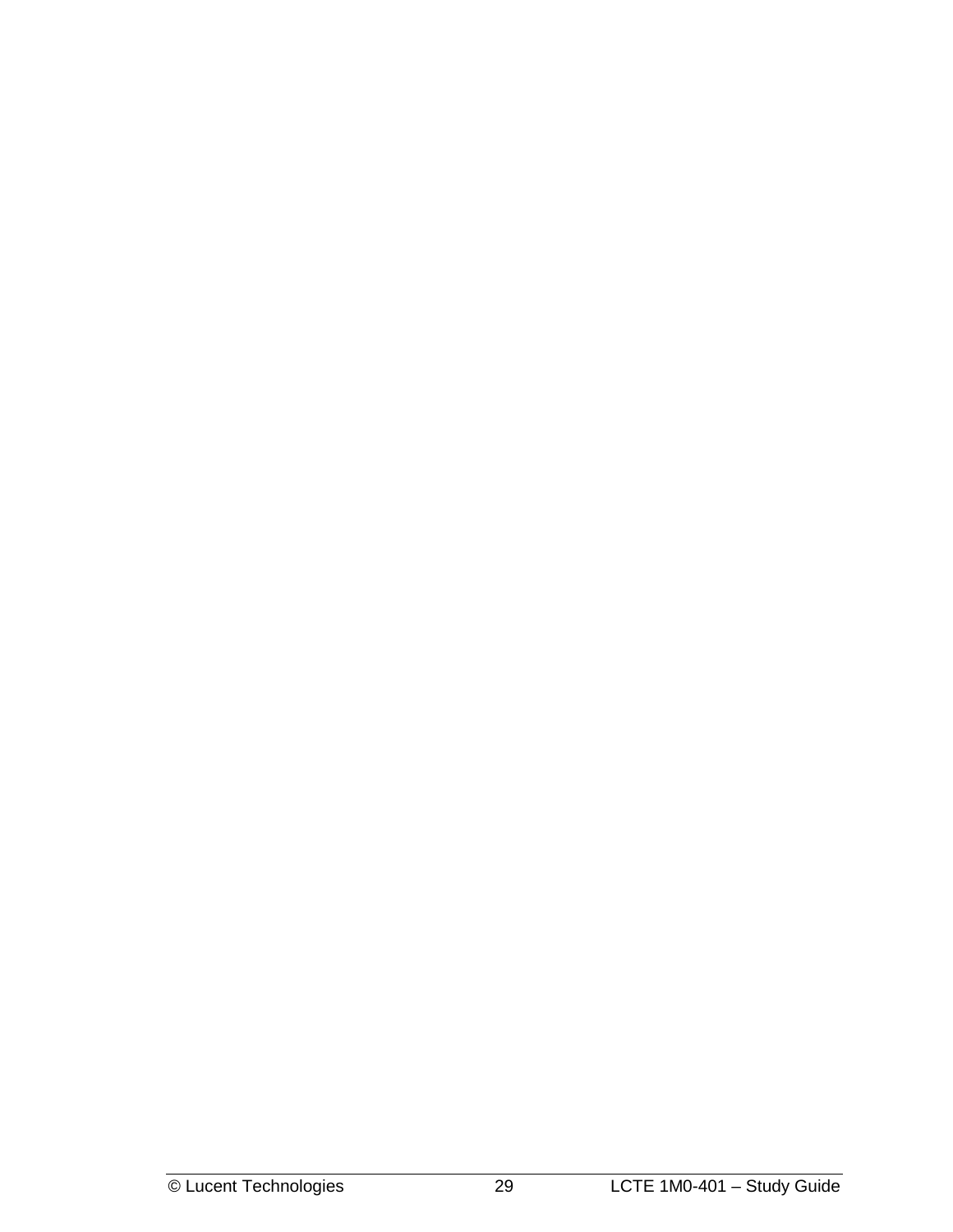# **Appendix A**

#### <span id="page-37-0"></span>*LCTE / 401 DSL Theory, Standards and Protocols Sample Exam (41 Items)*

#### **Objective: Describe the purpose, features, and functions of these DSL components: CPE, COE, CO, MDF, DLC, etc.**

- 1. Central Offices (COs) are interconnected through an inter-CO network that consists of which two pieces of equipment? (Choose two.)
	- a) Alternate Mark Inversion
	- b) HDSL Termination Unit Remote
	- c) T/E -carrier transmission equipment.
	- d) Digital Access and cross-connect systems

#### **Objective: Describe the purpose, features, and functions of these DSL components: CPE, COE, CO, MDF, DLC, etc.**

- 2. What is an MDF?
	- a) the DSL equipment deployed in the local access network
	- b) the central point at which all local loops terminate in the Central Office (CO)
	- c) the loss peak determinator that surrounds the frequency of the extension wavelength
	- d) the local loop and associated equipment that connects the service user location to the Central Office (CO)

#### **Objective: Explain how customer premise devices (modems, routers, IADs) integrate in a DSL solution.**

- 3. How should a Network Interface Device (NID) be configured for ADSL in a regulated country?
	- a) Active NID / Active ATU-R
	- b) Active NID / Passive ATU-R
	- c) Passive NID / Active ATU-R
	- d) Passive NID / Passive ATU-R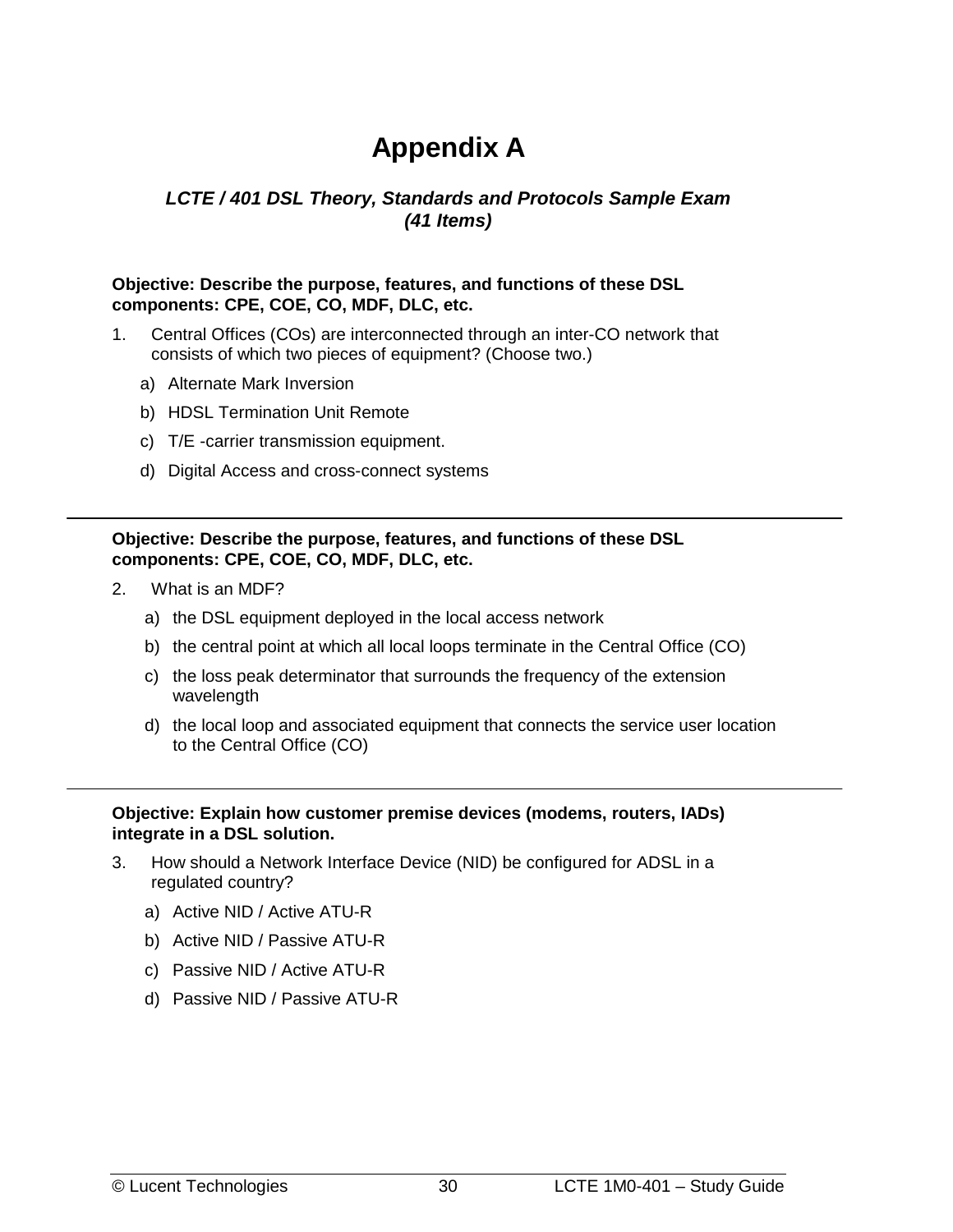#### **Objective: Compare and contrast DSL modems (bridges), routers, and IADs.**

- 4. What is a function of an xDSL modem?
	- a) performing NAT
	- b) filtering all incoming packets
	- c) forwarding of data traffic between separate networks
	- d) combining clients or network into a single larger single network

**Objective: Explain the wire, modulation, and distance issues involved when using xDSL technology, including attenuation, encoding/decoding, and electromagnetic interfaces.** 

- 5. What is xDSL signal attenuation?
	- a) a line coding technique used in modems for over 20 years
	- b) unterminated extensions of a loop that cause additional loop loss on the copper wire line
	- c) dissipation of the power of a transmitted signal as it travels over the copper wire line
	- d) interference between two copper wires in the same bundle, caused by the electrical energy carried by each

**Objective: Explain the wire, modulation, and distance issues involved when using xDSL technology, including attenuation, encoding/decoding, and electromagnetic interfaces.** 

- 6. How does loop length influence xDSL line rates?
	- a) Loop length has no influence on the line rate.
	- b) Increasing the loop length increases the line rate.
	- c) Increasing the loop length decreases the line rate.
	- d) Loop length and line rate can be increased without problems.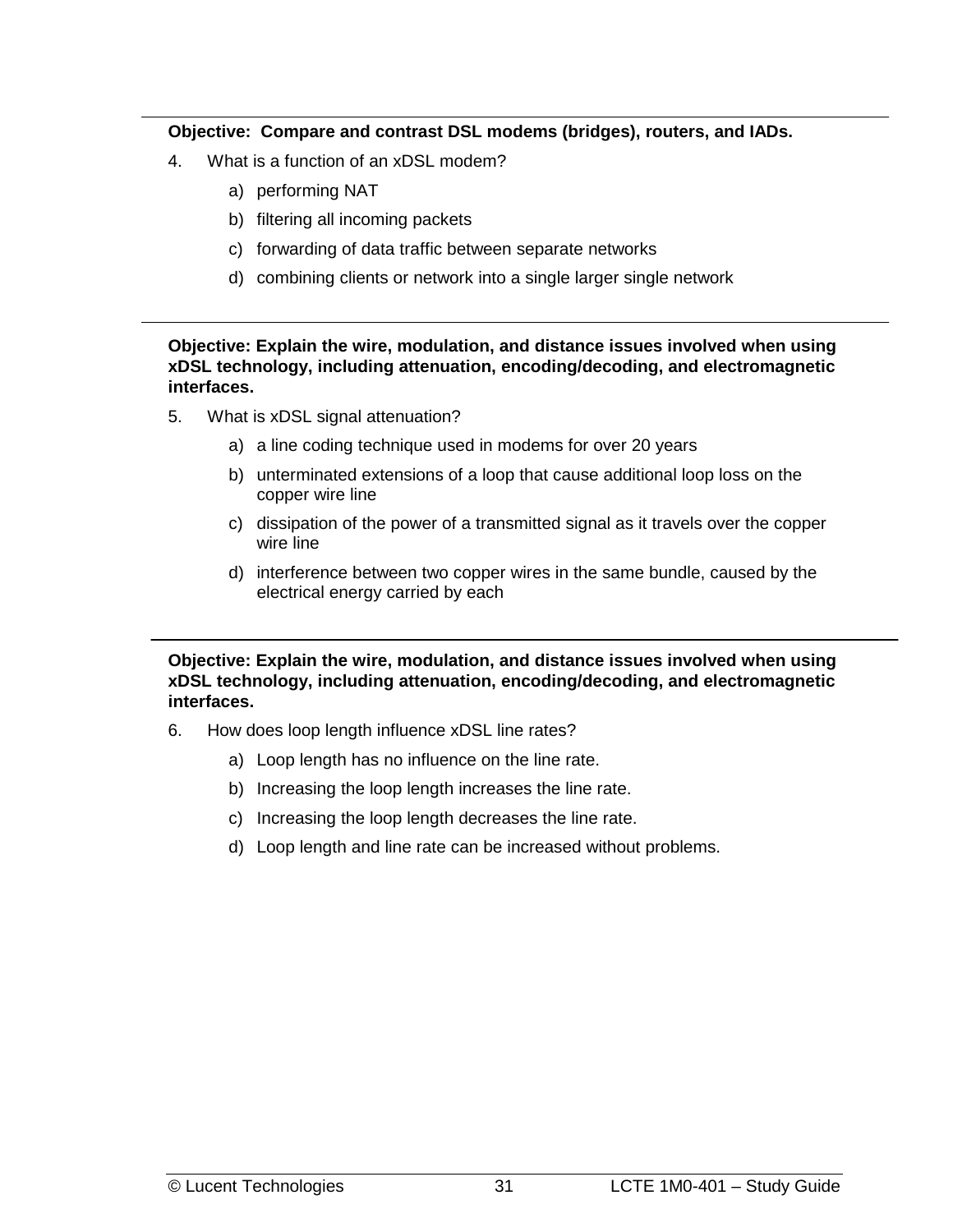**Objective: Describe the similarities and differences in data rate, mode, definition, range of frequency, and distance limitations among various DSL technologies and standards such as ADSL, HDSL, IDSL, SDSL, etc.** 

- 7. Which two xDSL methods use DMT line encoding? (Choose two.)
	- a) ADSL
	- b) HDSL
	- c) SDSL
	- d) HDSL2
	- e) ADSL G.lite

**Objective: Describe the similarities and differences in data rate, mode, definition, range of frequency, and distance limitations among various DSL technologies and standards such as ADSL, HDSL, IDSL, SDSL, etc.** 

- 8. Which two xDSL methods support T1 data rate? (Choose two.)
	- a) ADSL
	- b) HDSL
	- c) IDSL
	- d) HDSL2
	- e) ADSL G.lite

**Objective: Describe the similarities and differences in data rate, mode, definition, range of frequency, and distance limitations among various DSL technologies and standards such as ADSL, HDSL, IDSL, SDSL, etc.**

- 9. Which three xDSL methods use 2B1Q line encoding? (Choose three.)
	- a) ADSL
	- b) HDSL
	- c) IDSL
	- d) SDSL
	- e) HDSL2
	- f) ADSL G.lite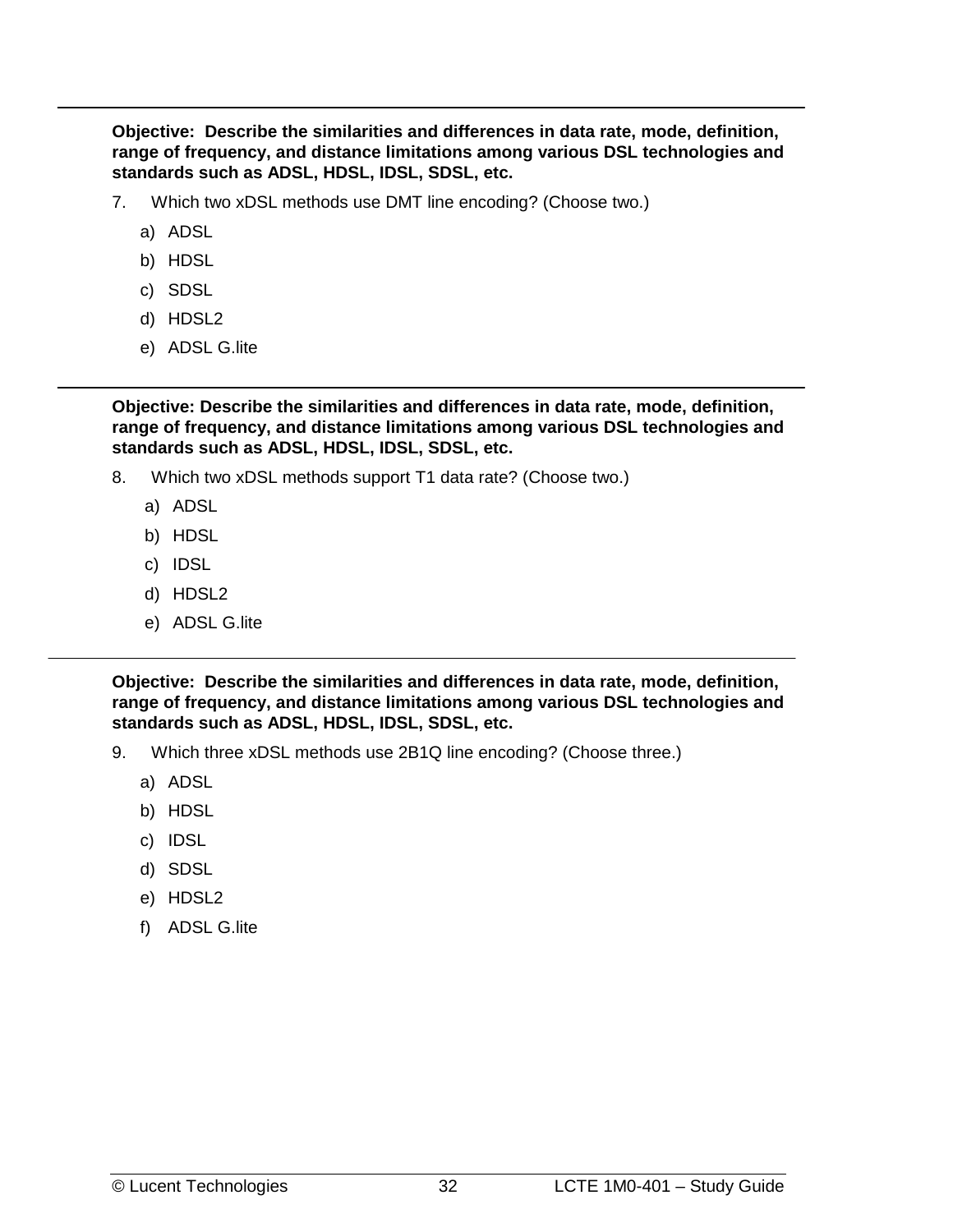**Objective: Specify differences between asymmetric and symmetric xDSL standards.** 

- 10. What is the difference between ADSL and SDSL?
	- a) SDSL requires a splitter; ADSL does not.
	- b) SDSL includes a POTS line; ADSL does not.
	- c) SDSL provides the same speeds for upload and download links; ADSL does not.
	- d) SDSL is capable of a higher maximum downstream speed than ADSL.

#### **Objective: Describe the function and applications of POTS splitters and filters.**

- 11. Which xDSL method requires the installation of a filter next to the POTS device that shares the same line?
	- a) G.lite
	- b) ADSL
	- c) HDSL
	- d) IDSL
	- e) RADSL

**Objective: Compare and contrast bandwidth and data rate considerations when using DSL versus alternatives (Cable, Fixed Wireless Access, PSTN and leased line services).** 

- 12. What are two disadvantages of cable modem technology? (Choose two.)
	- a) It is only used for home use.
	- b) It is only used for business use.
	- c) It is not available in every location.
	- d) It has slow speeds for downloads.
	- e) It uses a broadcast medium with one line shared by many users.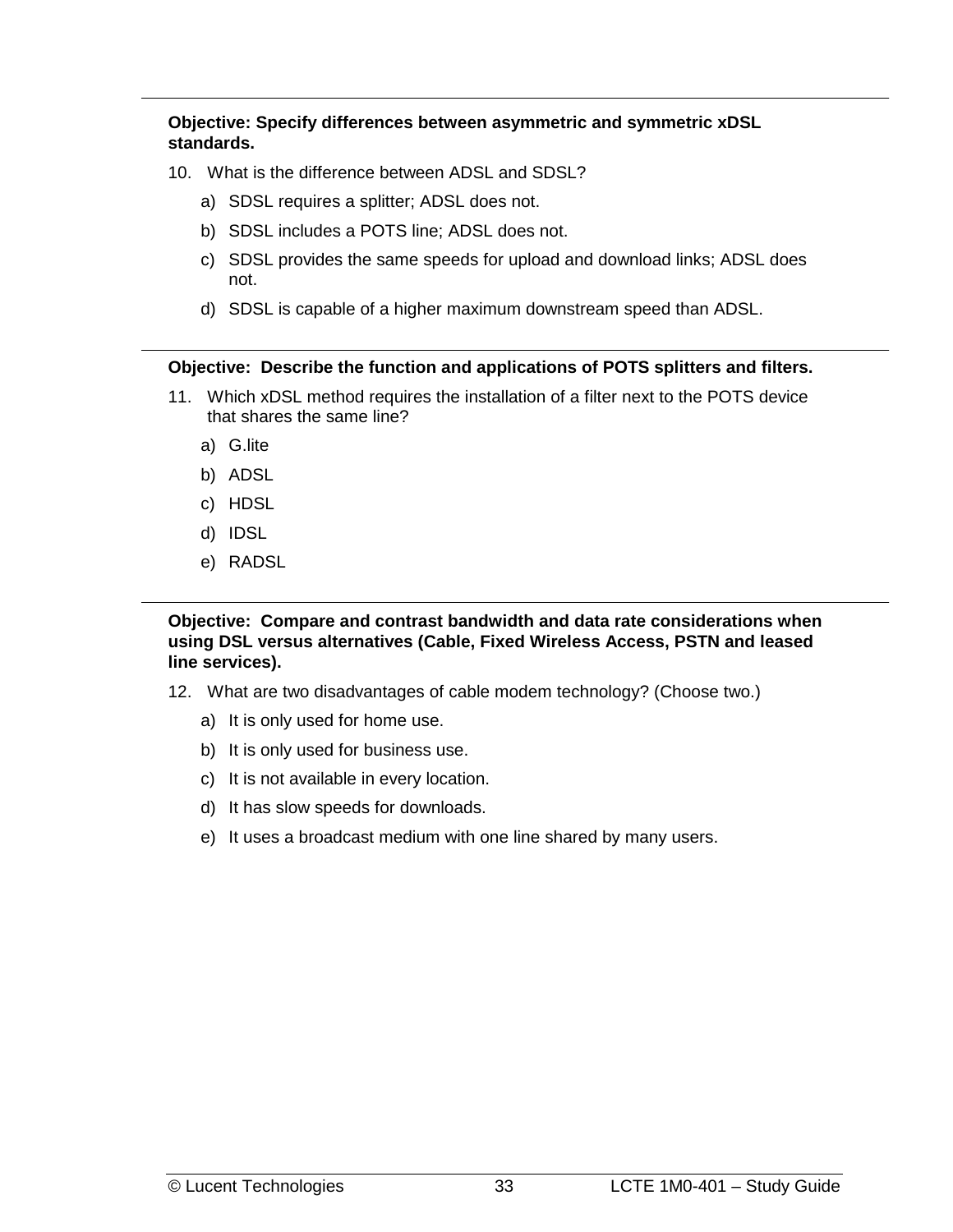**Objective: Differentiate among various encapsulation protocols as they relate to xDSL (ATM vs. Frame vs. PPP; PPPoA vs. PPPoE; non-PPP/Multi-protocol over ATM—RFC1483).** 

- 13. Which three statements about RFC 1483 are true? (Choose three.)
	- a) It defines LLC encapsulation for routed protocols.
	- b) It defines VC-based multiplexing of routed protocols.
	- c) It defines the use of ATM AAL5 for framing PPP encapsulated packets.
	- d) It describes the use of Frame Relay for framing PPP encapsulated packets.
	- e) It defines two encapsulation methods for carrying network interconnect traffic over ATM AAL5.

**Objective: Describe the applicability and impact of these industry services as they pertain to DSL bandwidth and QoS management: H.320 (Video), Frame Relay, IP, H.323 (VoIP).**

- 14. Which two are benefits of using FRoDSL versus FR over a T1/E1? (Choose two.)
	- a) FRoDSL is available through inexpensive COE and CPE device pair.
	- b) FRoDSL uses duplex transmission with access speeds of up to 2.3 Mbps.
	- c) FRoDSL uses duplex transmission with access speeds of up to 3.2 Mbps.
	- d) FRoDSL provides QoS guarantees for multiple classes of service.

#### **Objective: Define the ATM Adaptation Layers (AAL) and specify their applicability to xDSL networks.**

- 15. Which statement is true of the ATM Adaptation Layers (AALs) with respect to xDSL networks?
	- a) Customer Premise Equipment (CPE) uses AAL5 for RFC-1483 encapsulated data traffic.
	- b) DSLAMs decapsulate the incoming AAL5 traffic to make their forwarding decision.
	- c) DSLAMs decapsulate the incoming AAL1 traffic to make their forwarding decision.
	- d) CPEs and the far-end termination devices do not use any AAL type for their applicability to xDSL.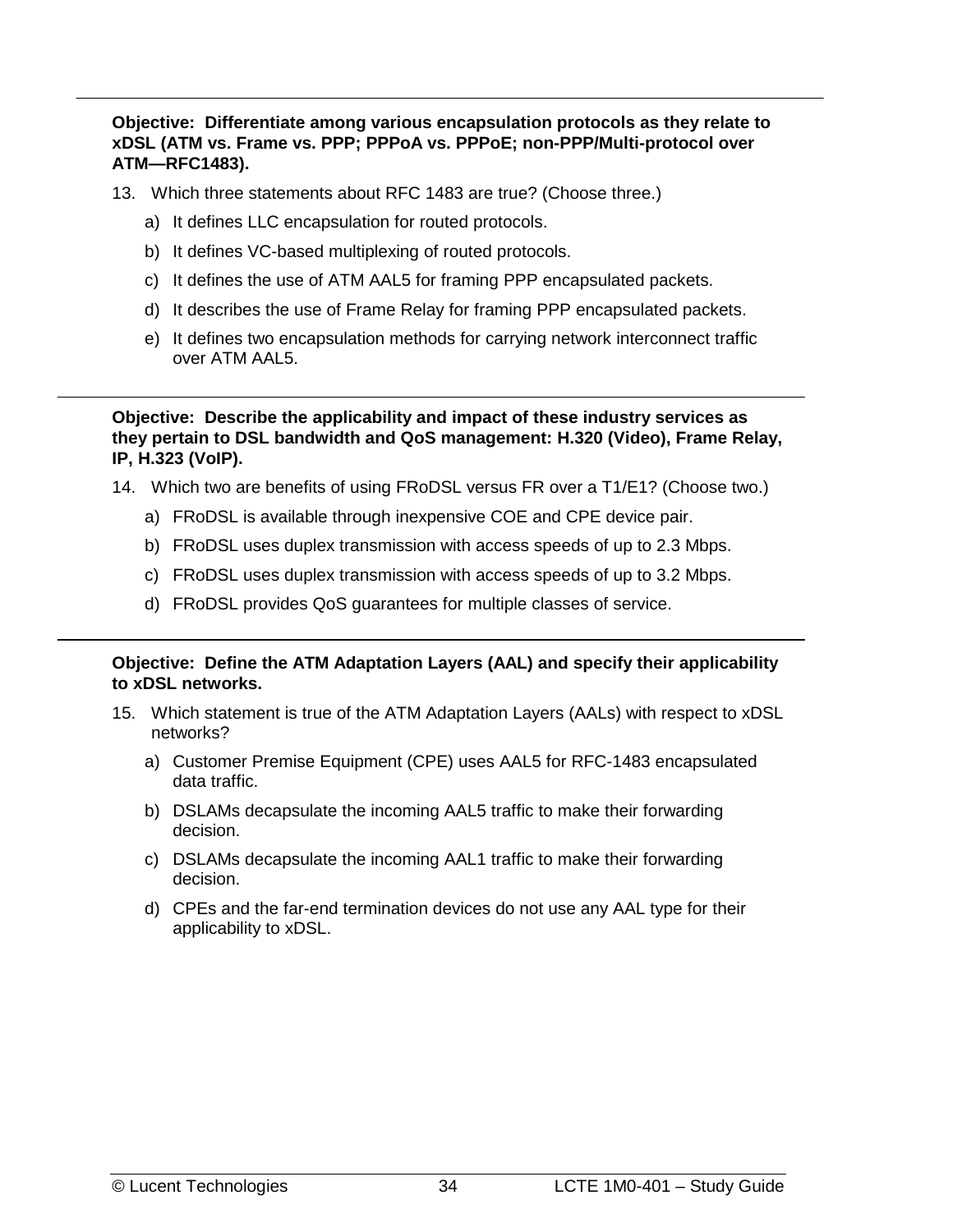**Objective: Describe the ATM signalling standards (PVC, SVC, SPVC, UNI, VP/VC switching, PNNI) as they pertain to xDSL networks**.

- 16. Which three methods are used to establish connections in xDSL networks? (Choose three.)
	- a) BGP
	- b) PVC
	- c) SVC
	- d) APS
	- e) SPVC

#### **Objective: Describe the ATM signalling standards (PVC, SVC, SPVC, UNI, VP/VC switching, PNNI) as they pertain to xDSL networks**.

- 17. What is a benefit of using ATM signalling on a DSLAM?
	- a) DSLAMs using PNNI can automatically reroute a connection.
	- b) DSLAMs using APS can automate the provisioning of DSL circuits.
	- c) DSLAMs using BGP can automate the provisioning of DSL circuits.
	- d) DSLAMs using PVCs on a UNI Interface can automatically reroute a connection.

**Objective: Identify the steps to qualify a local loop for an xDSL connection (test the lines, CLT and LoopCare, meets physical criteria)**.

- 18. Which two must be removed when using T1/E1 transmission equipment in an xDSL environment? (Choose two.)
	- a) remote terminals
	- b) load coils
	- c) bridge taps
	- d) copper wires
	- e) cable splices

#### **Objective: Identify appropriate applications for splitters and filters when qualifying a local loop for an xDSL connection**.

- 19. Which statement is true about the impact of qualifying the local loop in a splitterbased xDSL environment?
	- a) For loop qualification, the CO splitter must first be removed.
	- b) Running a loop qualification has no impact on operational POTS service.
	- c) In a splitter-based xDSL environment, loop qualification is not possible.
	- d) Metallic access and DSL testing in front of the CO splitter have no impact on the POTS service.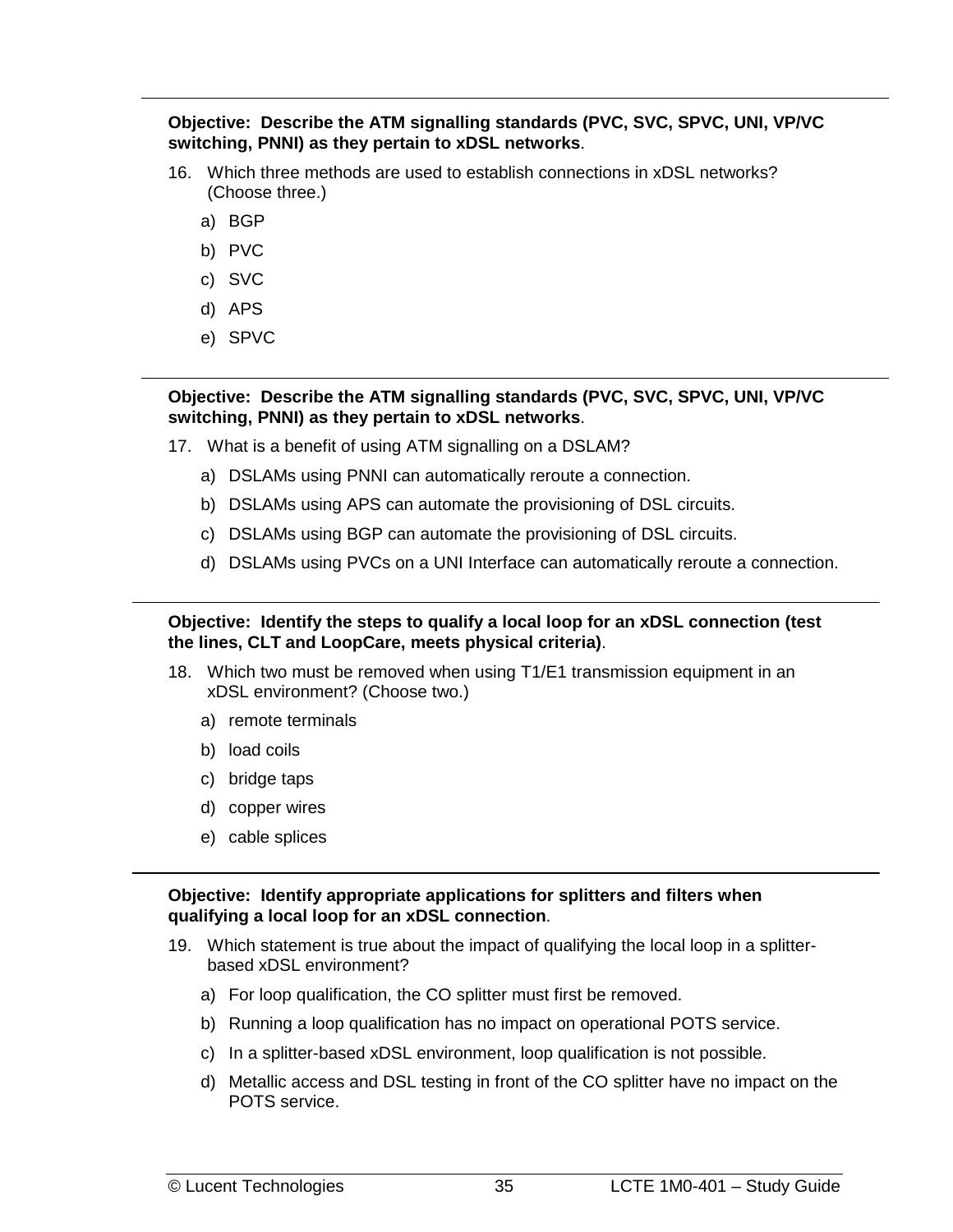#### **Objective: List the Central Office resources needed to support an xDSL installation (adequate power source, ventilation, MDF, cabling, NEBS compliance).**

- 20. You are setting up a new xDSL installation at a Central Office (CO). Which three requirements should be taken into consideration? (Choose three.)
	- b) altitude of the CO
	- c) adequate ventilation
	- d) appropriate channel unit
	- e) 12 volt AC power supply
	- f) 48 volt AC power supply
	- g) -12 volt DC power supply
	- h) 48 volt DC power supply

**Objective: List the Central Office resources needed to support an xDSL installation (adequate power source, ventilation, MDF, cabling, NEBS compliance).**

- 21. What are Network Equipment Building Standards (NEBS)?
	- a) an inclusive set of performance, quality, environmental, and safety standards pertaining to networking facilities
	- b) a rigid and extensive set of electrical standards pertaining to telecom Central Office (CO) facilities
	- c) a rigid and extensive set of electrical standards pertaining to networking facilities
	- d) a rigid and extensive set of environmental standards pertaining to networking **facilities**

**Objective: Explain the bandwidth management issues that must be considered when designing an xDSL network (real time services, over-subscription issues, IP networks).** 

- 22. A new DSL provider is designing the network based on an over-subscription ratio of 1:1 for business customers and 3:1 for residential accounts. What is the impact to users if an over-subscription condition occurs?
	- a) Residential users will not be able to connect to the Internet.
	- b) Business accounts will not be able to connect to the Internet.
	- c) All users will experience degradation in performance due to packet loss.
	- d) Home users will experience degradation in performance due to packet loss.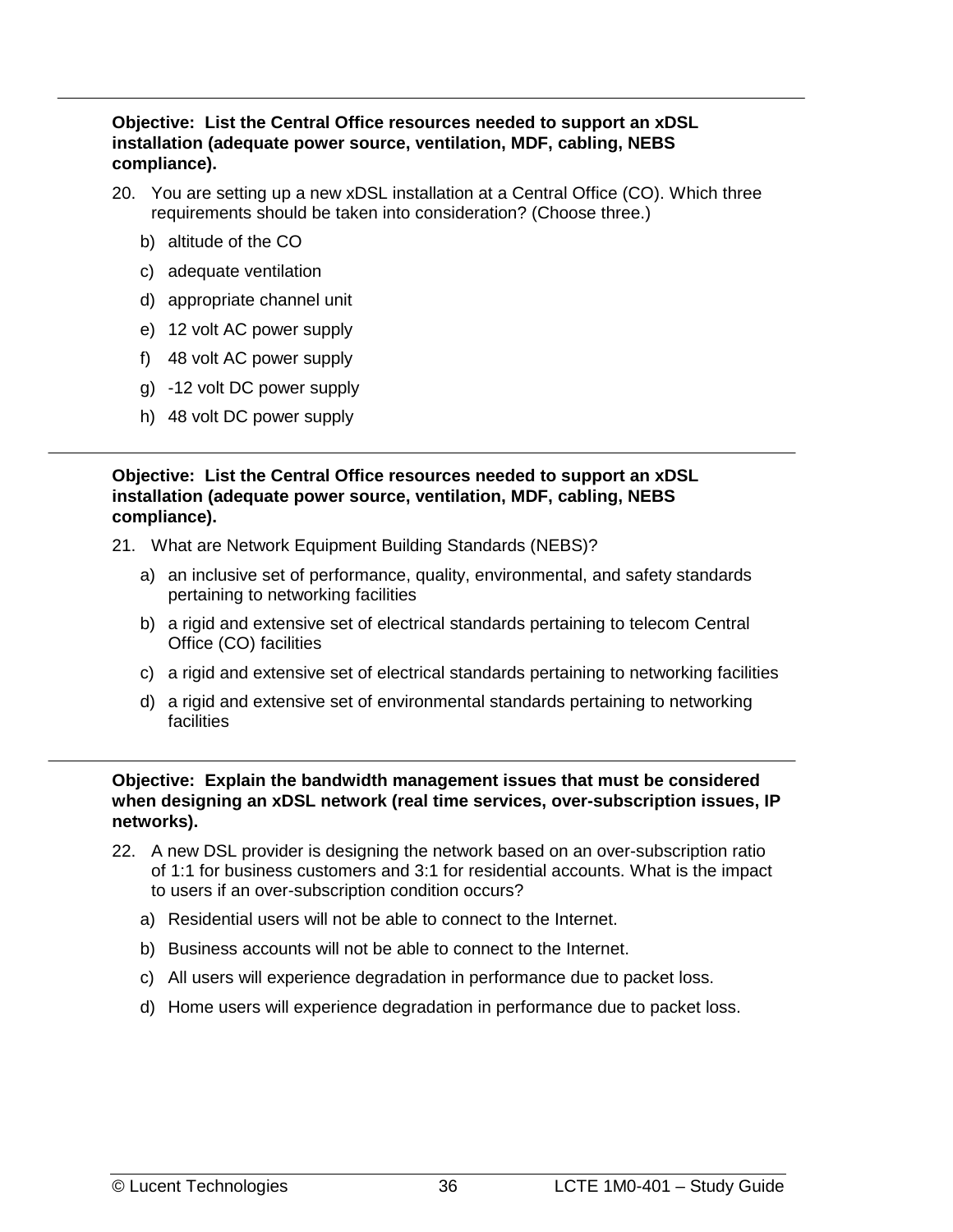**Objective: Compare and contrast the design implication differences in a public (for consumer market) versus a private (hospitality, multi-tenant units/multidwelling units, campus) xDSL network environment.** 

- 23. What are two design differences in campus or multi-tenant environments as compared to a consumer DSL deployment? (Choose two.)
	- a) Bridge taps are not present in campus or multi-tenant environments.
	- b) LAN extensions can be provided between buildings by using COE and Customer Premise Equipment (CPE) within the campus.
	- c) Campus installations do not require the use of an NMS for management as all accounts are local to the aggregation device.
	- d) Customers within a multi-tenant structure can expect equivalent bandwidth because of similar distances between Customer Premise Equipment (CPE) and the DSLAM.

**Objective: Describe the advantages and disadvantages of utilizing NAT, local pool, RADIUS, etc. in a DSL environment to meet a customer's/network IP needs.** 

- 24. What is an advantage to using NAT in an xDSL environment?
	- a) NAT is restricted to a one-to-one IP mapping.
	- b) NAT supports Internet applications that use dynamic TCP ports.
	- c) NAT provides increased security because private IP addresses used on the Intranet are not routable from the Internet.
	- d) NAT restricts a user from using one or more computers on a local network as a host on the Internet.

**Objective: Describe how permanent virtual circuit (PVC) and IP address scalability considerations impact network numbering in a DSL environment**.

25. A hotel is being built that will offer xDSL services to all guests, as well as videoconferencing in the meeting rooms. The hotel's NSP operates with an ATM platform and provides IP termination services.

Which configuration will provide guests and operations the desired data services while ensuring room for growth?

- a) SVCs and DHCP for IP addressing
- b) PVCs and static IP addresses for each room
- c) PVCs for each room and DHCP for IP addressing
- d) SVCs and routed IP subnets for service departments
- e) PVCs with a routed subnet for operations, SVCs with DHCP for guests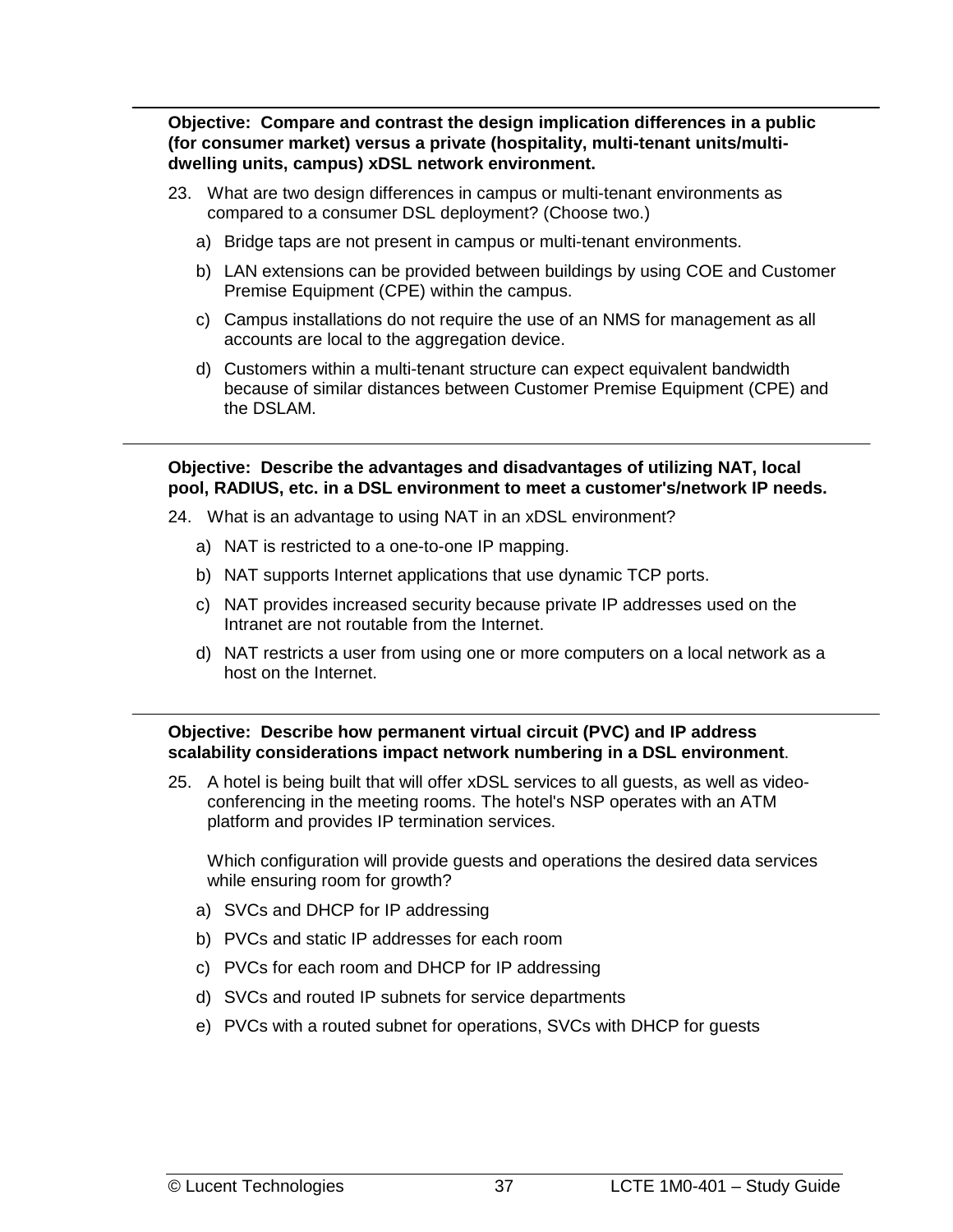**Objective: Describe how scalability will affect hardware requirements in an xDSL network.** 

- 26. What are two advantages of fair subtending? (Choose two.)
	- a) It allows multiple DSLAMs to be set up as redundant units for fault tolerance.
	- b) It provides active monitoring of xDSL networks with network management software.
	- c) It lets multiple DSLAMs that service the same trunk coordinate traffic prioritization and QoS.
	- d) It can provide major cost savings for providers yet still provide QoS for business applications.

**Objective: Compare and contrast IP services in an xDSL environment versus dialup connectivity (i.e.: static vs. dynamic addressing, bridge-in-routing\*)? \*Lucent Technologies only**

27. A hotel has a videoconferencing service available in a dedicated conference room. The hotel uses a single shared xDSL connection to the Internet for all of the rooms and the conference room facility.

What should be implemented to protect the internal network?

- a) NAT and L2TP
- b) NAT and DMZ
- c) NAT and IPsec
- d) NAT and DNS

**Objective: Identify the methods for providing DSL to customers regardless of local loop limitations (deploying remote/hardened DSLAM/DSLAS solution and/or Digital Loop Cabinet).** 

- 28. You need to extend xDSL service to an area remote to the Central Office (CO). What is the recommended solution?
	- a) deploy a hardened IAD
	- b) deploy a hardened CPE
	- c) deploy a hardened DACS
	- d) deploy a hardened DSLAM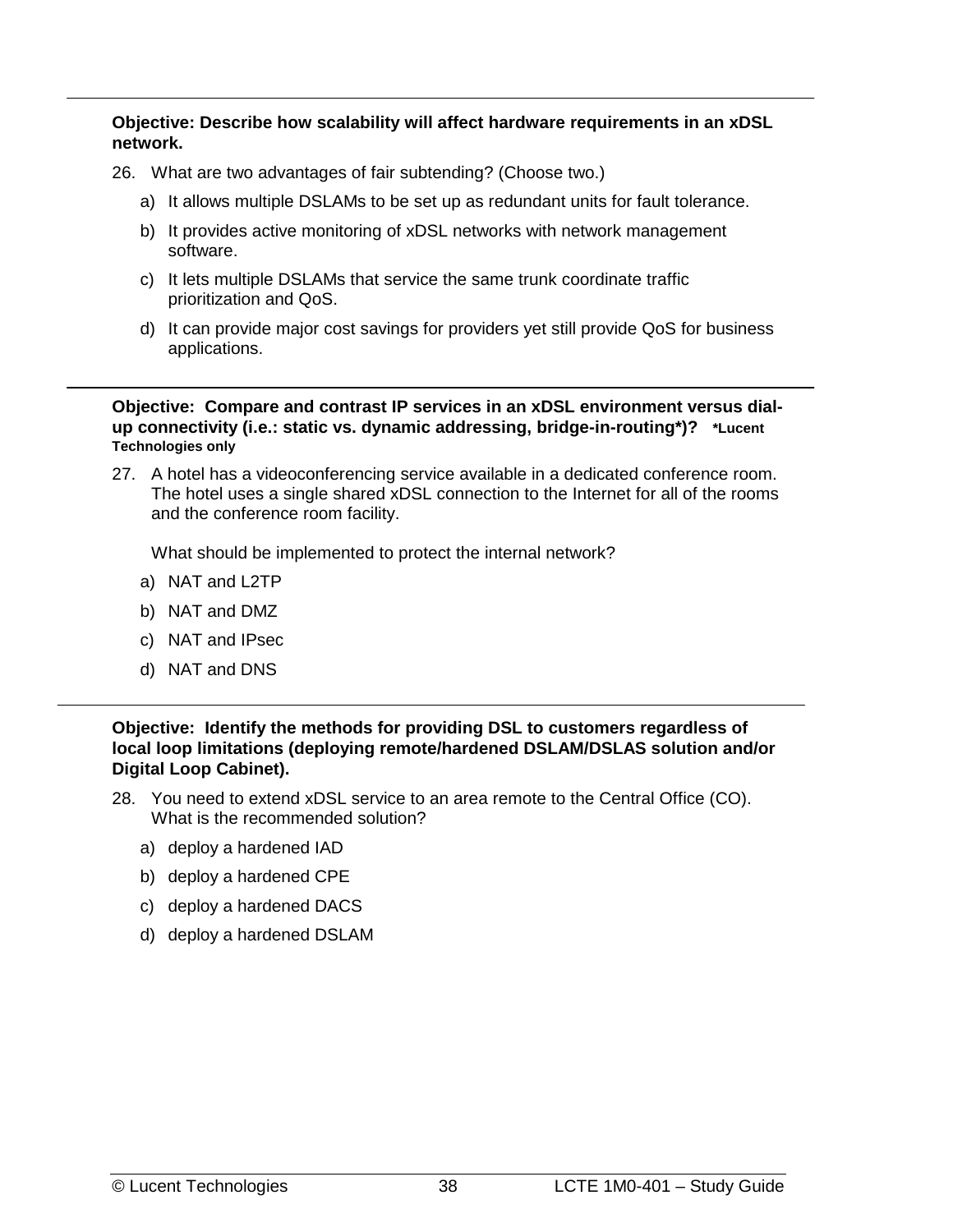**Objective: Identify the methods for providing DSL to customers regardless of local loop limitations (deploying remote/hardened DSLAM/DSLAS solution and/or Digital Loop Cabinet).** 

- 29. Why should DSLAM equipment be placed in a Remote Terminal (RT) or Digital Loop Carrier (DLC)?
	- a) A DSLAM in the RT reduces the far-end CrossTalk.
	- b) There is accessibility of the DSLAM for support by CLEC staff.
	- c) The DSLAM is used as a single point of termination for an ILEC.
	- d) ADSL, SDSL, and VDSL are only supported over contiguous copper loops.

#### **Objective: Describe VPN and security considerations in the design of an xDSL network.**

30. Two people, in the same house, work for two different companies. Both companies provide remote access via xDSL connections.

How can both companies ensure a secure connection for their employee?

- a) provide separate workstations for both employees
- b) provide separate DSL connections using managed virtual networks
- c) provide managed IP termination services with client-server VPNs
- d) provide managed IP termination services with LAN-to-LAN VPN services

#### **Objective: Explain the impact of ATM switching in an xDSL network design.**

- 31. What are three benefits of a DSLAM with internal ATM switching? (Choose three.)
	- a) scalability
	- b) configuration kept to a minimum
	- c) the ability to provide DNS resolution
	- d) simple and efficient provisioning over an ATM backbone network
	- e) ability for the service provider to inject capital as the network grows

#### **Objective: Explain the impact of ATM switching in an xDSL network design.**

- 32. When should ATM cell rate decoupling be used?
	- a) when using PPP with SVCs
	- b) when using PPP with PVCs
	- c) when no live information is present
	- d) when there is live information present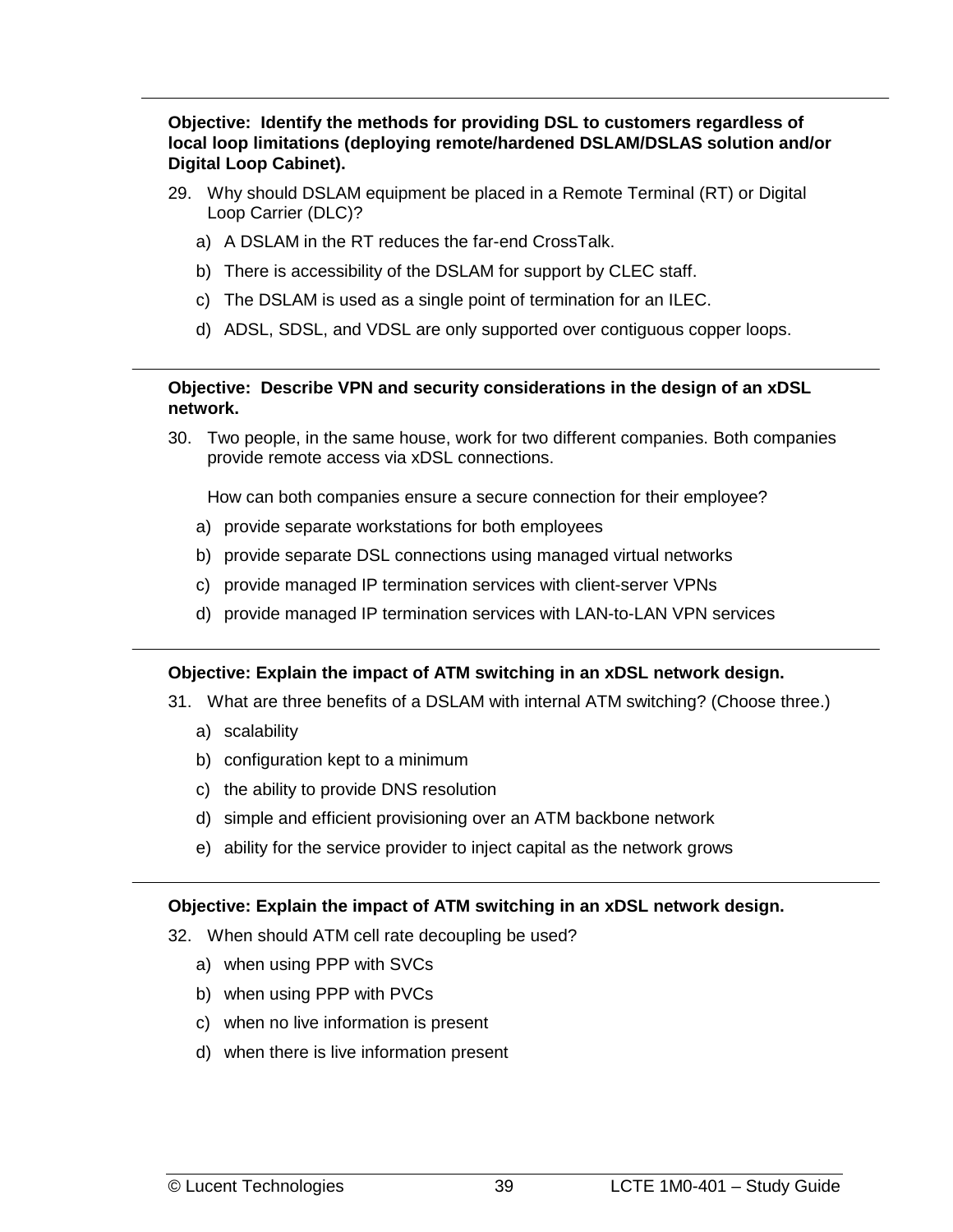#### **Objective: Explain the functions and applications of companion software in an xDSL network (NMS, AAA, PPPoE, VPN client, etc.).**

- 33. What uses an AAA server to authenticate a connection from the Customer Premise Equipment (CPE) to the service aggregator?
	- a) NAT
	- b) ATM
	- c) PPP
	- d) MPPP
	- e) PPPoA

#### **Objective: Explain how to integrate an xDSL network into the existing network/Telco provider's services (POTS, ISDN, ATM backbone).**

- 34. Which three must be determined prior to the design and delivery of xDSL services by an ILEC or CLEC? (Choose three.)
	- a) availability of local loop to the customer
	- b) availability of authentication and accounting methods
	- c) existing backbone structure and deployment of ATM
	- d) existing distribution of IP addresses used by customers
	- e) local loop distances and location of Remote Terminals (RTs)

#### **Objective: Describe the steps required to check bandwidth and QoS in an xDSL network.**

- 35. Which explains the need for monitoring RSVP usage on backbone routers?
	- a) RSVP negatively impacts backbone routers by reserving capacity for specific traffic.
	- b) RSVP negatively impacts backbone routers by marking and prioritizing network traffic.
	- c) RSVP improves backbone router performance by marking and prioritizing network traffic.
	- d) RSVP improves backbone router performance by reserving capacity for specific traffic.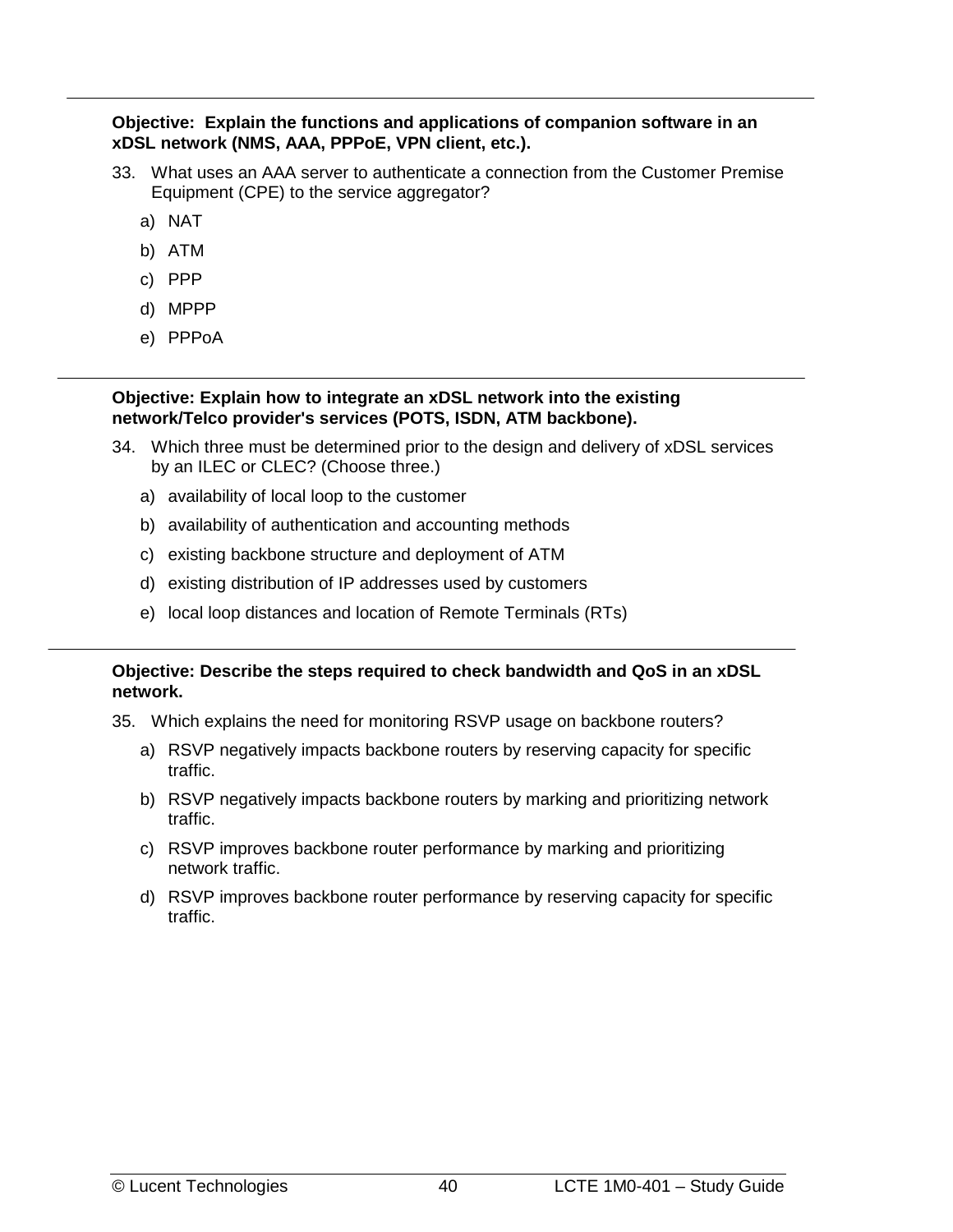#### **Objective: Given an xDSL network design, select an appropriate load/stress testing strategy.**

36. When designing an IDSL network, what must you use to minimize attenuation?

- a) DSLAM
- b) repeaters
- c) load coils
- d) Customer Premise Equipment (CPE)

#### **Objective: Given a CPE to DSLAM/DSLAS connectivity problem, analyze the situation, determine the probable cause, and recommend a solution.**

37. A customer with a small business is using a single ADSL connection. The network consists of 5 workstations,1 hub, and the CPE (router). The customer is only able to connect to the Internet through one computer at a time. The customer is not having problems with the local Intranet.

Which will resolve the problem?

- a) enable NAT
- b) replace the CPE
- c) check the local loop
- d) disable the firewall

**Objective: Given a CPE to DSLAM/DSLAS connectivity problem, analyze the situation, determine the probable cause, and recommend a solution.** 

38. An ADSL customer consistently has an upstream speed of 608 Kbps, while the downstream is experiencing a variable rate between 2 Mbps and 244 Kbps.

Which is the most likely cause of the problem?

- a) over-subscription of services at the NSP
- b) multiple users in the same service group
- c) multiple ISDN and T1 service lines in the same bundle
- d) distance from the Central Office (CO) is at the maximum distance allowed for service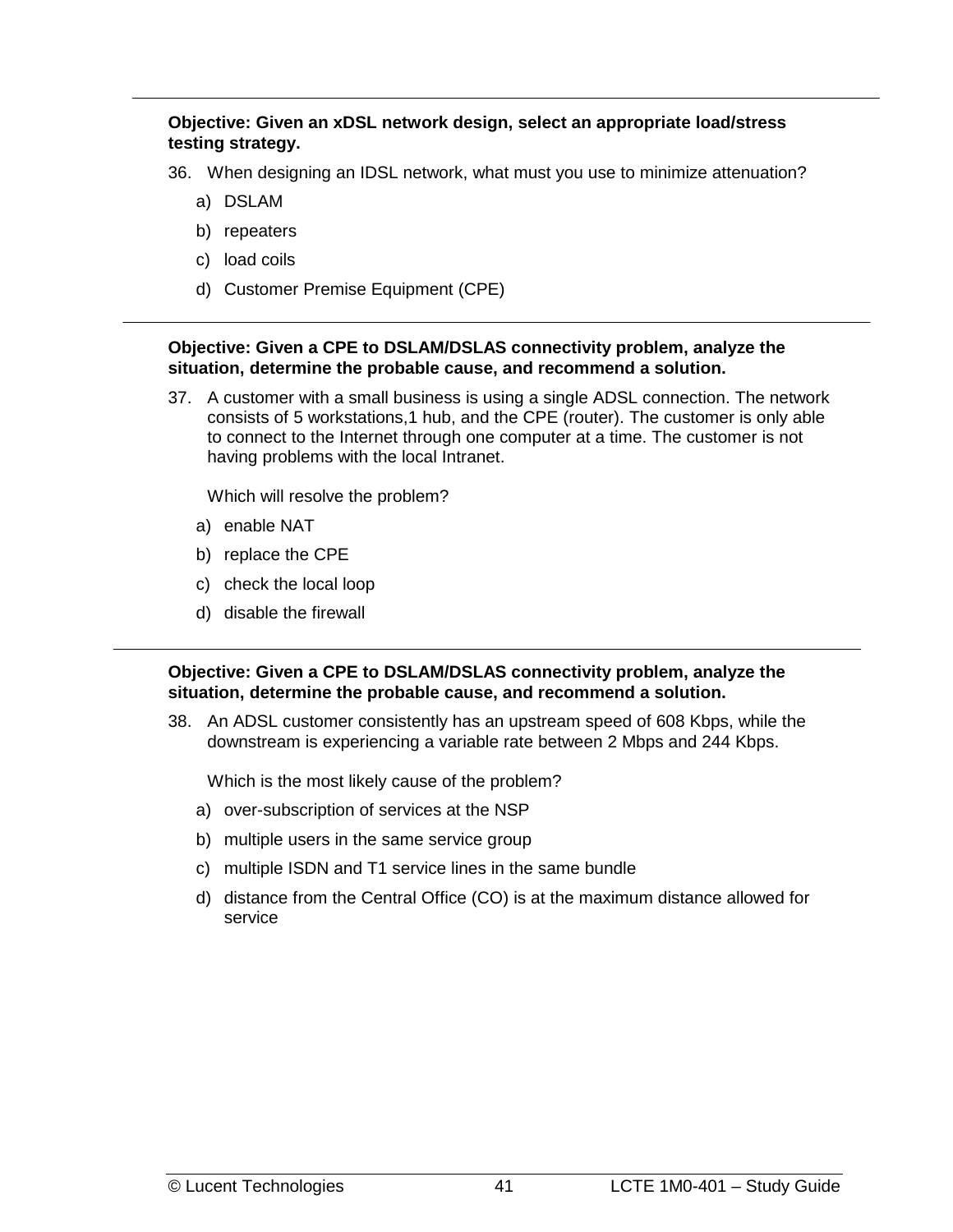#### **Objective: Given a CPE to DSLAM/DSLAS connectivity problem, analyze the situation, determine the probable cause, and recommend a solution.**

39. A customer wants to install IDSL with a downstream speed of 144 kbps on 24AWG wire. The distance from the customer location to the DSLAM is 24,000 feet.

What should you recommend to solve the problem?

- a) repeater
- b) load coil
- c) bridge tap
- d) POTS splitter

#### **Objective: Given a DSLAM/DSLAS to backbone connectivity problem, analyze the situation, determine the probable cause, and recommend a solution.**

- 40. Which requires DSLAMs to view data packets in order to direct packets to the proper destination?
	- a) ATM support
	- b) voice support
	- c) DHCP-relay support
	- d) Frame Relay support

#### **Objective: Identify the steps required to import and recompile MIBs after upgrading software on DSL hardware.**

- 41. You have upgraded the software on your xDSL hardware to enable new features. The upgrade came with new MIBs and you have an existing NMS. What is the correct order for adding the new MIBs to your NMS so that you can manage the new features?
	- a) copy the new MIBs into the NMS MIB directory, refresh the MIB browser, restart the NMS
	- b) copy the new MIBs to the NMS MIB directory, compile the MIBs into the NMS, restart the NMS
	- c) configure the new MIBs to use the correct community strings, compile the MIBs into the NMS, restart the NMS
	- d) configure the new MIBs to use the correct community strings, copy the new MIBs into the NMS MIB directory, compile the MIBs into the NMS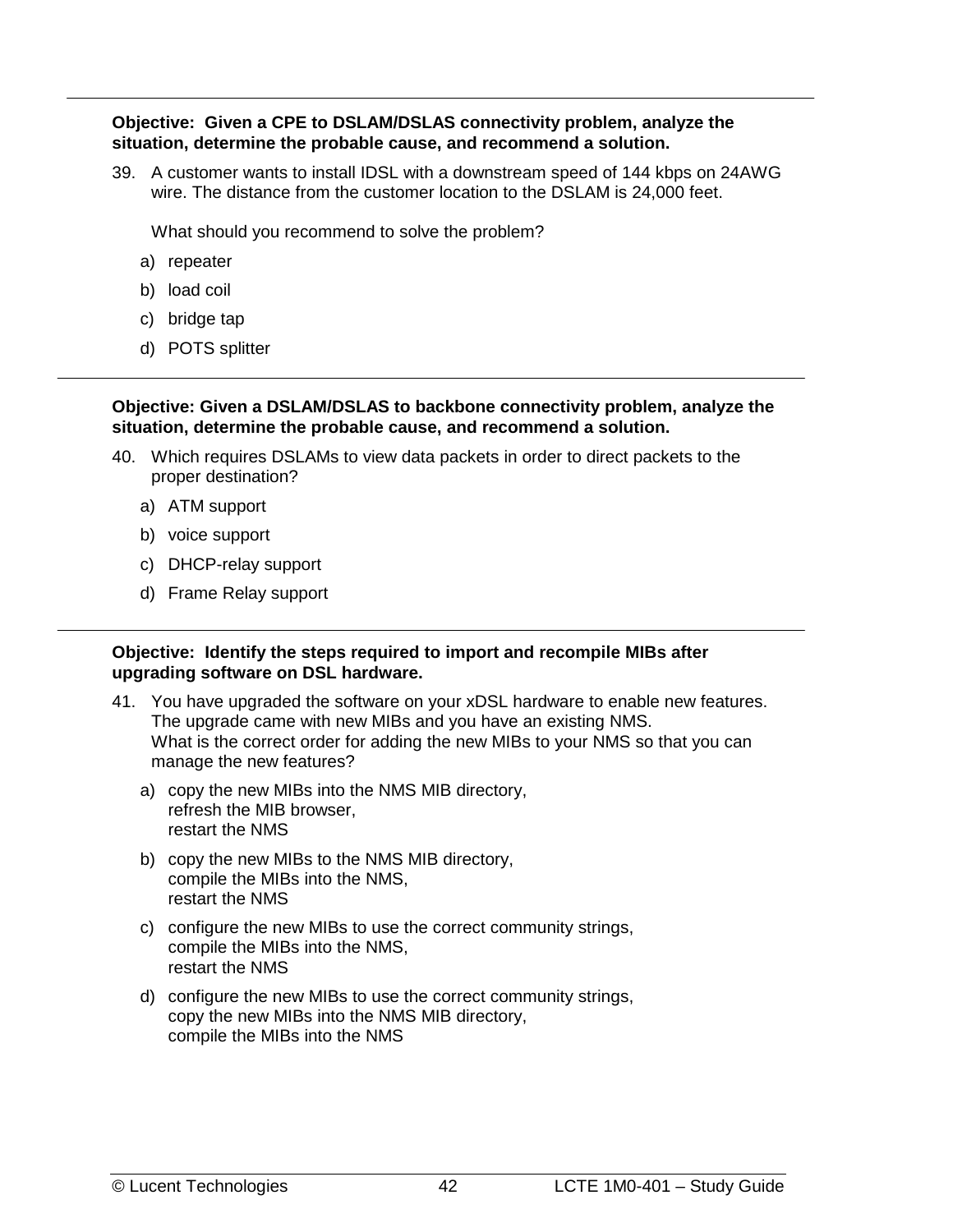<span id="page-50-0"></span>

| Item            | Answer:           | Item            | Answer:                   |
|-----------------|-------------------|-----------------|---------------------------|
| $\overline{1}$  | C, D              | 22              | С                         |
| $\overline{2}$  | B                 | 23              | B, D                      |
| $\overline{3}$  | A                 | 24              | $\overline{C}$            |
| $\overline{4}$  | D                 | 25              | $\overline{E}$            |
| $\overline{5}$  | $\overline{C}$    | 26              | C, D                      |
| $\overline{6}$  | $\overline{C}$    | $\overline{27}$ | $\overline{B}$            |
| $\overline{7}$  | A, E              | 28              | D                         |
| $\overline{8}$  | B, D              | 29              | $\overline{\text{C}}$     |
| $\overline{9}$  | B, C, D           | $\overline{30}$ | $\overline{C}$            |
| 10              | С                 | 31              | A, D, E                   |
| $\overline{11}$ | $\overline{A}$    | 32              | $\overline{C}$            |
| $\overline{12}$ | C, E              | 33              | $\overline{E}$            |
| 13              | A, B, E           | 34              | A, C, E                   |
| $\overline{14}$ | A, B              | $\overline{35}$ | $\overline{A}$            |
| 15              | A                 | 36              | B                         |
| 16              | B, C, E           | 37              | $\boldsymbol{\mathsf{A}}$ |
| 17              | A                 | 38              | $\overline{C}$            |
| 18              | $B, \overline{C}$ | 39              | A                         |
| 19              | D                 | 40              | $\mathsf C$               |
| 20              | A, B, G           | 41              | $\overline{B}$            |
| 21              | A                 |                 |                           |

## *401 Sample Exam Answers*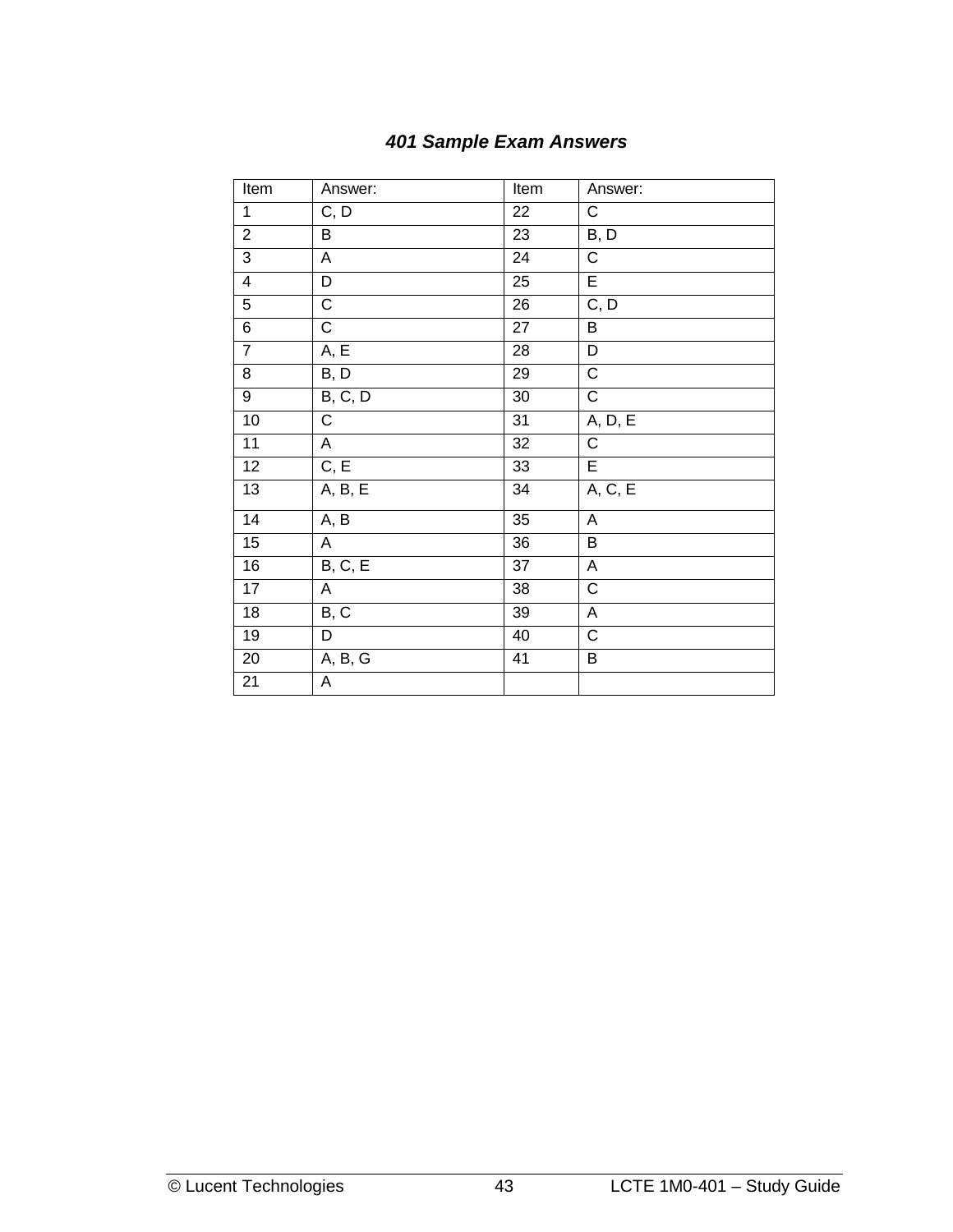# **Appendix B**  LCTE Recommended Resources

#### <span id="page-51-0"></span>*Lucent Technologies Publications:*

Lucent Technologies documentation for products and solutions associated with the LCTE exams is available at [www.lucentdocs.com.](http://www.lucentdocs.com/) Additional reference material including white papers, case studies, course materials, standards and forums is available through the Lucent Technologies Public Resource Library: <http://www.lucent.com/knowledge/resourcelib/0,,,00.html>

#### *Web access to standards and forums:*

#### **IETF Home page**

Internet Engineer Task Force (IETF) Home Page: Of most interest would be the Request for Comment (RFC) documents, which are indexed and openly provided by the IETF.

[http://www.ietf.org](http://ietf.cnri.reston.va.us/home.html)

**RFC Index**  <http://www.faqs.org/rfcs/>

**ETSI home page**   [http://www.etsi.org](http://www.etsi.org/)

**IEEE Standards Page**  <http://standards.ieee.org/catalog/olis/>

**Telecommunications forums, regulators, standards bodies and test labs in countries other than the United States**  <http://www.tapc.org.uk/othercountries.htm>

**ISDN links** 

<http://alumni.caltech.edu/~dank/isdn/>

**The International Engineering Consortium**

<http://www.iec.org/>pubs/

#### **Computer and Communications Standards**

This source provides an extensive list of links to many computer and telecommunications technology standards and standards bodies, including the IETF, ANSI, IEEE, the ITU, ATM Forum and many others <http://www.cmpcmm.com/cc/standards.html>

#### **Telecommunications Information Resource**

This page provides links to many resources. Be sure to check out links to Technical Information and FAQs. There are many other links that branch to useful information. <http://china.si.umich.edu/telecom/telecom-info.html>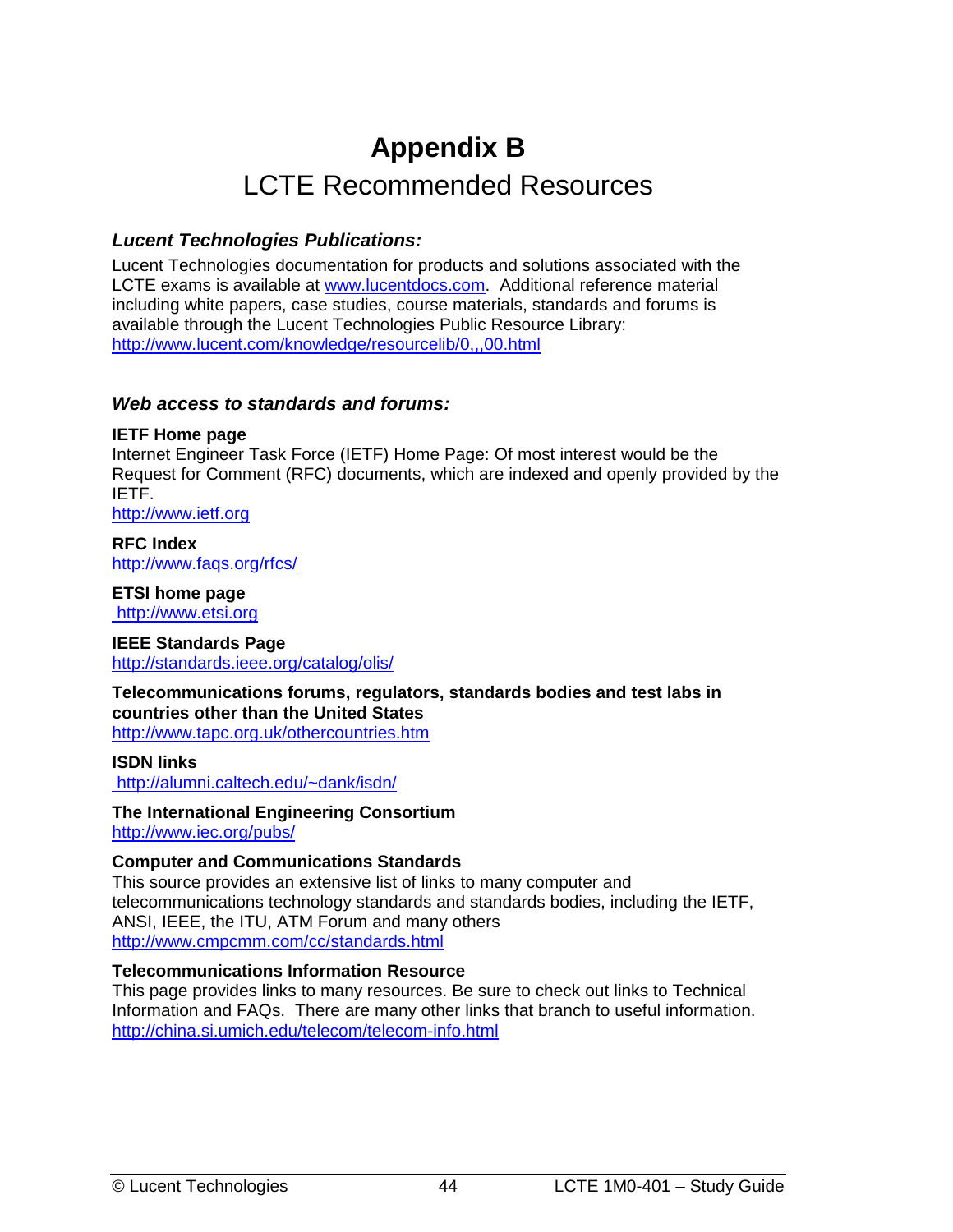#### **Network Professionals Resource Center**

This home page provides an index of link groups to many useful study resources, including technical reports, TCP/IP resources, data communications tutorials, and more. <http://www.inetassist.com/urlidx.htm>

#### **ATM Forum**

The ATM Forum is an international non-profit organization formed with the objective of accelerating the use of ATM (Asynchronous Transfer Mode) products and services through a rapid convergence of interoperability specifications. In addition, the Forum promotes industry cooperation and awareness. [http://www.atmforum.com](http://www.atmforum.com/)

#### **Frame Relay Forum**

The Frame Relay Forum is an association of vendors, carriers, users and consultants committed to the education, promotion, and implementation of Frame Relay in accordance with international standards. Formed in 1991, the group and maintains chapters in North America, Europe, Australia/New Zealand and Japan. [http://www.frforum.com](http://www.frforum.com/) 

#### **The DSL Forum**  <http://www.dslforum.org/>

#### **The SANS Institute**

The SANS (System Administration, Networking, and Security) Institute is a cooperative research and education organization through which more than 96,000 system administrators, security professionals, and network administrators share the lessons they are learning and find solutions to the challenges they face. [http://www.sans.org](http://www.sans.org/) 

#### **Computer Security Institute**

Computer Security Institute (CSI) is the world's leading membership organization specifically dedicated to serving and training the information, computer and network security professional.

<http://www.gocsi.com/>

#### **Other Useful Websites**

http://www.everythingdsl.com http:/[/www.kmj.com/radius.html](http://www.kmj.com/radius.html) [http://www.microsoft.com](http://www.microsoft.com/)  [http://www.novell.com](http://www.novell.com/)  [http://www.protocols.com](http://www.protocols.com/) http:/[/www.techweb.com](http://www.techweb.com/)  http:/[/www.whatis.com](http://www.whatis.com/)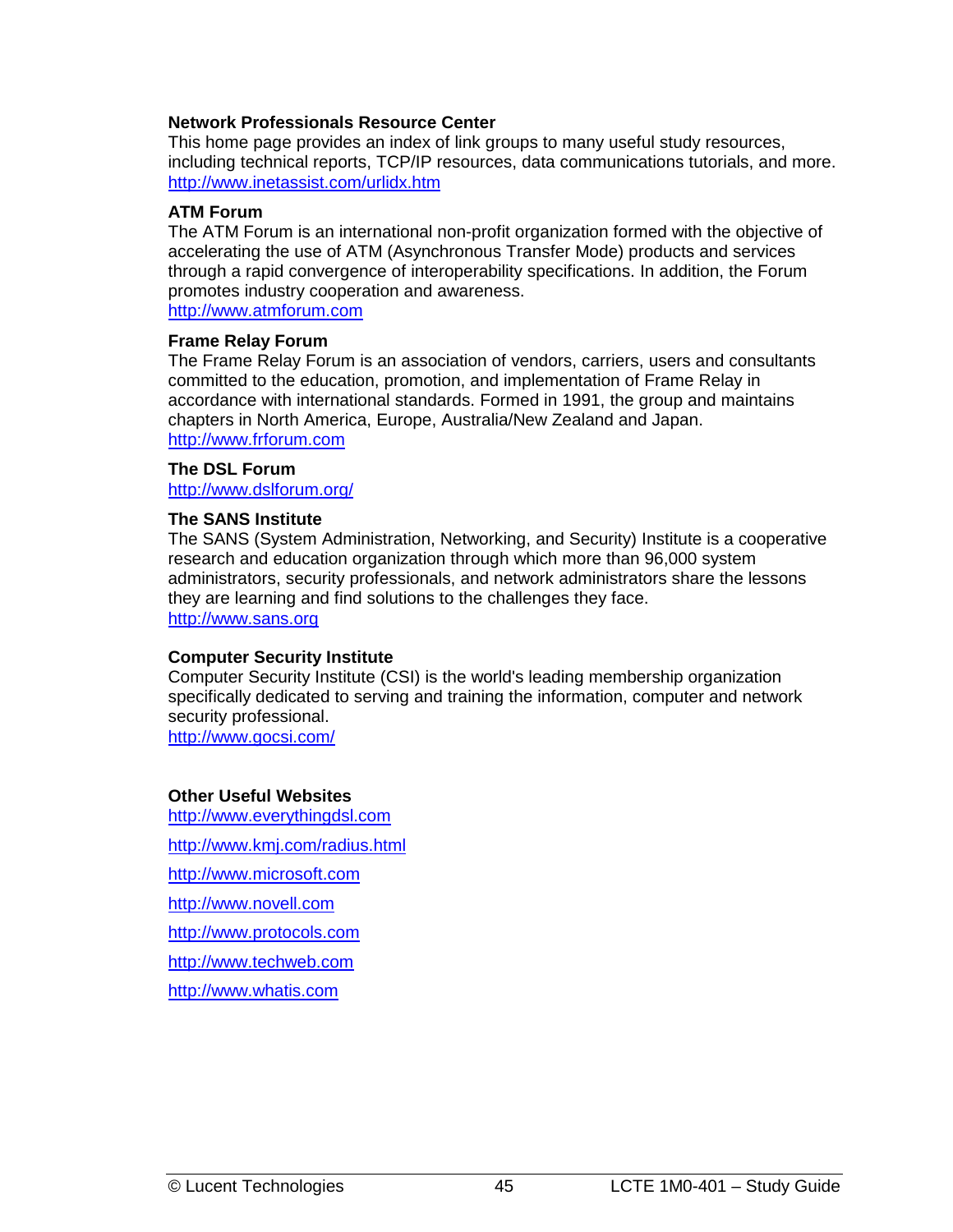#### <span id="page-53-0"></span>*Online Magazines & Webzines*

#### **Network Magazine Tech Tutorials**

Data Communications Magazine on line offers a section devoted to technology tutorials. This page provides a list of tightly crafted tutorials on many networking and communications technology subjects . <http://www.commweb.com/tutorials>

#### **InternetWeek Magazine Online**

[http://www.internetweek.com](http://www.internetweek.com/)

#### **Telecommunications Magazine Online**

Select US or International versions from the home page, a great source for technology articles written by professionals in the field, product reviews etc. <http://www.commweb.com/tutorials>and [http://telecomflash.com](http://telecomflash.com/) 

#### *Industry White Papers & CBTs*

"Differentiated Services - Moving towards Quality of Service on the Ethernet." Intel [http://www.intel.com/network/connectivity/resources/doc\\_library/white\\_papers/solutions/](http://www.intel.com/network/connectivity/resources/doc_library/white_papers/solutions/diff_serv/diffserv.pdf) [diff\\_serv/diffserv.pdf](http://www.intel.com/network/connectivity/resources/doc_library/white_papers/solutions/diff_serv/diffserv.pdf) (19 Oct. 2001)

"Say what? QoS in English." Network World Fusion 17 Aug. 1998. <http://www.nwfusion.com/netresources/0817qos.html>(19 Oct. 2001)

"The DSL Source Book version 3.1" Paradyne, Copyright 2000 [http://www.paradyne.com/sourcebook\\_offer/](http://www.paradyne.com/sourcebook_offer/) (19 Oct. 2001)

National Communications System Technology & Standards Division. "Federal Standard 1037C - Glossary of Telecommunications Terms." General Services Administration, Information Technology Service (7 Aug. 1996) <http://www.its.bldrdoc.gov/fs-1037/>(19 Oct. 2001)

"SS7 Tutorial" Performance Technologies Inc. 22 Aug. 2001 [http://www.pt.com/tutorials/ss7\\_tutorial\\_05\\_07\\_01.pdf](http://www.pt.com/tutorials/ss7_tutorial_05_07_01.pdf) (19 Oct. 2001)

#### *Suggested Industry Reference Books*

#### **Networking and Telecommunications:**

Bates, Regis J. and Donald W. Gregory. Voice and Data Communications Handbook (3<sup>rd</sup> ed). New York: McGraw-Hill, 2000

Black, Ulysses D. OSI: A Model for Computer Communications Standards. Englewood Cliffs: Prentice-Hall, 1991.

Carne, Bryan E. Telecommunications Primer: Data, Voice, and Video Communications (2<sup>nd</sup> ed). Upper Saddle River: Prentice Hall PTR, 1999.

Comer, Douglas E. Internetworking with TCP/IP  $(3<sup>rd</sup> ed)$ . Upper Saddle River : Prentice Hall, 1995.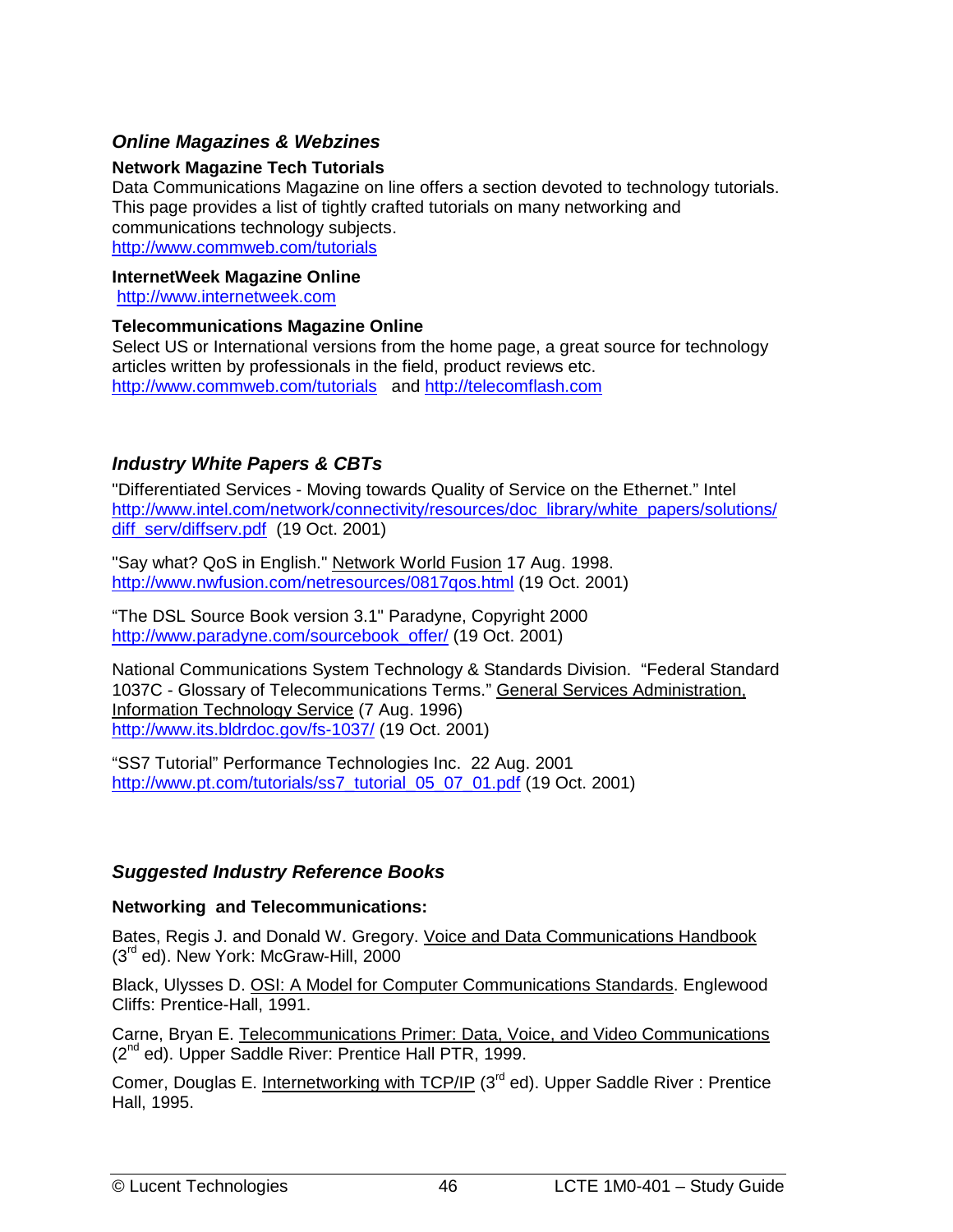Dodd, Annabel Z. The Essential Guide to Telecommunications (2<sup>nd</sup> Ed.). Upper Saddle River : Prentice Hall PTR, 2000.

Froehlich, Fritz E. and Allen Kent. Encyclopedia of Telecommunications. New York :M. Dekker, 1999

Horak, Ray. Communications Systems & Networks, (2<sup>nd</sup> Ed). Ed. Mark Miller. Foster City: M&T Books. 2000.

Loshin, Pete. Essential Ethernet Standards : RFC's and Protocols Made Practical. New York: Wiley, 2000.

Miller, Mark A. Internetworking : A Guide to Network Communications LAN to LAN, LAN to WAN (2<sup>nd</sup> ed). New York: M&T Books, 1995.

Miller, Mark A. Managing Internetworks with SNMP (3<sup>rd</sup> Ed). Foster City: IDG Books Worldwide, 2000.

Newton, Harry. Newton's Telecom Dictionary : The Official Dictionary of Telecommunications & the Internet. 16<sup>th</sup> Expanded and Updated ed. New York: Miller-Freeman, 2000.

Pecar, Joseph and David Garbin. Telecom Factbook, (2<sup>nd</sup> Ed). New York:, 2000.

Sheldon, Thomas. LAN TIMES Encyclopedia of Networking. Berekely: Osborne McGraw-Hill, 1998.

Shepard, Steven. Telecommunications Convergence. New York: McGraw Hill, 2000.

Sportack, Mark A. Networking Essentials Unleashed (1<sup>st</sup> ed). Indianapolis: Sams Pub., 1998.

Tanenbaum, Andrew S. Computer Networks. Englewood Cliffs: Prentice-Hall, 1996.

#### **Remote Access Networking and Advanced Access Management:**

Ballew, Scott M. Managing IP Networks with Cisco Routers. Sebastopol: O'Reilly & Associates, 1997

Black, Ulysses. PPP and L2TP: Remote Access Communications. Upper Saddle River: Prentice Hall, 2000.

Chander, Dhawan. Remote Access Networks : PSTN, ISDN, ADSL, Internet and Wireless. New York: McGraw-Hill, 1998.

Fritz, Jeffrey N. Remote LAN Access: A Guide for Networkers and the Rest of Us. Greenwich: Manning, c1996.

Ibe, Oliver C. Remote Access Networks and Services: The Internet Access Companion. New York: Wiley, c1999.

Lew, Kim. Remote Access Networking. Indianapolis: New Riders Pub., 1996

McDysan, David E. QoS & Traffic Management in IP & ATM Networks. New York: McGraw Hill, 2000.

McMullen, Melanie. Network Remote Access and Mobile Computing: Implementing Effective Remote Access to Networks and E-mail. San Francisco: Miller Freeman Books, 1994.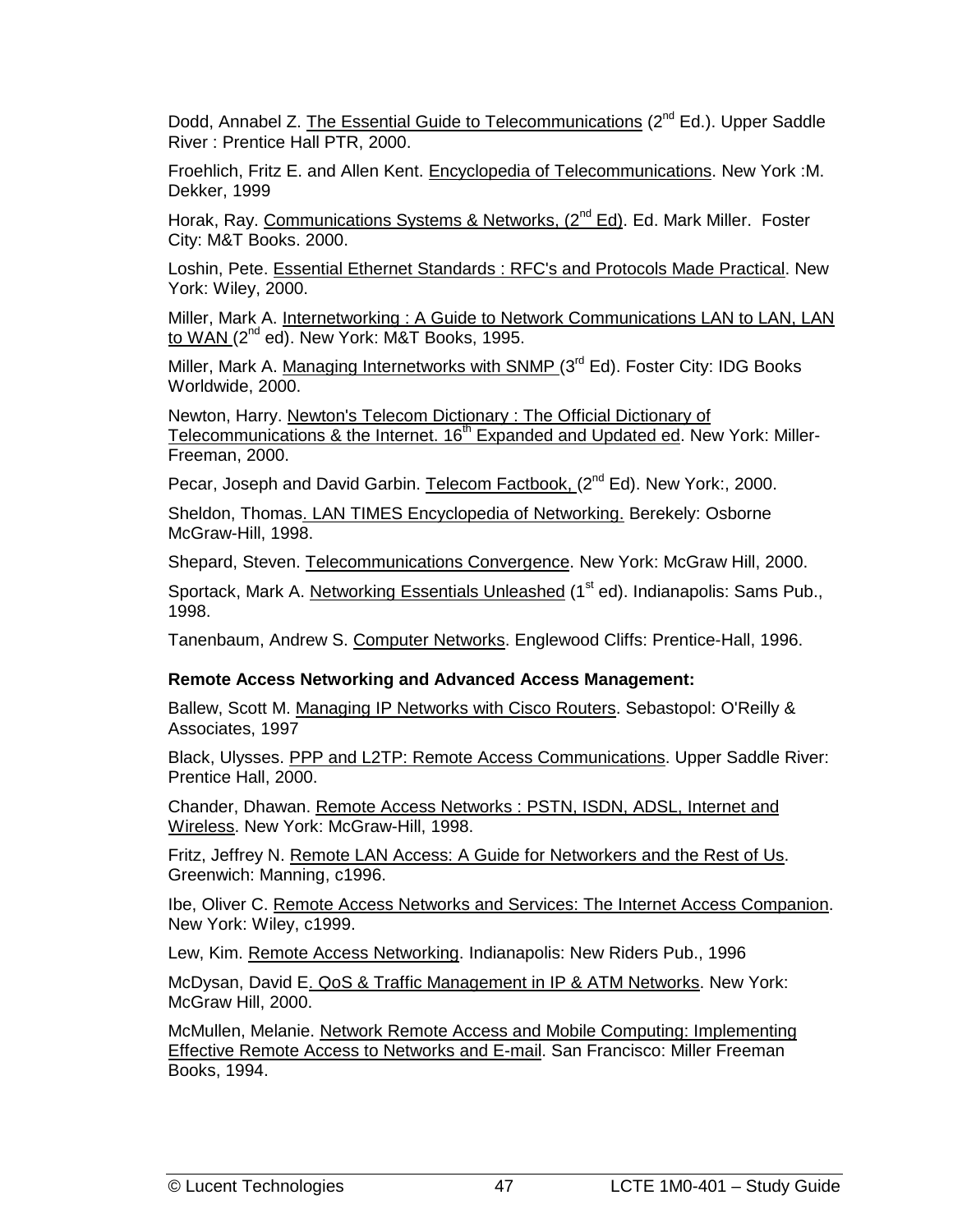Moy, John T. OSPF : Anatomy of an Internet Routing Protocol. Reading: Addison-Wesley, 1998.

Siegal, Eric D. Designing Quality of Service. New York; Wiley Computer Publishing. 2000.

Thomas, Thomas M. OSPF Network Design Solutions. Cisco Systems, Cisco Press; Indianapolis: Macmillan Technical Pub., 1998

Wilcox, Mark. Implementing LDAP. Wrox Press, 1999.

#### **Security and Virtual Private Networks:**

Anonymous. Maximum Security: A Hacker's Guide to Protecting Your Internet site and Network. (2<sup>nd</sup> ed). Indianapolis: Sams, 1998

Atkins, Derek [et al.] Internet Security Professional Reference. New York: New Riders, 1996.

Chapman, D. Brent, and Elizabeth Zwicky. Building Internet Firewalls  $(2^{nd} Ed.)$ . Sebastopol: O'Reilly & Associates, 2000.

Covill, Randall J. Implementing Extranets : The Internet as a Virtual Private Network. Boston: Digital Press, c1998.

Hare, Chris and Karanjit Siyan. Internet Firewalls and Network Security (2<sup>nd</sup> ed). Indianapolis: New Riders Pub., 1996

Kosiur, Dave. Building and Managing Virtual Private Networks. New York: Wiley, 1998.

Loshin, Pete. Big book of IPsec RFCs. San Diego, CA : Morgan Kaufmann, 2000.

McClure, Stuart, Joel Scambray and George Kurtz. Hacking Exposed. Berkeley: Osborne/McGraw Hill, 1999.

Murhammer, Martin W, et al. A Guide to Virtual Private Networks. Upper Saddle River; Prentice Hall PTR, IBM 1998

Ryan, Jerry. Managing the Costs and Complexities of VPN Deployment. The Applied Technologies Group / Lucent Technologies, 2000.

Scott, Charlie, Paul Wolfe & Mike Erwin. Virtual Private Networks. Sebastopol: O'Reilly & Associates, Inc, 1999.

Schneier, Bruce. Applied Cryptography: Protocols, Algorithms, and Source Code in C.  $(2^{nd}$  ed). New York : Wiley, c1996.

Silver, Ron. Secure VPN Strategies for the Enterprise and Service Provider. Lucent Technologies, 1999.

Smith Marina. Virtual LANs: A Guide to Construction, Operation, and Utilization. New York: McGraw-Hill, 1998.

Smith, Richard. Internet Cryptography. Reading: Addison-Wesley, 1997.

Stockwell, Edward. Implementing Virtual Private Networks. Indianapolis: New Riders Publishing, 1999.